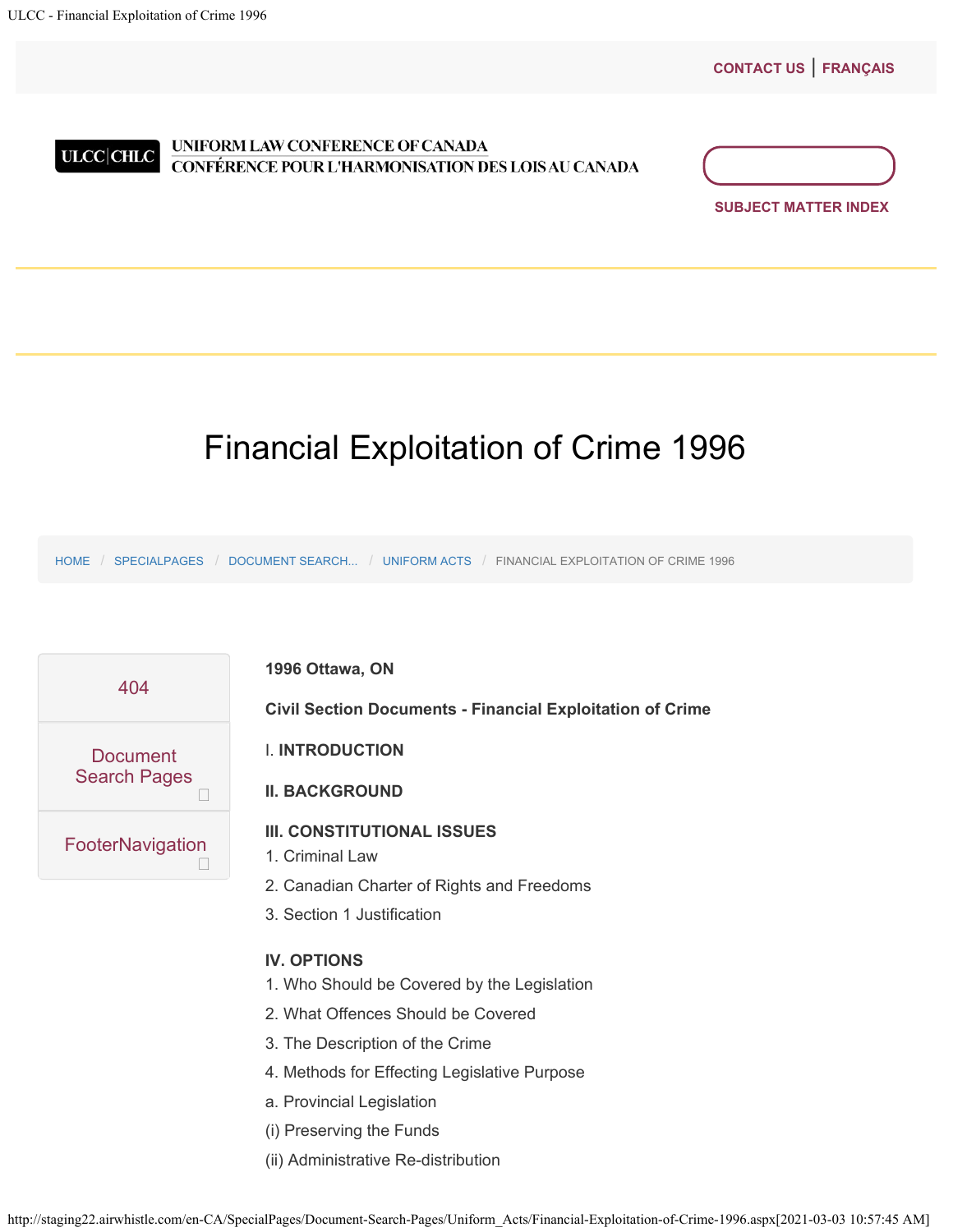- (a) Section 96
- (b) Section 91(23)
- (iii) Assisted Legal Action
- b. Federal Legislation
- (i) Penitentiary Gag Order
- (ii) Copyright Expropriation

# **V. MISCELLANEOUS ISSUES**

- 1. Limitation Periods
- 2. Remainder of the Profits
- 3. Early Return or Pay-out of Money
- 4. Anti-Avoidance
- 5. Victims in other Jurisdiction
- 6. Information Required by State
- 7. Retroactivity

**APPENDIX A - Victims' Right to Proceeds of Crime Act, 1994**

**APPENDIX B - An Act to Amend the Criminal Code and Copyright Act (Profit From Authorship Respecting a Crime)**

**APPENDIX C - U.S. Legislation Dealing with Indirect Profits From Crime**

**APPENDIX D - Statement of claim , defence and judgment: re Clifford Olson** [OMITTED FROM 1996 PROCEEDINGS]

**APPENDIX E - Draft Legislation: Preserving the Funds**

**APPENDIX F - Draft Legislation: Administrative Re-distribution**

# **I. INTRODUCTION**

[1] This paper will provide and discuss various legislative options for dealing with the financial exploitation of crime.

[2] F or the purposes of this topic, the term "financial exploitation of crime" has a specific meaning. Although there are many crimes that are committed in order to obtain a financial benefit, the term does not refer to the direct benefits that criminals can obtain through the commission of a crime but the indirect benefits that some criminals can acquire through recounting the crime after it has been committed. This distinction is an important one, since the prevention of direct profits of crime is within the legitimate jurisdiction of the federal Parliament under section 91(27) of the *Constitution Act, 1867*. It

is submitted, however, that the regulation and prevention of indirect profits.not being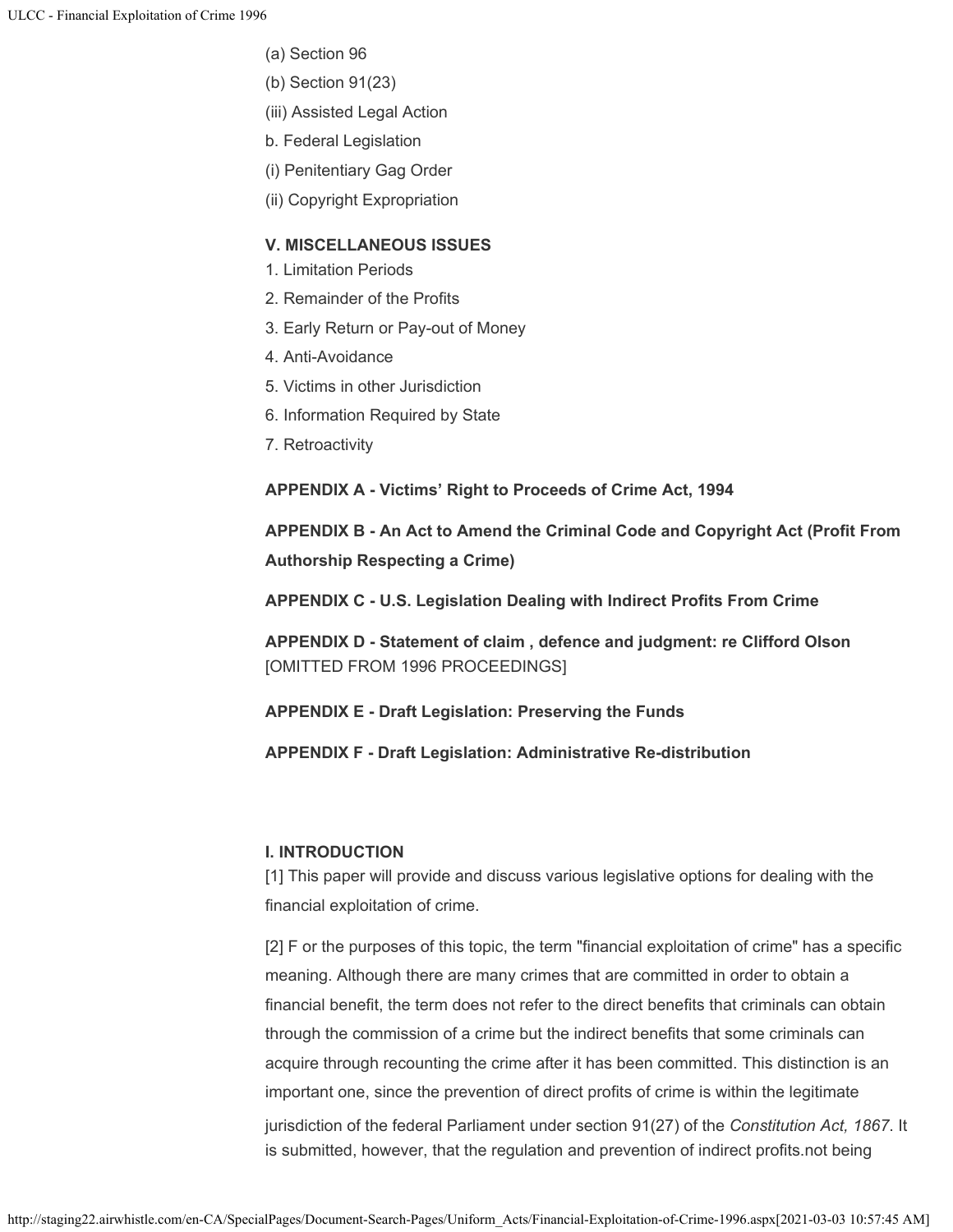concerned with the prevention of the crime itself but only with things that are themselves legal.is within provincial legislative jurisdiction. *1*

[3] Although legislators in the United States and in Canada seem to have two motivations for enacting this legislation.to prevent the criminal from making money from his or her crime and to assist victims of crime.it is submitted that the former is the real motivation for this legislation. This submission is supported by the following points. First, the law already gives people who have suffered harm as a result of a criminal act a number of different ways of obtaining compensation.  $^2$  Second, legislation that deals with the financial exploitation of crime only applies to victims of crime rather than to all victims. Third, legislation prohibiting the exploitation of crime seems always to arise to prevent a criminal from making money from his or her crime rather than to ensure that victims of crime are being properly compensated.  $\,^3$  Finally, if the legislative debates for the introduction of legislation in Ontario are examined, it is clear that the overriding concern for the legislators in that province is that criminals not be allowed to profit from their crimes. *4*

[4] Once it is accepted that the primary purpose of the legislation is to prevent criminals from profiting from their crime, the other motivation can be seen in its true light. That is, once the state takes away from criminals the profits that they have earned through the exploitation of their crimes, it usually decides to give at least some of that money to the victims rather than keeping it themselves. This approach is probably taken at least as much from a good political sense as it is from a sense of justice that victims have the first right to such money.

## **II. BACKGROUND**

[5] The Uniform Law Conference first considered the financial exploitation of crime in 1983 when the Criminal Law Section adopted a resolution which advocated the study, with the view to developing a legislative response, of the "phenomenon of the publication of literary accounts of crime to the financial advantage of the criminal or his assigns". When it reported in 1984, the Committee recommended that a uniform statute be prepared that would require publishers to deposit all monies otherwise payable to a criminal into a trust fund to be established by the legislation. <sup>5</sup>This fund would then distribute its proceeds on a percentage basis: 25% for the accused's legal fees, 15% for the accused's dependants, 30% to the victim or his or her dependants and the remaining 30% to the province to cover the cost of policing, prosecution and the incarceration of the accused. <sup>6</sup> As a result of this report, an unanimous resolution was passed by the Criminal Law Section to the effect that the report of the Committee be referred to the Uniform Law Section "with a view to establishing a joint committee to review the matter."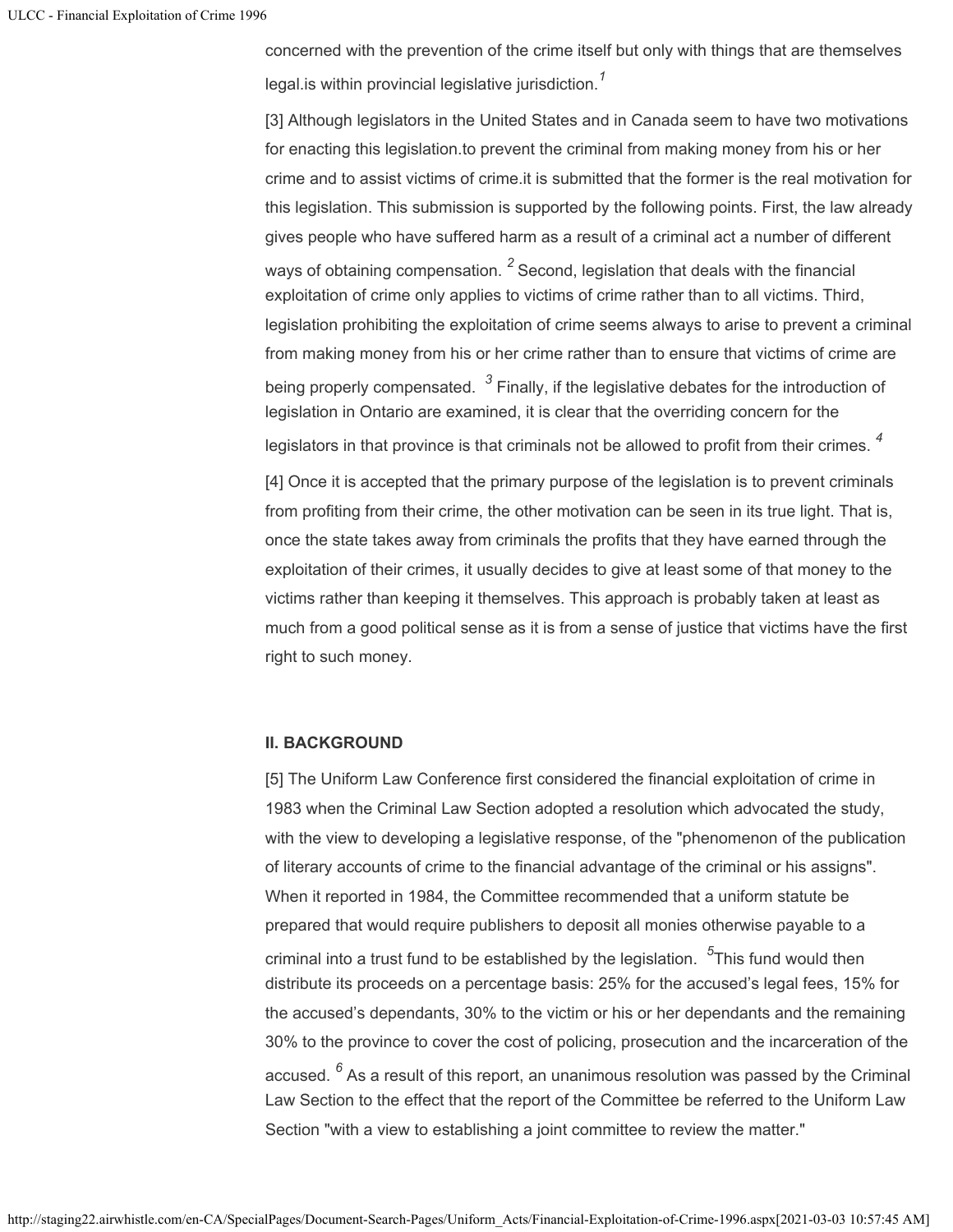[6] In response to this resolution, the provincial and federal Attorneys General were canvassed to see if there was sufficient interest in undertaking a project. As insufficient interest was expressed, nothing further seems to have been done on this topic until 1994 when Saskatchewan presented a resolution that the "Chair of the Criminal Law Section pursue this issue with the chair of the Uniform Law Section". <sup>7</sup> In the ensuing discussions it was decided to obtain an opinion on the constitutionality of any proposed legislation. That opinion, which is discussed in more detail below, was presented to the Conference in 1995.  $\,{}^{8}$  Having decided that the provinces could act, it was decided to commission a paper that would discuss the various legislative options.

#### **III. CONSTITUTIONAL ISSUES**

[7] It must be noted at this time that the regulation of indirect profits from crime to prevent criminals from exploiting their crime is, in this country, a relatively novel area for legislative action. That fact necessarily means that the options available must be shaped by constitutional concerns. Although, therefore, the Conference has already been provided with a constitutional opinion, it is necessary to reiterate more precisely what that constitutional opinion provided so that it can be determined what legislative possibilities are available. Generally, the constitutional position can be summarized as follows.

## **1. Criminal Law**

[8] The class of criminal law has generally been described as requiring legislation that relates to matters within the traditional field of criminal law, namely public peace, order, security, health and morality,  $\,^9$  in the form of a prohibition and a penalty.  $\text{S}^{10}$  While there is some support in the case law that the taking of some of the proceeds of a criminal exploitation will not be considered to be a penalty as that term applies to section 91(27),  $\ ^{11}$  the better indication is that it depends upon the particular  $\,$  circumstances.  $\,^{12}$  While it may be safe to conclude that any such legislation would contain a penalty, it is more difficult to conclude that the remainder of the ingredients of a valid criminal statute may be said to exist.

[9] The reason for this is that, despite the existence of a penalty, it would be very hard to say that any such legislation is designed to criminalize the exploitation of a crime,  $^{\textbf{\textit{13}}}$  even though it may be said, in the broadest sense, that legislation dealing with the exploitation of crime may be said to have been promoted because of moral outrage. <sup>14</sup>Moreover, it has never been suggested that legislation be designed to actually prohibit any exploitation by, for example, prohibiting criminals from recounting their criminal experiences. If legislation did try to prohibit any such exploitation, it would no doubt be considered an infringement of section 2(b) of *the Canadian Charter of Rights and Freedoms* and would likely be impossible to justify as a reasonable limit in a free and democratic society.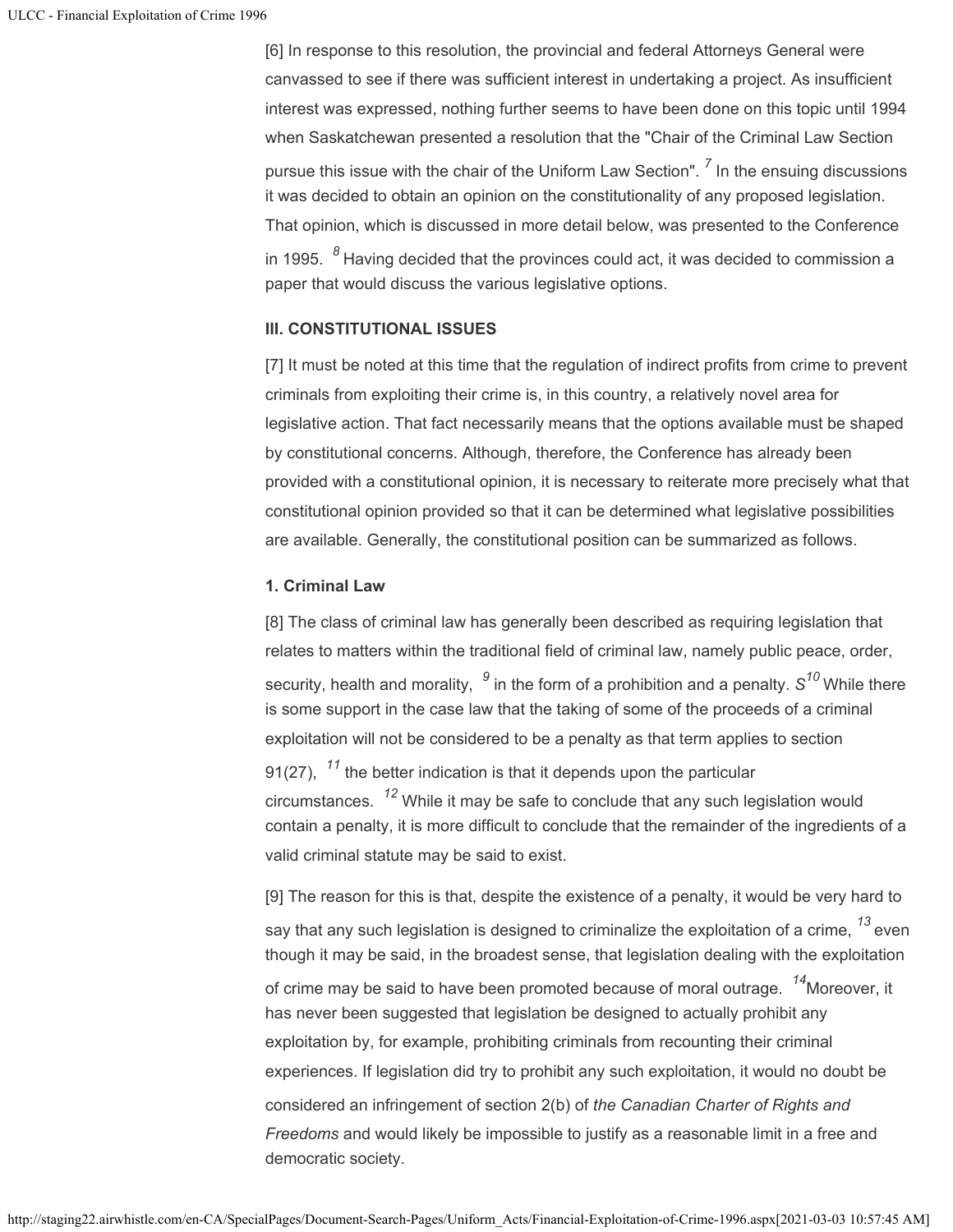[10] It must be concluded, therefore, that the only relationship that any proposed legislation would have with criminal law is that it deals with people who have committed criminal offences. That, clearly, is not sufficient to justify federal legislative action under section 91(27) of the *Constitution Act, 1867*.

## **2. Canadian Charter of Rights and Freedoms**

[11] In addition to determining what level of law-making authority has jurisdiction in this area, it must also be determined whether such laws are inconsistent with *the Canadian Charter of Rights and Freedoms*. In this regard, it must noted that the Supreme Court of Canada has stated that, so long as the activity dealt with in the legislation can be characterized as expression, if the legislator intended that the legislation restrict attempts to exercise section 2(b) rights, then "there has been a limitation by law of s. 2(b) and a s. 1 analysis is required to determine whether the law is inconsistent with the provisions of the Constitution." <sup>15</sup> In other words, so long as at least one of the purposes of the legislation is to take some or all of the profits from a criminal for exploiting a crime "which crime is usually exploited by an individual using his or her right of expression" it must be accepted that a *Charter* right has been infringed.

## **3. Section 1 Justification**

[12] Once a *Charter* breach has occurred, it must be determined whether that breach can be justified under section 1. In making this determination, the courts apply

the *Oakes* test <sup>16</sup> of whether the objectives sought to be achieved by the legislation are pressing and substantial in a free and democratic society and whether the means chosen by the legislator are proportional to its objective. In other words, in determining whether

the legislation can be upheld despite the *Charter* breach, the courts will examine both the purpose for enacting the legislation and the drafting of the legislation.

[13] Although it has been submitted above that the real purpose behind the legislation is to prevent criminals from exploiting their crime and thereby earning profit, because of the particular way that legislation of this type is often drafted, it also appears as if the legislators had intended to create this legislation in order to provide financial assistance for victims of crime. Ironically, this latter purpose is probably more likely to be viewed by a court to be a pressing and substantial concern in a free and democratic society.

[14] Whether the purpose of the legislation is to prevent criminals from profiting or to assist victims of crime, there are a number of *Charter* problems that can complicate the drafting of the legislation. For the purposes of determining whether legislation can be justified at this stage, courts generally look to three different questions: (1) whether there is a rational connection between the way the legislation has been drafted and its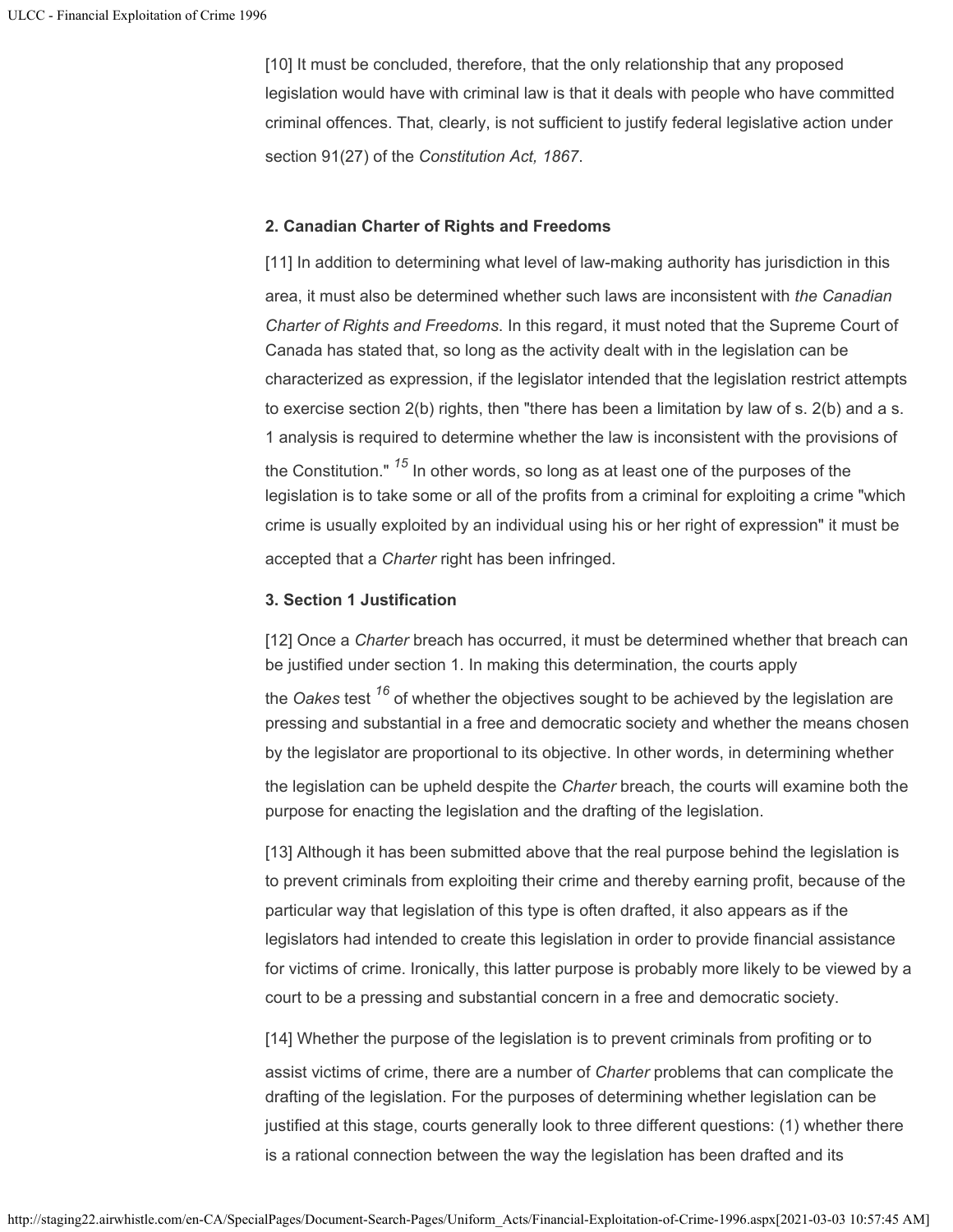objective; (2) whether the means sought to achieve the legislative objective minimally impair the *Charter* right affected; and, (3) whether the effect of the legislation is so severe as to outweigh the legislator's pressing and substantial objective. Assuming that legislation can be drafted that satisfies the first criterion, the problem lies in the application of the final two.

[15] If the purpose of the legislation is to prevent criminals from profiting from their crimes, then that objective can be met by taking some of the criminal's money. If too much money is taken, or if money is taken and retained for such a long time that it amounts to taking the criminal's money, then it is submitted that the courts may find that the legislation does not satisfy the minimal impairment test. <sup>17</sup> It has also been suggested,<sup>18</sup> and I submit correctly so, that if the legislation seeks to take money from authors whose crime or whose exploitation of crime is not likely to give rise to moral outrage, then the courts might very well conclude that the deleterious effect of the legislation is disproportionate to its salutary effect. *19*

[16] If the purpose of the legislation is to assist victims, then the best way that can be done while least affecting the criminal's right to expression is to facilitate victims in their suit against the criminal. This can be done, for example, by ensuring that all convictions will be treated by the civil courts as proof of the liability of the criminal to the victim  $^{\mathit{20}}$  and by setting out in legislation the amount of money that victims can receive for various types of non-pecuniary damages. <sup>21</sup> Certainly if money is merely taken from the criminal and held in trust for a long period of time just so that victims may be better able to recover their damage award, that impact on the criminal's right to expression may be disproportionate to the benefits to the victims.

<hrdata-mce-alt="IV. OPTIONS" class="system-pagebreak" title="IV. OPTIONS" />

## **IV. OPTIONS**

[17] The various options that are available to implement the purposes discussed above must be considered in light of the constitutional imperatives. In particular, legislation may have to be designed so that it can be justified under section 1 of the *Charter.* In order to do this, the legislation may have to be designed so that it does not:

1.provide that all of the money earned through the exploitation is taken from the criminal; 2.provide that money is taken from criminals of all types; 3.hold the criminal's money for a long period of time.

## **1. Who Should be Covered by the Legislation**

[18] Who should be the subject of the legislation depends, at least in part, on the particular purposes for which legislation is enacted. If, for example, the purpose of the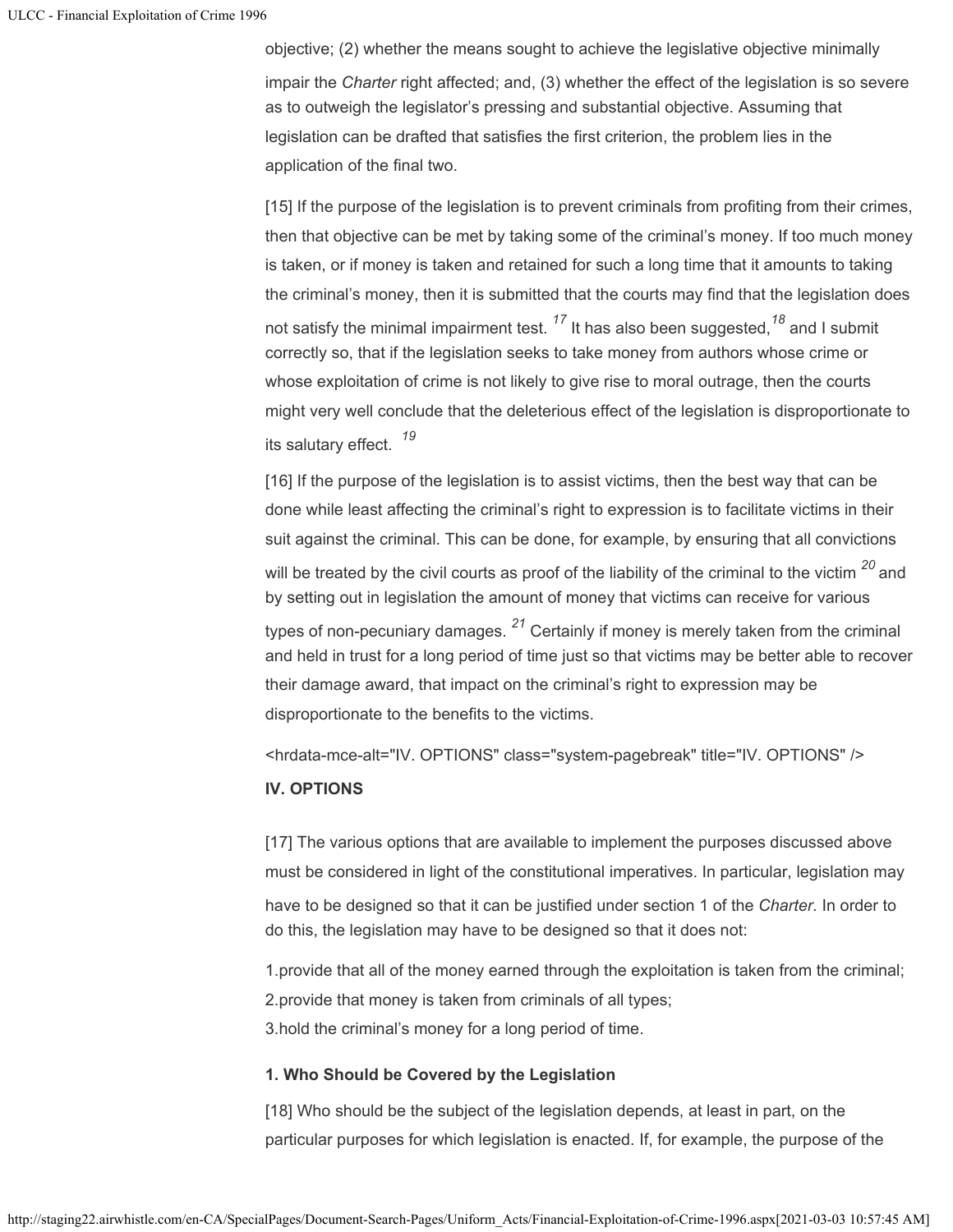legislation is to prevent criminals from exploiting their crimes in order to make a profit, it may be sufficient to restrict the legislation "persons who have been convicted of a criminal offence". It should not be necessary, in the vast majority of cases, to make those who have only been accused of committing crimes the subject of the legislation, since most people are unlikely to sell their story about the crime while still maintaining their innocence in the criminal courts.

[19] Moreover, if the legislation is consistent with its purpose, the legislation should expressly state that if a person is acquitted of a crime by a court, or if the charges are otherwise dismissed or withdrawn, that person is not covered by the terms of the Act. The person may still be found liable in a civil action, because of the lower burden of proof, but that action should not be the concern of special legislation designed to hinder defendants merely because they have once been charged of the crime. Similarly, the legislation should not cover third parties who write about a crime since, not having committed the criminal offence, there is no possibility that that person could be civilly liable.

[20] The more difficult problem is with regard to those persons who have been found to be not criminally responsible on account of mental disorder or not fit to stand trial. The similarity between these two circumstances is that the person who is accused of committing a criminal offence avoids legal sanction because of a particular mental state. However, it is suggested that that mental state not be the determining factor. Since in arriving at the conclusion that a person is not criminally responsible on account of mental disorder, the judge or jury actually make a finding that the accused has committed the act or made the omission,  $^{22}$  there does not seem to be any reason why a civil court could not use that conclusion as determinative of civil liability. On the other hand, however, no such determination is made with regard to someone who has been found not to be fit to stand trial. In the absence of that finding, it is suggested that legislation be designed so that it does not cover persons in this situation. There are two reasons why this is so. First, in the absence of a finding that the criminal committed the act, that finding would have to be made in any event at a civil trial. Once the victim(s) has a civil judgment against the person found not criminally responsible on account of mental disorder, the normal execution procedures can be used to ensure that, to the extent of the judgment(s), the criminal does not profit from his or her crime. Second, given the mental state of those who are found not to be fit for trial, it is very unlikely that such persons would later seek to exploit the crime so as to profit from it.

[21] I f the legislation has a broader scope, that is to assist victims rather than merely to prevent criminals from profiting from the crime, then the types of persons covered by the legislation could be similarly broadened. Rather than merely preventing criminals from profiting from their crimes, the legislation could logically also include those who have been accused of a crime since whether or not they are found guilty in the criminal arena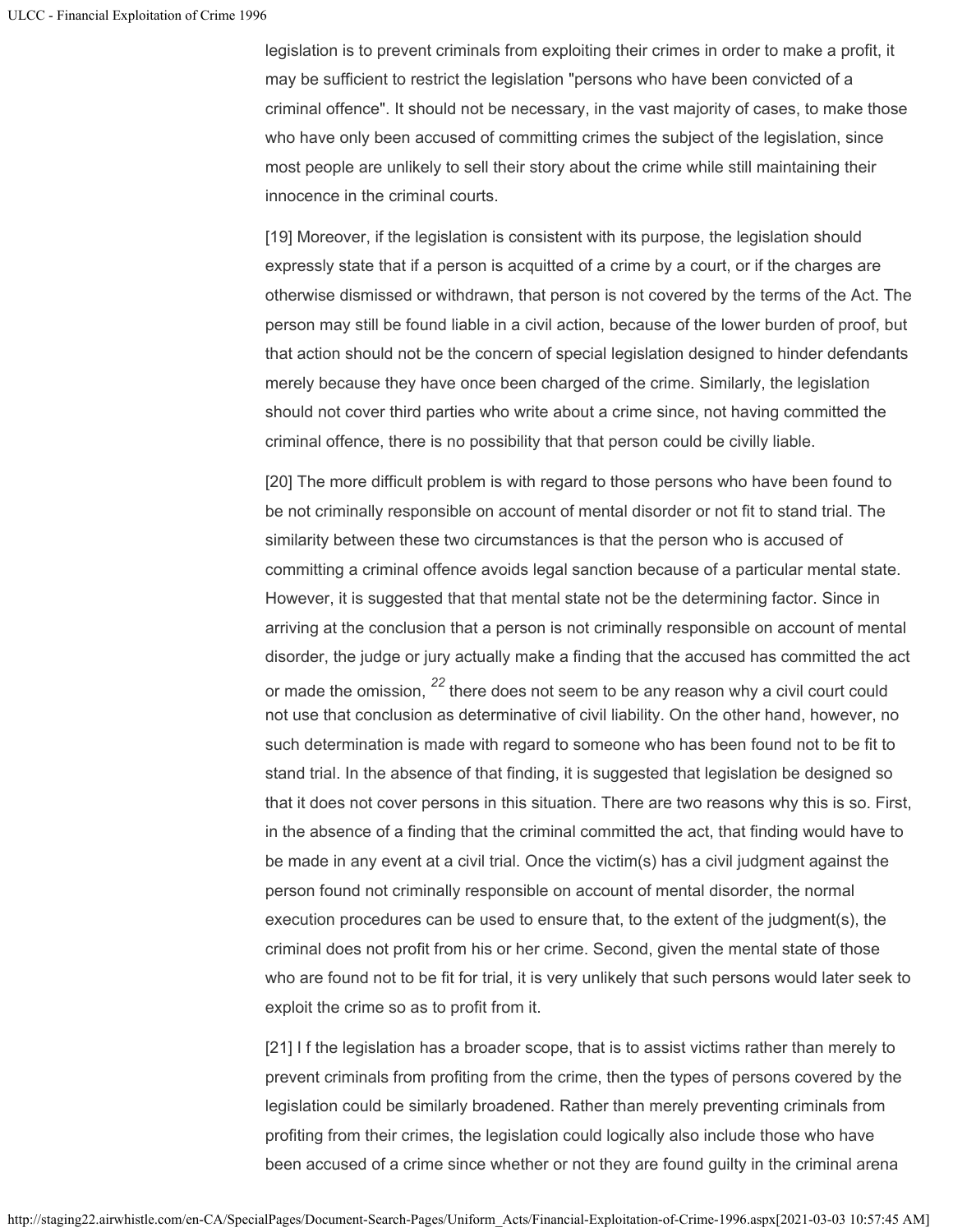they may be later found to be liable in the civil sphere. However, if legislators were really interested in assisting victims, then they would also include those who have been accused or found to be guilty of provincial offences (so long as those offences have caused harm to a person) and people who have committed crimes and provincial offences but have not been charged. *23*

[22] Whichever purpose a legislator adopts for its legislation, there does not appear to be any need to include, as the Ontario *Victims' Right to Proceeds of Crime Act, 1994* (attached as Appendix A) did, a reference to spouses and other relatives. Clearly *24*these references were included out of an abundance of caution to ensure that the criminal could not, as Clifford Olson did, assign to his spouse the rights to receive the financial benefit from Olson's recollection of his crime. The problem not only is that this type of provision is inconsistent both with preventing criminals from profiting and with helping victims, but that it could operate to work a grave injustice. For example, if a woman is the victim of spousal abuse and writes about it after her husband has been tried and convicted in a criminal court, the Ontario legislation will operate so as to keep all the earnings on her recollections for at least five years. If what the legislature really wants is to stop a criminal from trying to avoid the provisions of the legislation, all that is needed is a prohibition against assignment, with the penalty either being: (1) a provision that deems all money earned through the assignment to be the money of the criminal; (2) a fine, large enough to prevent most assignments; or, (3) the provision that the assignment is voidable on the application of an injured party or the Attorney General.

[23] It is recommended that:

1. only those people who have actually been convicted of a criminal offence, including those who have been found to be not criminally responsible on account of mental disorder, be subjected to legislation preventing the exploitation of crimes.

2. people who have only been accused of crimes, people who have committed crimes but have not been charged, relatives, and persons found not fit to stand trial, not be subject to the legislation.

3. that a provision be included to ensure that those who are subject to the legislation cannot avoid it by assigning their profits to some third party.

## **2. What Offences Should be Covered**

[24] If, as noted above, a decision is made that the purpose of the legislation is to assist victims, then it naturally follows that all offences that cause harm, whether they are criminal in nature or provincial offences, should be included within the legislation. However, if the purpose of the legislation is to prevent criminals from profiting from their crime, then a further decision may be made as to whether the legislation should seek to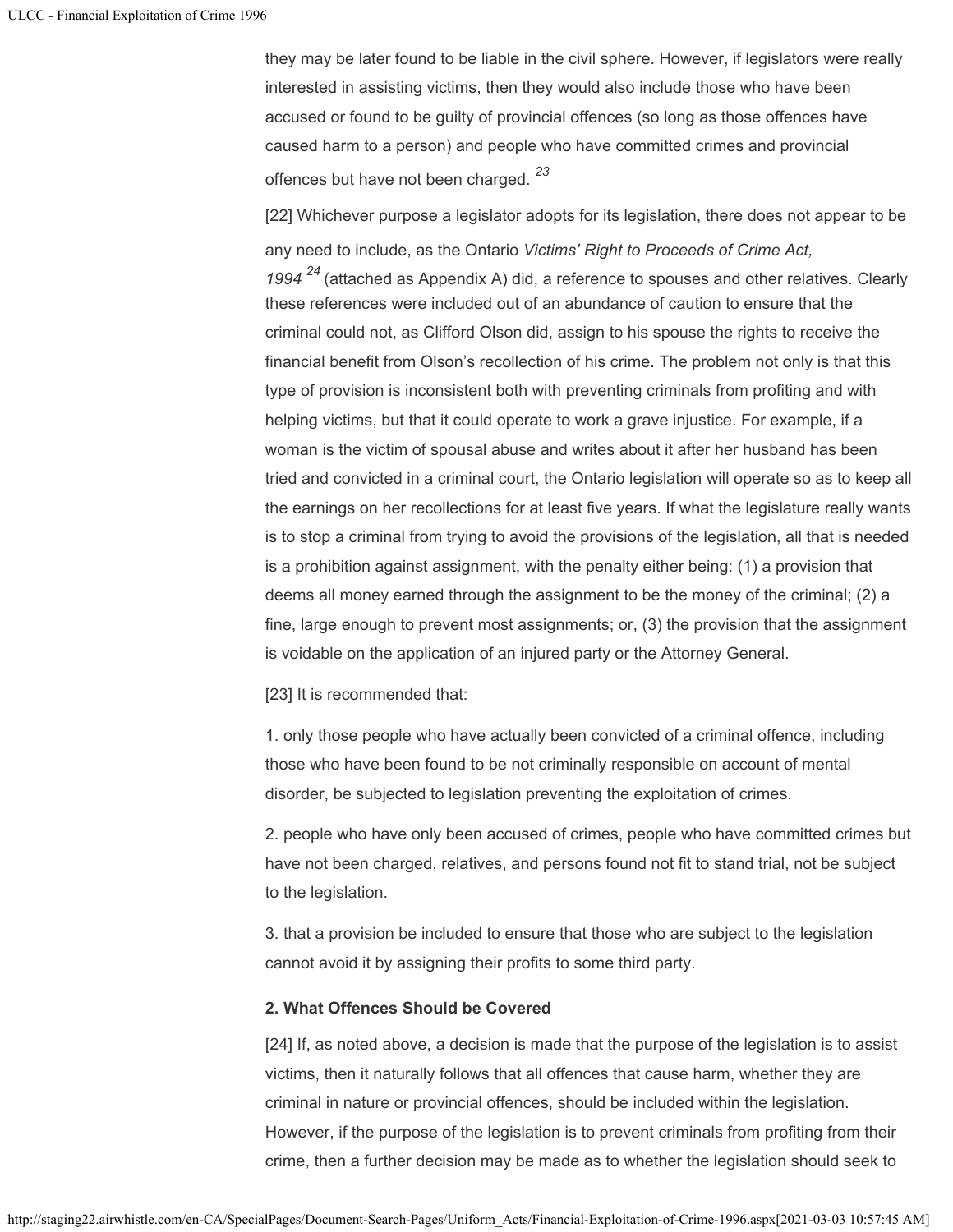prevent criminals from profiting from crimes of all types.

[25] This issue arises because of a further examination of the purposes of this legislation. As was noted above, <sup>25</sup>legislation in the United States was adopted as a result of the outrage that occurred when the Son of Sam received money for relating the stories of his crimes. A similar outrage occurred in this country when Clifford Olson received money for telling the police where eleven bodies were buried. <sup>26</sup> Finally, anticipating the response of a salacious press and public, people have expressed alarm that Paul Bernardo and Karla Holmolka may financially benefit from the re-telling of their particularly gruesome crimes. <sup>27</sup> In short, the outrage that people have expressed when criminals have financially exploited their crimes has been reserved for those people who have committed particularly heinous crimes.

[26] This conclusion is confirmed by the fact that there have been a number of publications in Canada and in the United States where criminals have written about their crimes.none of which have been attended by public outrage. The following is a list of some of the most important Canadian publications.

1.Roger Caron, *Go-Boy* (McGraw-Hill Ryerson Ltd: Toronto, 1978). On this voyage of self-discovery, the author depicts a number of bank robberies that he committed.

2.Micky McArthur, *I'd Rather Be Wanted Than Had* (Stoddart Publishing Co. Limited: Toronto, 1990), depicting various robberies and assaults.

3.Victor Malarek, *Hey, Malarek*, (Macmillan: 1984). In the course of describing the difficulties of his childhood, the author also described how and why he robbed a grocery store.

4.P. Starr, *Tempting fate: a cautionary tale of power and politics*, (Stoddart: Toronto, 1993). The author describes how she came be convicted of fraud, breaches of trust, and breaches of the *Election Finances Act.*

5.Evelyn Lau, *Runaway[:] Diary of a Street Kid* (Harper Collins Publishers Ltd.: Toronto, 1989). The author describes how she went from being an honour student to a prostitute and drug user.

6.Francis Simard, Bernard Lortie, Jacques Rose and Paul Rose, *Pour en Finir avec Octobre* (Stanké: Montréal). In addition to describing some of the motivations behind the formation of the F.L.Q., the authors describe how two people were kidnapped and one of them ended up being killed.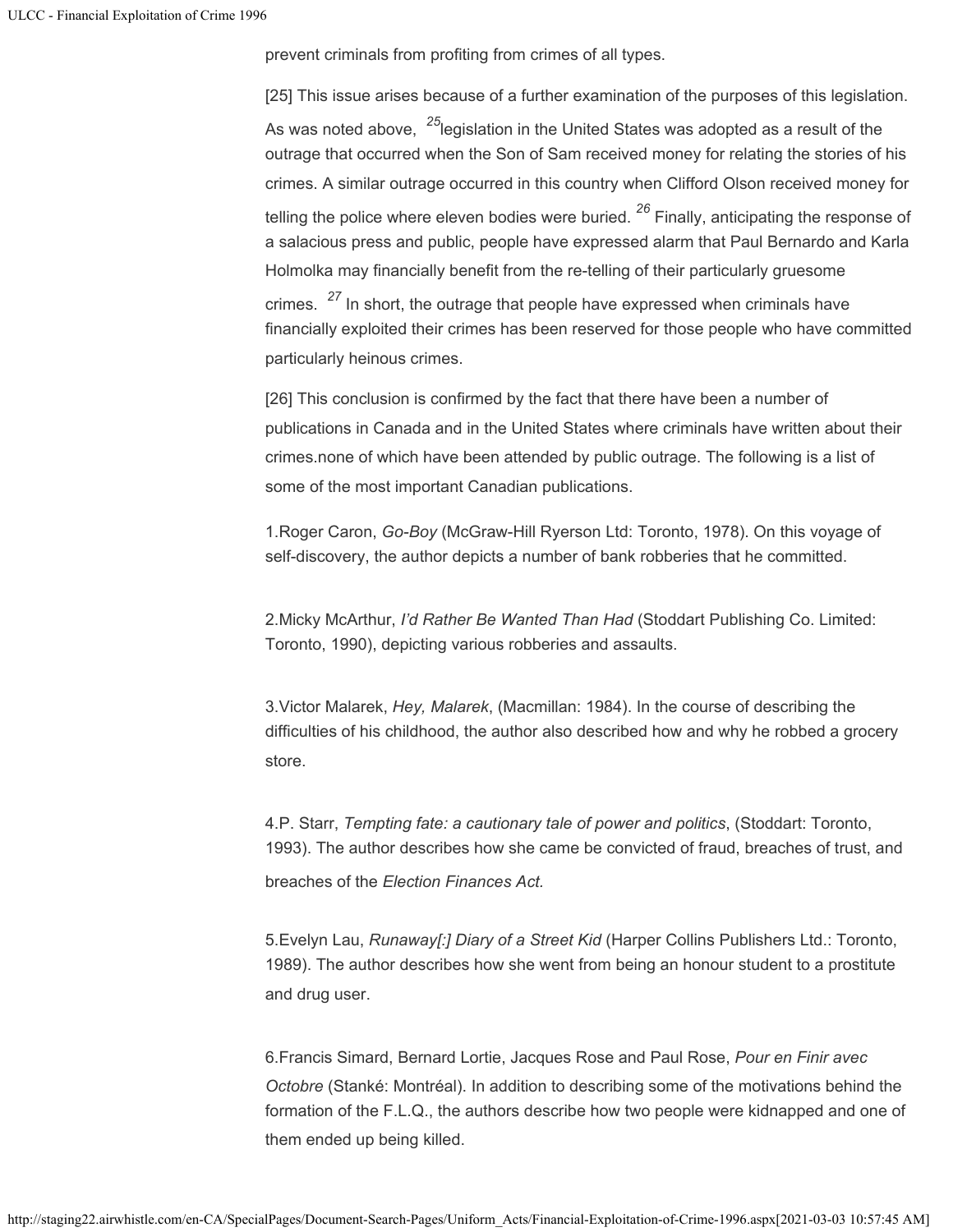7.Julius Melnitzer, *Maximum, Minimum, Medium: A Journey Through the Canadian Prisons* (Key Porter Books, Toronto: 1995). The author alludes to his defrauding of various people, and banks, of millions of dollars.

Rather than being greeted by an outraged public, many of these authors have received public awards. In fact, because of *Go-Boy*, Roger Caron received the Governor General's Award for Non-Fiction. Evelyn Lau's *Runaway* received numerous awards and was made into a movie by the C.B.C. Victor Malarek is now a respected investigative reporter on the C.B.C.

[27] The difference between these books and those forms of exploitation that outrage people is, it is submitted, in the types and numbers of crimes committed. Once that distinction is accepted, a choice has to be made as to whether all criminals have to be treated in the same manner or whether the legislation should be designed to prevent only those criminals that have committed the most egregious crimes from exploiting their crimes.

[28] Of course, it must be noted that by engaging in this type of distinction, legislative drafters must seek to define the difference between good literature, or literature that will not provoke an outrage, and bad literature; a task that those in the United States who sought to define pornography found to be impossible. Whatever distinction is accepted, it must be reiterated that the constitutional law of this country may demand that legislative drafters at least try to draw a workable distinction¾however hard it may be to apply in the end. Since the *Charter* requires that the section 2(b) rights of criminals be minimally impaired, that might mean, as noted above, <sup>28</sup> that the legislators are bound to prevent only those criminals whose crimes give rise to moral outrage from financially exploiting their crimes to make a profit.

[29] Using the distinctions that are found in the *Criminal Code*, there are a number of distinction that could be drawn between offences that should and should not be covered. For example, on decreasing scale of the number of criminals included, legislation could be limited to:

1.those who have been convicted of an offence that carries a penalty of five or more years imprisonment;

2.those who have been convicted of an offence and actually sentenced to five or more years imprisonment;

3.either of the two options above, limited to people who have committed violent crimes against a person;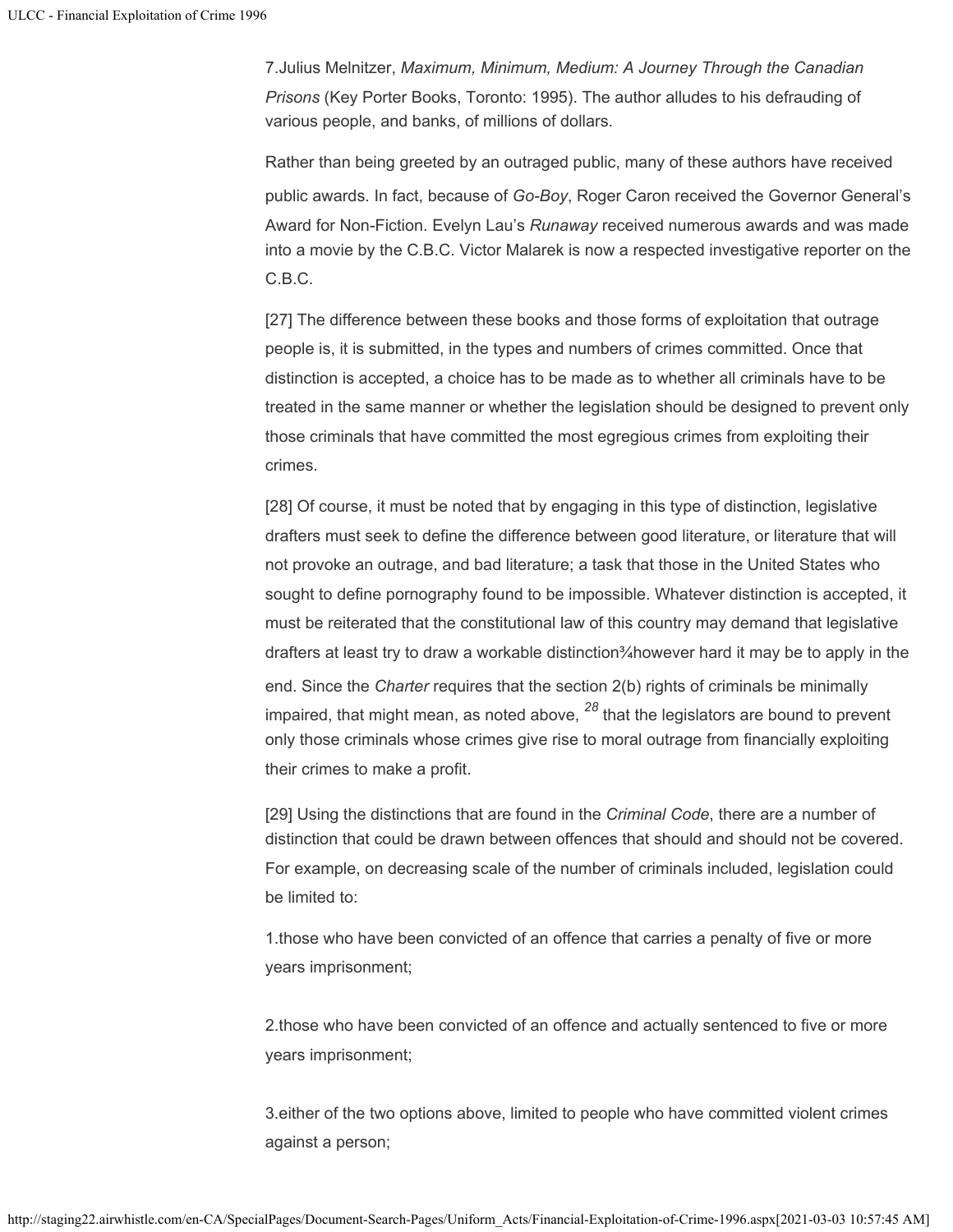4.those who have committed a serious personal injury offence, as that phrase is used in the dangerous offender provisions of the Criminal Code, including acts of high treason, treason, first degree murder or second degree murder, whether or not the offender is actually found by a court to be a dangerous offender;

5.those who have actually been found to be a dangerous offender.

[30] If legislation is going to include people who have been found to be not criminally responsible on account of mental disorder, then that inclusion eliminates the second and fifth options since the *Criminal Code* does not provide a sentence for such people. Moreover, since the first option includes most of the authors referred to above, it is suggested that it is too wide.

[31] This leaves the third and the fourth option as acceptable ways to define the types of offences that should be covered by the legislation. Accordingly, it is recommended that, at the minimum, legislation be drafted to apply to who have committed a serious personal injury offence, as that phrase is used in the dangerous offender provisions of the Criminal Code, including acts of high treason, treason, first degree murder or second degree murder, whether or not the offender is actually found by a court to be a dangerous offender.

# **3. The Description of the Crime**

[32] Just as it may be desirable or even necessary to limit the types of crimes that are covered by the legislation, it may also be desirable or necessary to take money only from authors who recall the particulars of the crime in an offensive way. A couple of examples will illustrate this point.

[33] When Roger Caron or Evelyn Lau wrote their book, it was written primarily for therapeutic reasons. Consequently, both of these writers were rewarded rather than punished by the public. However, one gets the impression from reading Micky McArthur's book that it was written primarily to gloat about his crimes.

[34] The obvious benefit of such a distinction is that it continues to encourage those who: (1) wish to explore their motives for committing crimes; (2) wish to show the world why they did certain things; or, (3) wish to make their argument to the world that they were wrongly convicted, to continue to write or talk about their crime.

[35] The difficulty with this approach, however, and it may be a fatal difficulty, is that it is very difficult to draft legislation so as to draw a distinction between "good" and "bad" criminal recollections and equally difficult to apply legislation that distinguishes between such concepts. <sup>29</sup> In the end, therefore, people who have to deal with any such legislation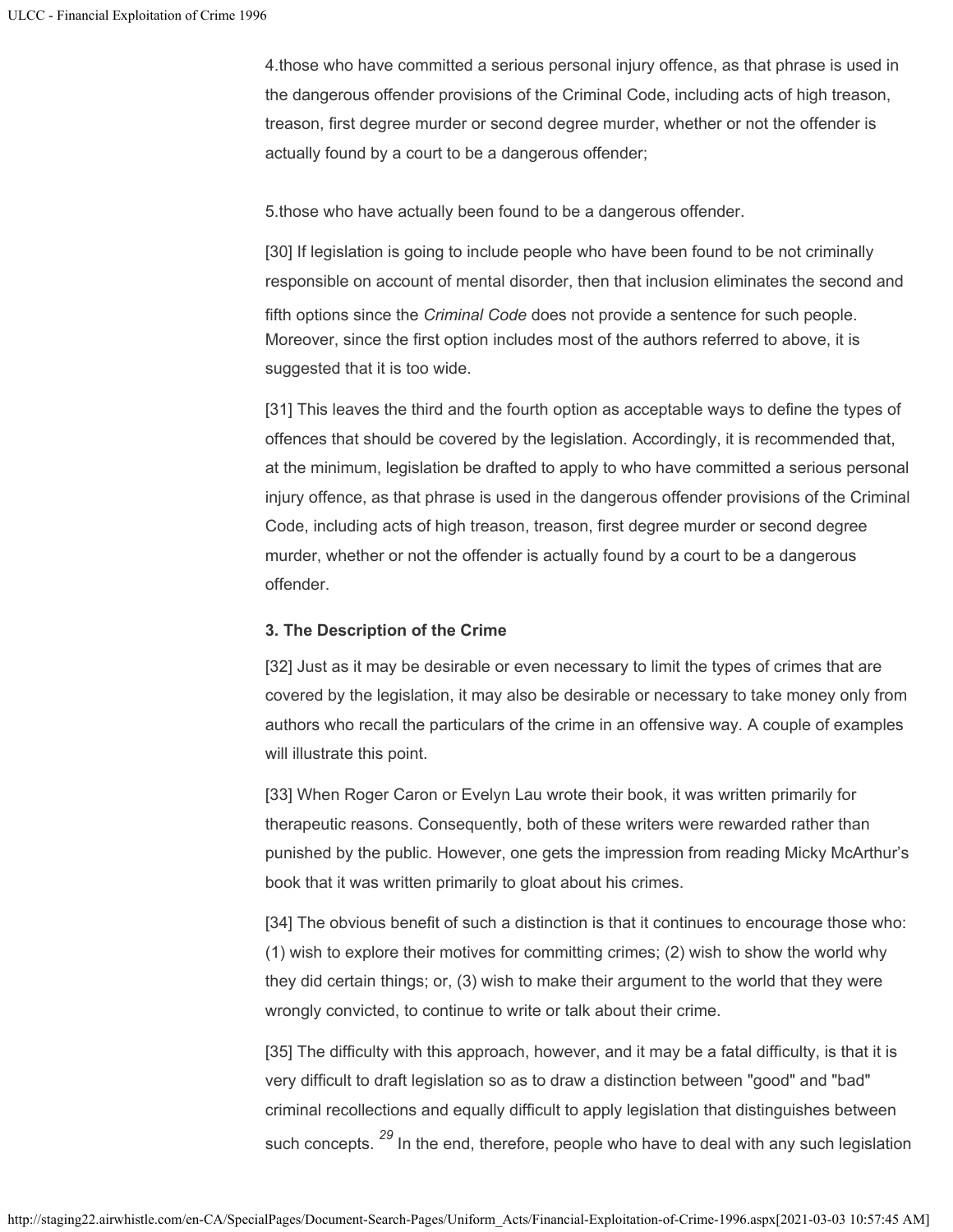may be very uncertain as to what they can and cannot do, with the result being increased litigation **.** Moreover, if criminals are given a way out of the legislation, many will take this route. All of this litigation, which no doubt will involve victims in their effort to ensure that the profits earned by the criminal will be diverted by legislation to a government agency, will increase the emotional and financial costs for victims.

[36] It is recommended, therefore, that legislation not attempt to include or exclude criminals from the application of the legislation because of the particular way that their crimes are described.

## **4. Methods for Effecting Legislative Purpose**

[37] Given the constitutional limits as discussed, there are five possible methods for preventing criminals from exploiting their crimes to obtain a financial benefit. Those within provincial legislature authority are: (1) preserving the funds; (2) the administrative redistribution; and (3) the assisted legal action. Those within federal legislative authority are: (1) Penitentiary Gag Order and (2) Copyright Expropriation. Each of these, together with their respective benefits and detriments, will be discussed below.

## **a. Provincial Legislation**

## **(i) Preserving the Funds**

[38] All legislation existing in North America can be categorized under this heading. As can be seen from the attached review of the legislation in the United States (Appendix C) there are three different methods of preserving money that is payable to the criminal in a fund for the benefit of victims.

[39] The one that exists in the majority of the states, and which has been adopted by the Province of Ontario as its *Victims' Right to Proceeds of Crime Act, 1994,* requires that *30*the party to the contract which allows the criminal to profit from his or her crime pay the money to a governmental fund rather than to the criminal. The only modifications to this method are the ones that exist in California and New York. In California legislation merely imposes a trust upon proceeds accruing to the criminal while in New York the legislation merely requires that a state board be informed of contracts allowing criminals to profit from crime so that the Board, in turn, can notify the victims.

[40] The basis upon which all of these enactments operate is that once the money has been preserved (or once a victim has been notified that the criminal who caused him or her damage has assets), the victim can initiate legal proceedings against the criminal and obtain damages. There are two distinct advantages in relying upon victims to sue the criminal: it requires the victims to self-identify and it relies upon the courts to determine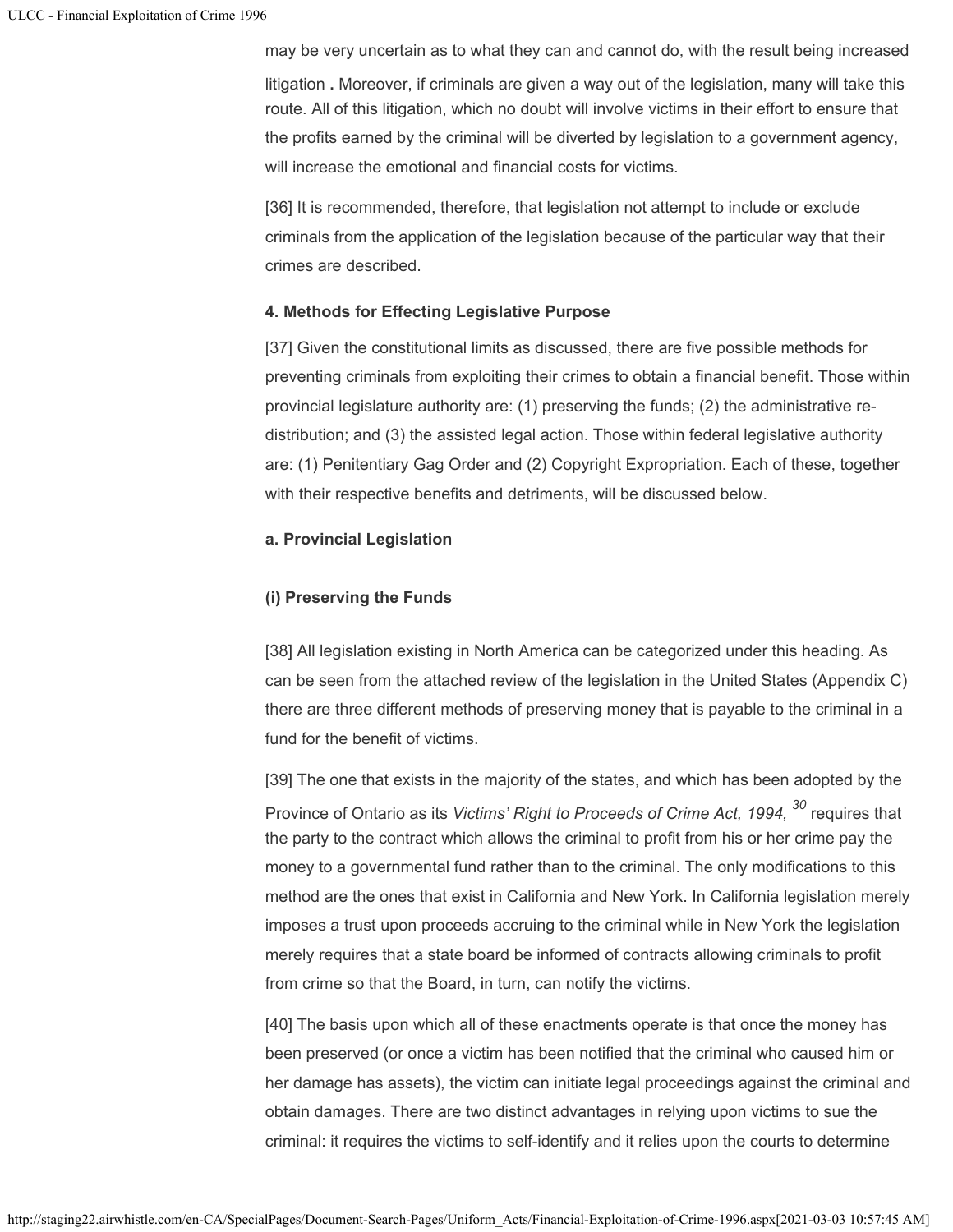the extent of each victim's damages.

[41] While this may be a satisfactory basis upon which to operate legislation of this type in the United States, where awards for non-pecuniary damage claims may approach the astronomical amount of money that can be earned through, for example, book sales, it is a model that is far less suitable for Canada. This can be illustrated by the Bernardo case. In that case Bernardo was charged and convicted of kidnapping, sexually assaulting and murdering two young girls. Recent case law indicates that for the loss of their children's care, guidance and companionship the parents of the children may each receive in the neighbourhood of \$15,000-\$20,000. <sup>31</sup> Without any knowledge of the type of book that Mr. Bernardo may be capable of writing, it is expected, because of the notoriety of the case and because of its temporal proximity, that Mr. Bernardo would earn a great deal more money than that.

[42] Not only will notorious criminals be much more likely to financially benefit from legislative schemes that rely upon the victim's legal action, but in undergoing any such action the victim will have to expend financial resources and go through the trauma of an assessment of damages. In situations where the assessment is of the worth of a child, this process must be a very painful one indeed. The situation is exacerbated in Ontario where contingency fees are not presently allowed, S <sup>32</sup> and where the *Compensation for* Victims of Crime Act<sup>33</sup> gives the Criminal Injuries Compensation Fund a right of subrogation to any action that the victim brings against the criminal to the extent of the value of the compensation awarded under the Act. *34*

[43] That, however, is not the full extent of the problem. The purpose of preserving funds is to ensure that it is worth the victim's effort and money to bring the lawsuit. However, in order to give victims sufficient time to bring their lawsuit, legislation of this type typically provides for the retention of the money earned by the criminal for a long time.often up to six years. This means that for all of that time the criminal has been deprived of income.

Not only is this risky from a *Charter* point of view, given that this delay in income may not be justifiable, but it also has some negative policy implications. These are:

1. although a five or six year delay would be hard on any person, it is particularly onerous on someone who is trying to earn a living as a writer. Both Roger Caron and Evelyn Lau are in this category;

2. it may mean that a person may get out of prison, with no income other than that earned by writing books, and be unable to use the income from his work to assist in his rehabilitation. Julius Melnitzer, except for the fact that he appears to be able to write about things other than his crime, would be within this category; and,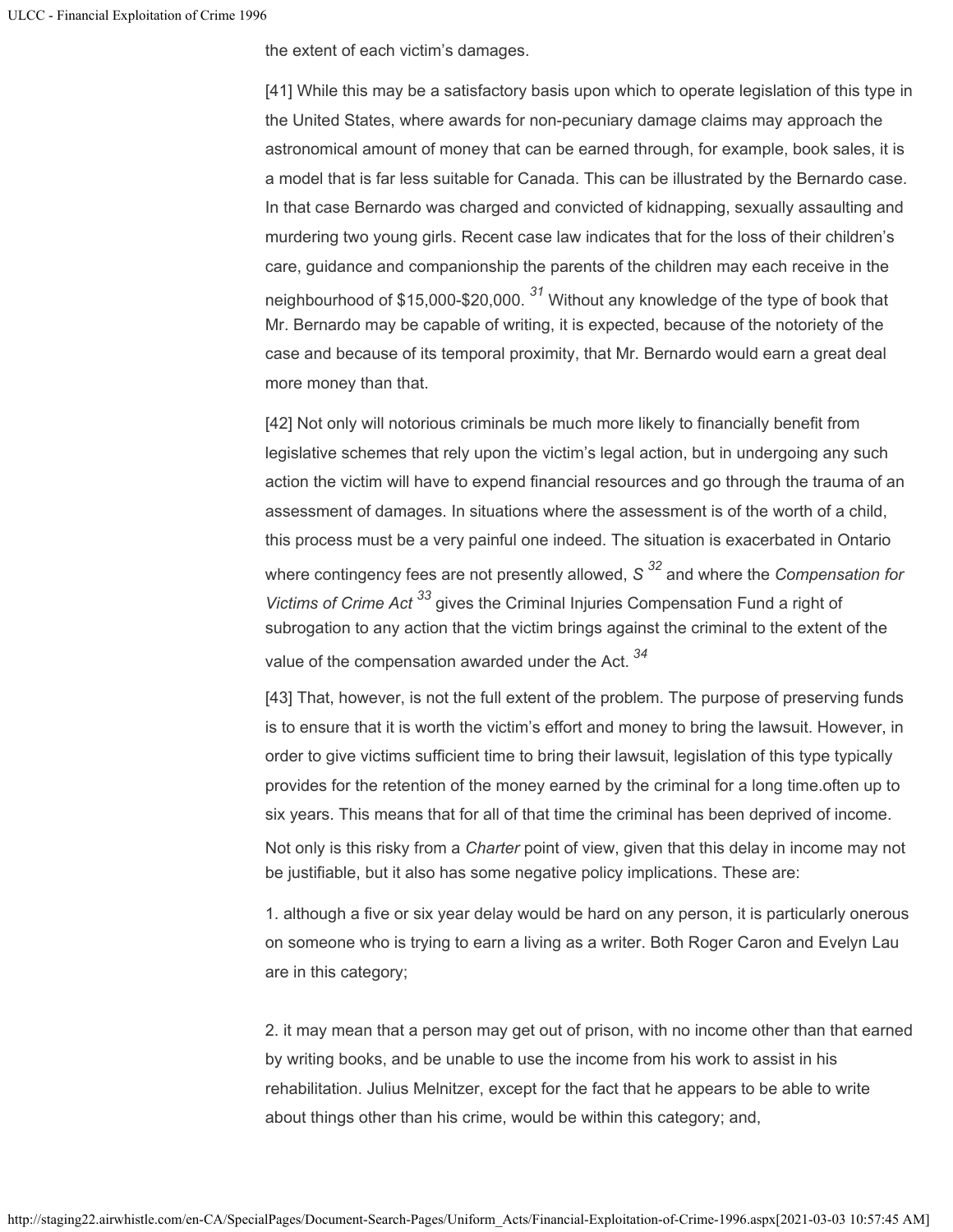3. A government agency needs to look after this money until such time as a victim with a judgment can take it off its hands. This involves additional costs (which presumably may be taken out of the proceeds) and risks.

## **(ii) Administrative Re-distribution**

[44] One way of avoiding the problems that are endemic to the fund preserving model is to have a government agency.presumably the one that is in charge of holding and accounting for the money that would otherwise have been paid to the criminal.find the victims and distribute the money to them. Rather than having a system where the damages that have been awarded are paid out of the monies available, with the risk that the criminal will still end up profiting from his or her crime, the enabling legislation can provide that victims are entitled to a percentage of the money paid to a government agency.irrespective of the amount of that money. The only task left to the government agency, therefore, would be to apportion to each victim the total money payable to the victims as a group.

[45] In addition to ensuring that the criminal does not in fact profit from his or her crime, this system has the advantage that victims will probably not have to undergo the same sort of examination of the worth of their damages (since an apportionment need be made only when there are multiple victims and, even then, the examination need not be so probing since the determination is as to relative worth rather than absolute worth) nor will they have to undergo the embarrassment of having the value of their family members set out in money terms. Finally, it is submitted that this administrative model suits the Canadian nature more than one which relies upon lawsuits.

[46] Despite these advantages, there are a number of possible disadvantages. Since the scheme would be a legislative invention, there are at least two constitutional issues that need be considered. These are that the scheme may be inconsistent with sections 96 and 91(23) of the *Constitution Act, 1867*. Each of these will be considered in turn.

## **(a) Section 96**

[47] On its face, section 96 merely requires that the federal Parliament appoint judges of the Superior, District and County Courts in each province. As interpreted, however, this section protects the jurisdiction of those courts by preventing both the federal and provincial legislatures from establishing other courts with the jurisdiction that was, in 1867, exercised by the superior, district and county courts. In order to determine whether this section has been infringed, the courts have devised the following three part test:

1.whether the jurisdiction to be given is broadly conformable to powers exercised by superior, district or county courts at or after Confederation;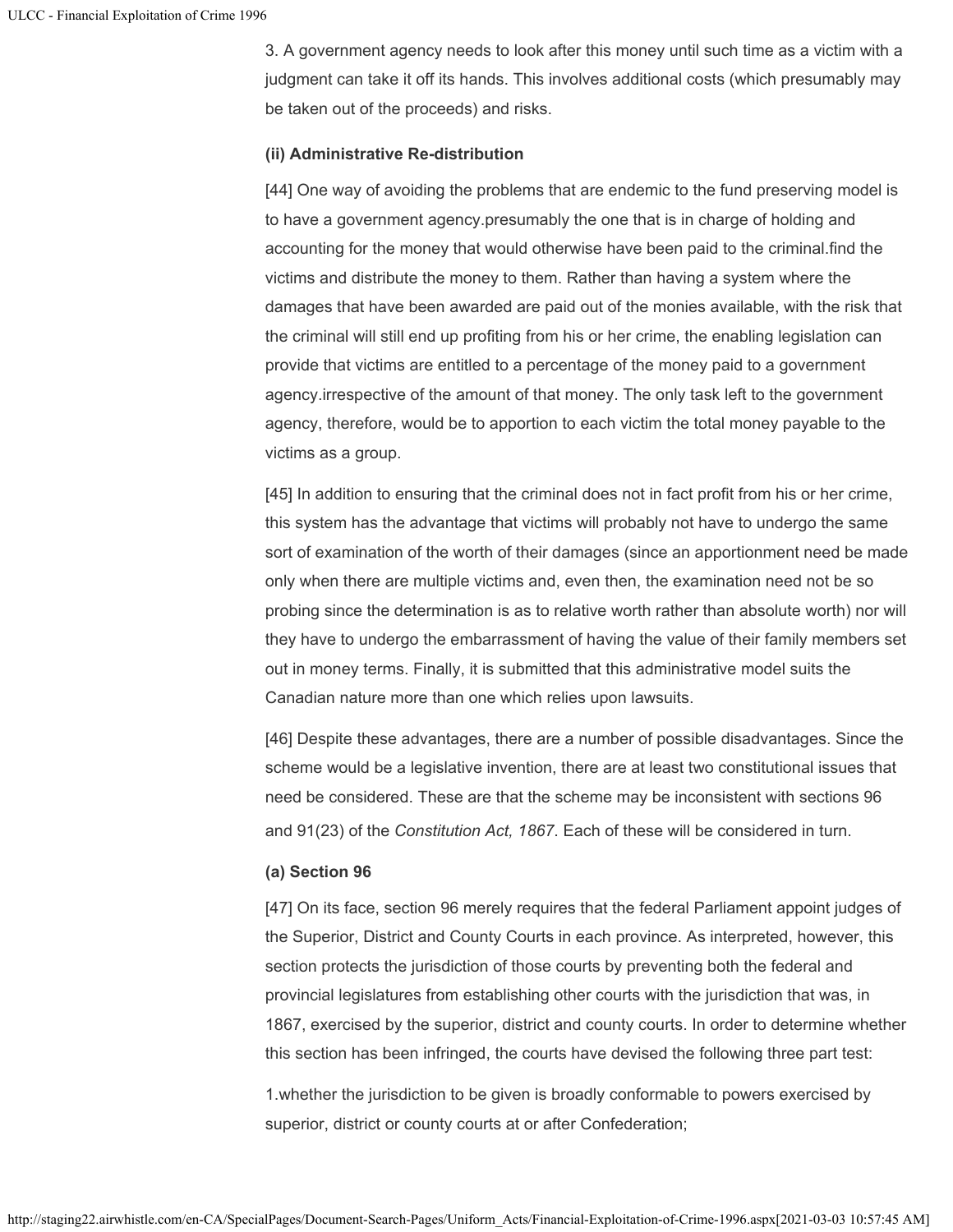2.whether the jurisdiction to be exercised is a judicial power; and,

3.if the jurisdiction to be exercised is judicial in nature, whether the jurisdiction can nevertheless be justified as a necessary functional requirement within the institutional context. *35*

[48] While it may be argued that an administrative agency under legislation preventing the exploitation of crime would be doing the same thing as a court in assessing and awarding damages, there are certain differences. First, the method of assessment would be different. Rather than attempting to quantify the victim's damages, an administrative officer would merely attempt to ascertain the victim's relative share of the money. In fact, if there is only one victim, there would not have to be any assessment at all (unless the percentage of money that the criminal is to be allowed to keep is to be determined by the governmental agency rather than by legislation). Second, the amount of money that a victim could receive under this legislation would not be limited to the extent of their damages at law. For example, even if a victim suffered relatively minimal damage, he or she would still be entitled to his or her share of the criminal's profits of a best selling book. Third, since courts take money away from the criminal and the administrative model would only distribute money among the victims, the method of determining the victim's share of the monies need not be the same nor as strict as a court's. Finally, the argument that the administrative model is not broadly conformable to the powers exercised by the provincial superiors courts may be enhanced by a legislative provision stating, as some U.S. state legislation does, that the rights contained in the legislation are in addition to and not a substitution for rights existing at common law (or under the *Civil Code*).

[49] These same points support the argument that the administrative officer that allocates money among victims is not exercising a judicial function. This argument would be enhanced if the legislation provided that the criminal is not a party to the proceedings and cannot appear to make representations. <sup>36</sup> Such a provision would be possible since under the legislation, so long as there are victims, the criminal must lose a certain percentage of his or her money in any event.

[50] If these arguments fail, it is unlikely that a court will find that the powers exercised by the administrative officer can be justified because they are necessary to the broader institutional context. The simple reason this is so is that the legislation as anticipated doesn't fit within a much broader purpose, such as labour relations, *See footnote* 37education <sup>38</sup> or transportation. <sup>39</sup> Rather, this legislation, if implemented according to this model, would merely be an alternative to the fund preserving model which, as noted, is based upon the notion that victims will sue criminals in the superior courts.

**(b) Section 91(23)**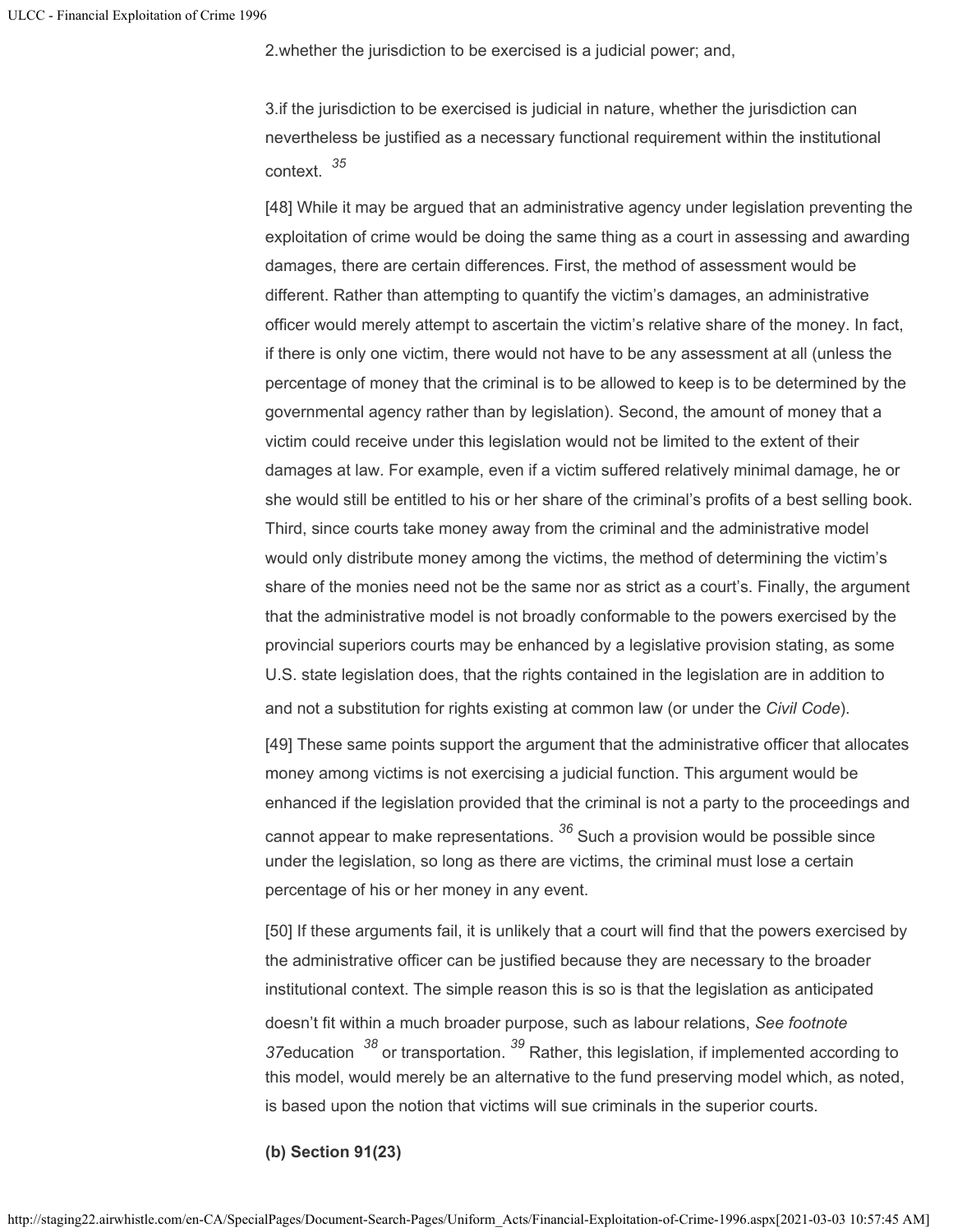[51] The second issue is the extent of federal legislative authority under section 91(23) of the *Constitution Act, 1867,*the class of "copyright" and the effect that class might have on any provincial legislation. Although there has not been a lot of judicial interpretation of the limits of this class, using the principles that have been developed elsewhere it is possible to make a few observations.

[52] Generally, the law of copyright can be characterized as the method by which Parliament bestows negative rights: the right to prevent people from copying material that is protected and the right to prevent people from using copyrighted material without paying for it. <sup>40</sup> Given this description, there are two conclusions that can be drawn. The first of these conclusions will be dealt with immediately below, while the second conclusion (dealing with federal jurisdiction over copyright) will be dealt with later in this paper. *41*

[53] Given Parliament's legislative limitations under section 91(23), it would seem reasonable to conclude that legislation that leaves a copyright intact but which requires that the copyright holder give up a portion of the proceeds earned through the use of these negative rights must be characterized as being in relation to a matter of property and civil rights rather than to matters of copyright. This conclusion follows from the fact that the right to earn money from a copyright has neither been dealt with by federal legislation nor is it a negative right that, it is argued, can be dealt with by federal copyright.

[54] In other words, just as Parliament does not have jurisdiction under section 91(27) merely because a criminal is involved, Parliament should not have jurisdiction under section 91(23) merely because legislation may involve material over which copyright has been granted. Moreover, even if this were not the case

"such that a court might conclude that laws that impair the usefulness of a copyright are laws in relation to matters of copyright  $^\mathit{42}$  it is also possible for the courts to conclude that such legislation also relates to matters of property and civil rights and that, until the federal Parliament has occupied the field, valid provincial legislation can still operate.

[55] Notwithstanding this last conclusion, it should be noted that there are those who are of the opinion that "it is not open to the Province to create a property right the consequence of which is to deprive the author of a portion of the ownership of the work that he or she has written."

[56] Whether this conclusion is correct or whether Parliament is in fact restricted under section 91(23) to bestowing negative rights only has yet to be determined by any court. Until that time, any final conclusions that can be made in this area must be speculative only.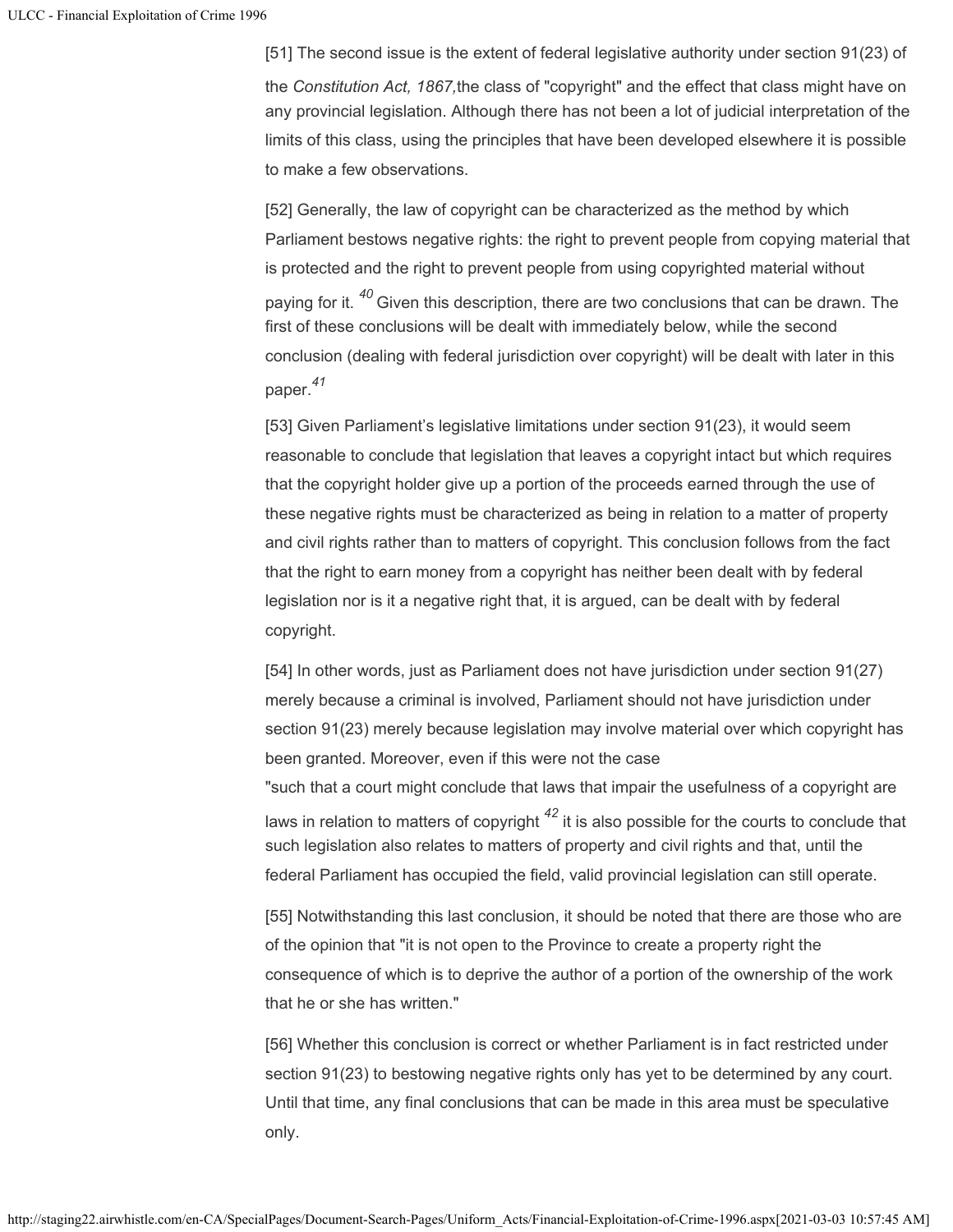# **(iii) Assisted Legal Action**

[57] Assuming that it is not constitutionally possible to implement the administrative redistribution model, the only option that is available is relying upon victims suing the criminal for damages. As noted above, however, there are some defects in that system. The final alternative, therefore, is one that continues to rely upon the benefits of that system while eliminating the defects. This can be done by legislatively providing assistance to victims in their lawsuits against the criminal.

[58] As the law now stands, courts will accept the existence of a conviction of a criminal charge as *prima facie* proof, in a civil context, that the criminal committed the act for which he or she was charged.  $^{43}$  As a result, in actions by victims against criminals there is theoretically no difficulty in establishing liability. The primary problems, as noted above, are with the cost, the difficulty and the embarrassment in proving damages. If that situation were legislatively altered, most of the defects of that system would be eliminated.

[59] The proof of pecuniary damages is relatively easy, since the only proof that is needed are the receipts of out-of-pocket expenses or the direct testimony of income that has been lost. In order to prove non-pecuniary damages, a plaintiff must show how much a rape meant or how valuable a child was to a parent. In many of these cases experts are required to give testimony, and this involves a great deal of added expense to the litigation. In other circumstances, where the court is involved in valuing the life of a child, this process can be wrenching and embarrassing.

[60] This difficulty could be eliminated if victims could rely upon legislation that gives them, in certain circumstances, a fixed sum of money for a particular injury. This type of legislation already exists in Alberta, where the *Fatal Accidents Act <sup>44</sup> g*ives certain close relatives the right to a statutory maximum amount of money for bereavement. Although that particular legislation suffers from the one defect that its monetary limits are set too low, that defect can easily be remedied by legislation that places the statutory limit in a regulation rather than in the legislation and that also includes a requirement that the limit be examined every few years to determine its suitability. *45*

[61] Ironically, under this type of legislation the different legislative purposes merge into one. So long as the monetary amount is set high enough, a reasonable likelihood will exist that criminals will not be able to profit too much from their crimes. Moreover, because it will be easy to prove both liability and damages, victims will not only get a larger judgment but can expend less money and go through less emotional turmoil in getting that judgment. Finally, since there is no reason why legislation of this type needs to be restricted to victims of crime, legislation that fixes the damages for non-pecuniary harm can be of benefit to all victims and not just those who were harmed as a result of a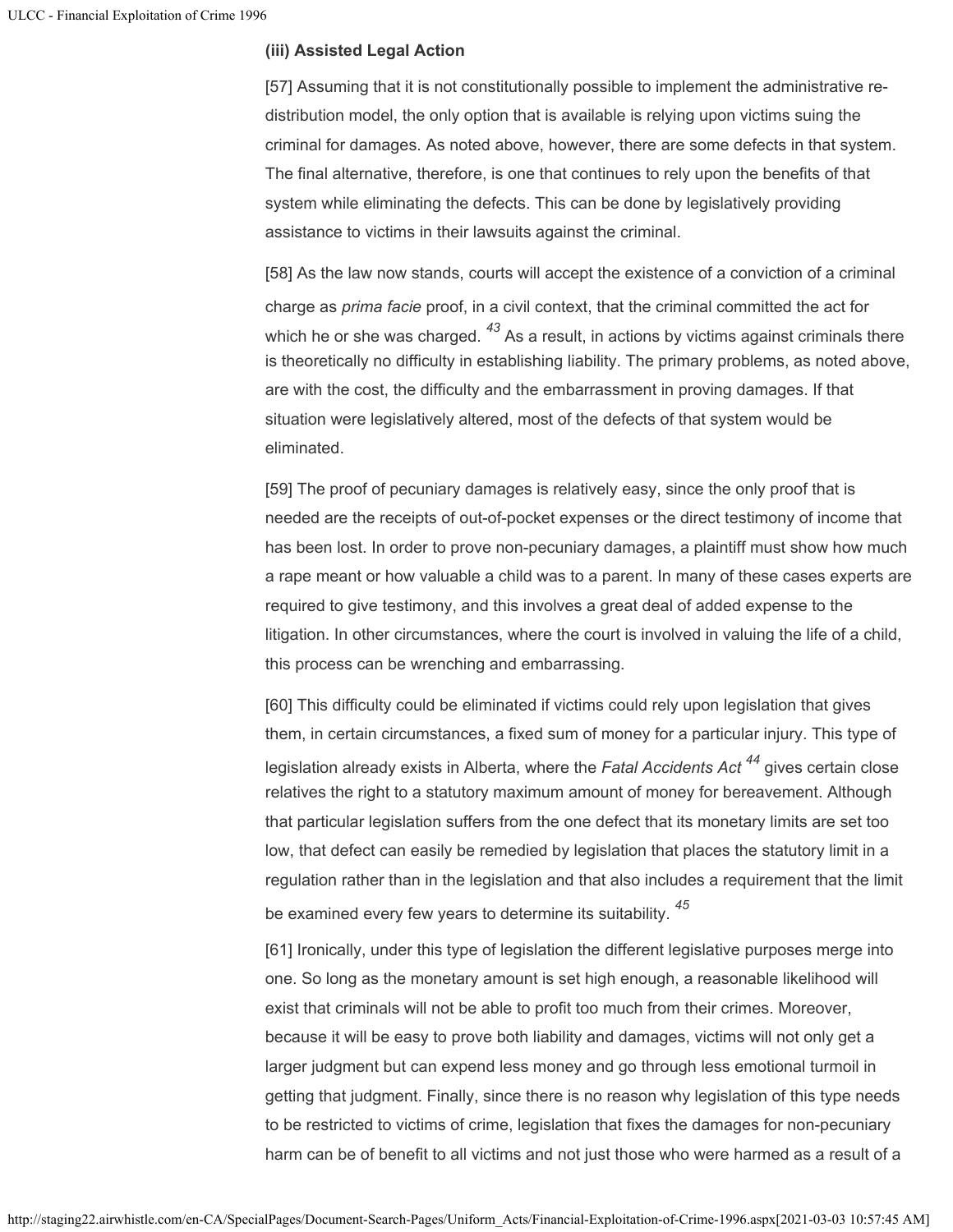criminal act.

[62] Unfortunately, the one weakness of this legislation is that it can apply to both victims of crime and victims of civil wrongs. Thus, while the legislature could conceivable raise the damages that are due to victims for non-pecuniary damages to such a level that criminals are not likely to profit, that may mean that tortfeasors will pay much larger damage claims merely to make sure that victims in the criminal context can take most of the criminal's money. While there is nothing theoretically wrong with this, it may be considered by many legislators to be an unattractive option either because it may not be seen as being directed toward the prevention of profits by criminals or because it may have repercussions for the insurance industry.

[63] While it is no doubt possible to draft such legislation in a way that it only applies to victims of a criminal act, even this possibility is not attractive. In order to limit the benefit of such legislation to victims of crime, it would be necessary to expressly exclude victims of civil wrongs. Given that crimes and torts do not necessarily result in different injuries, a distinction of this kind may not be politically sustainable.

[64] It is recommended:

1. that since the assisted legal action model does not meet the requirement that legislation be specifically directed toward preventing criminals making profit, that model not be implemented.

2.that both the fund preserving model and the administrative model have certain advantages and either model can be used in provincial legislation (draft legislation is included in appendices E and F respectively).

## **b. Federal Legislation**

## **(i) Penitentiary Gag Order**

[65] Clifford Olson, who was convicted in 1982 of the murder of eleven boys, has apparently written two books about those murders. <sup>46</sup> These are *Profile of a Serial Killer.The Clifford Olson Case* and *Inside the Mind of a Serial Killer.A Profile.* Those books, which apparently deal with the rape and murder of a number of young boys in graphic detail, have never been published. Despite attempts by Mr. Olson to send these books to members of the media, as described in a Statement of Claim (enclosed as Appendix D), such attempts have been thwarted by the Penitentiary in which he presently resides pursuant to sections 71, 96, and 98 of the *Correction and Conditional Release Act*. *47*

[66] There are at least two advantages to such legislation. First, it can be used to only restrict the section 2(b) rights of those authors that really provoke outrage. Second, it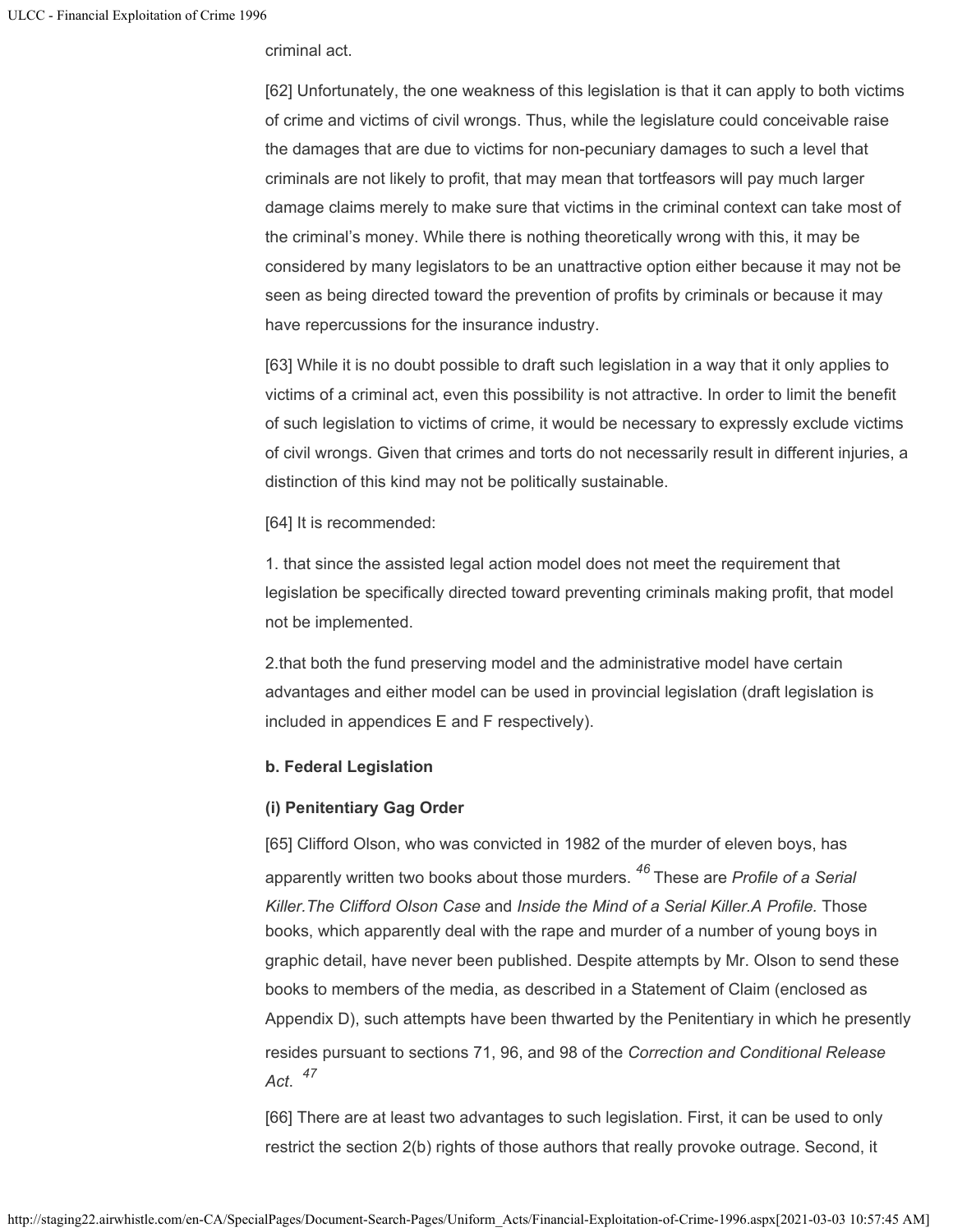actually prevents books from being published rather than merely taking the profits that the criminal author would earn from a published book.

[67] Unfortunately, this approach has two problems.

[68] First, it is susceptible to a *Charter* challenge. Although the reduction in people affected by the legislation may be seen to be a minimal impairment, from the point of view of the particular criminal author affected his or her section 2(b) rights are completely obliterated. Moreover, if Parliament wanted to minimally impair those rights it would allow the criminal to publish (all or part of his or her material) while taking a share of his or her profits.

[69] It is because of the particular and excessive impact on him that Clifford Olson has brought an action in the Federal Court challenging the authority of the warden to impose these restrictions. Although the federal Crown denies in its defence (Appendix D) that

a *Charter* breach has occurred, the real defence seems to rely upon section 1 of the *Charter*. In that regard the Crown argues that the only way it can allow Mr. Olson to be transferred to reduced security, which will assist in his treatment and rehabilitation, is to reduce his notoriety within the prison population. Mr. Olson is, therefore, prevented by the Penitentiary from sending his books outside of the prison since any publication of those books would increase his notoriety.

[70] Although the Federal Court judge who heard the challenge decided that the infringement could be upheld under section 1 (Appendix D), that decision is now under appeal. If the legislation continues to be upheld on appeal, and if the suggestion above has been adopted such that any legislation designed to prevent criminal from exploiting their crimes is limited to those crimes that cause moral outrage, <sup>48</sup> legislation that gives wardens authority to determine if criminals are entitled to recall their criminal experiences may prove to be all the legislation that is needed.

[71] The second problem with this approach is that it may not provide a guarantee that people who have been convicted of a criminal offence will not be able to make a profit. Karla Holmolka provides the perfect illustration of this problem. As most people know, Ms. Holmolka has pleaded guilty and was sentenced to twelve years in jail for her part in the murder of two people. Because the sentence is so short, Ms. Holmolka can avoid any gag order by delaying her efforts to exploit her crime until such time as she is released from jail, safe in the knowledge that the notoriety of her crime will be such that she will still be able to make a profit from it at that time. The only thing that may stop her from doing this is the fact that, when she entered into her plea bargain with the Crown, she agreed that she would not attempt to profit from her crime. While this may or may not be effective to prevent Ms. Holmolka from seeking to exploit her crime, and it is unclear how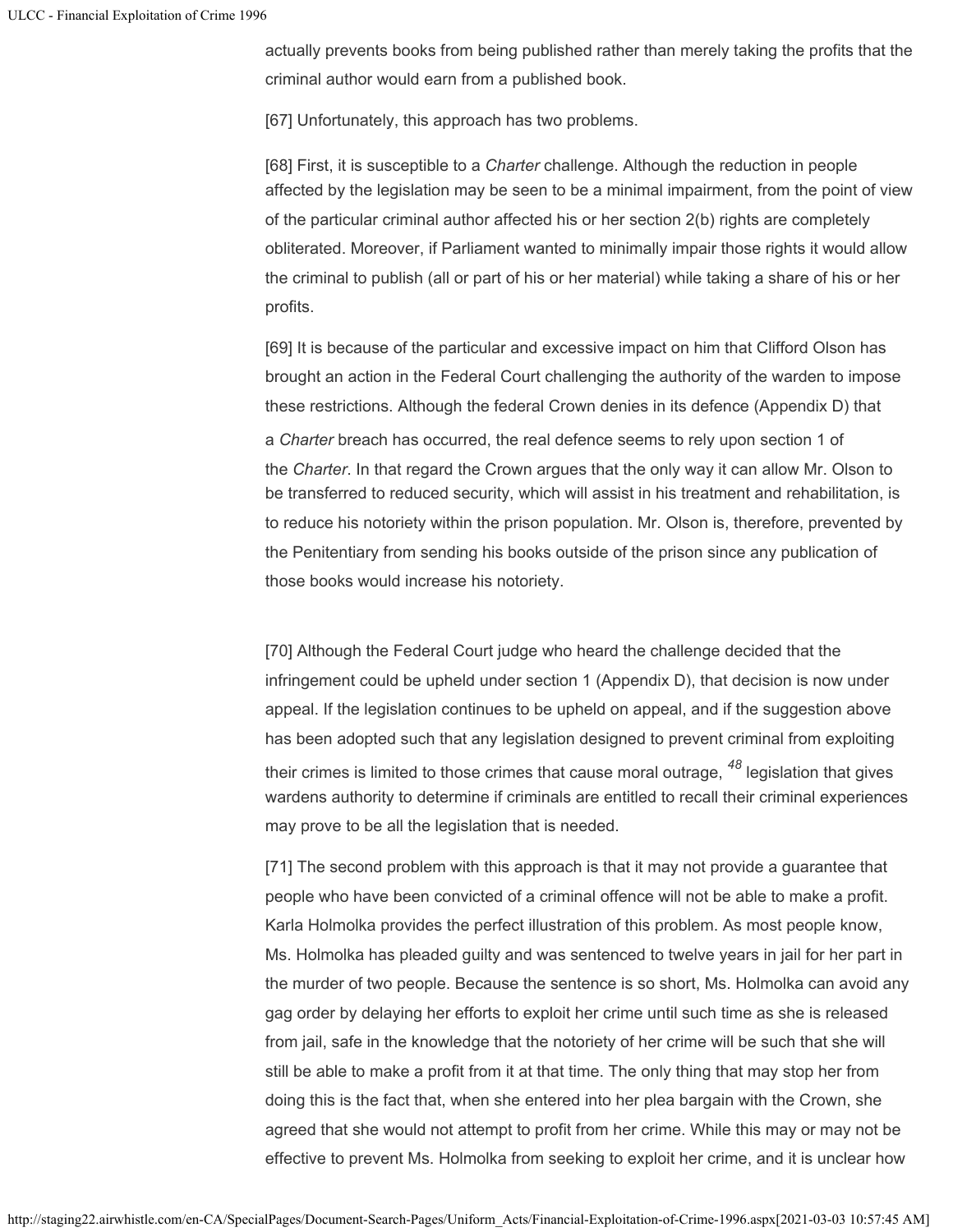such a promise can be enforced, <sup>49</sup> this type of provision is not always included in plea bargains.

[72] Since legislation allowing gag orders is already in place, preventing certain criminals from profiting from their crimes, no recommendation need be made about this option.

## **(ii) Copyright Expropriation**

[73] Even if, as noted above, <sup>50</sup>Parliament only has jurisdiction under section 91(23) of *the Constitution Act, 1867* to confer rights of copyright that are negative in character, it is submitted that Parliament still has jurisdiction to prevent criminals from exploiting their crimes so as to earn a profit. This follows from the fact that just as it is within Parliament's jurisdiction to give a person these negative rights, it must be within Parliament's jurisdiction to deny particular persons the ability to acquire a copyright or to decree that it owns the copyright to certain works rather than the author of the work.

[74] This conclusion is particularly important in light of a proposed amendment

to *Copyright Act* (Appendix B) that would give the Crown in right of Canada the copyright in works that have been "created, prepared or published by or in collaboration with the

person who has been convicted of an offence under the *Criminal Code* that may be proceeded against by way of indictment" so long as the work "is principally based on the indictable offence or the circumstances of its commission". <sup>51</sup> Unfortunately, there are a number of problems with this proposed legislation.

[75] First, so long as a work comes within the terms of the legislation, copyright exploitation will be automatic. Consequently, there will be no way to prevent the legislation from applying to works that do not give rise to a sense of outrage. For example, books such as those written by Roger Caron and by Julius Melnitzer, depending upon how the relevant phrases of the legislation are interpreted, could come within the terms of the legislation.

[76] Second, the *Charter* will likely have some impact on the validity of the legislation. This is so despite the fact that the *Charter* does not protect property rights. Thus, while the expropriation itself may be allowed, the argument probably will be that if the Crown does nothing with the work once it has acquired the copyright, it is preventing the criminal from expressing him or herself. Moreover, once it is known that the Crown will refuse to exercise the rights of ownership once it has copyright, other criminals may be convinced not to write at all.which is probably a further infringement of section 2(b) rights.

[77] Third, the *Charter* argument will likely be reinforced by the existence of article 15(1) (c) of the *International Covenant on Economic, Social and Cultural Rights <sup>52</sup> which* recognizes the rights of everyone to benefit from the protection of the moral and material interests resulting from any...literary or artistic production of which he is the author.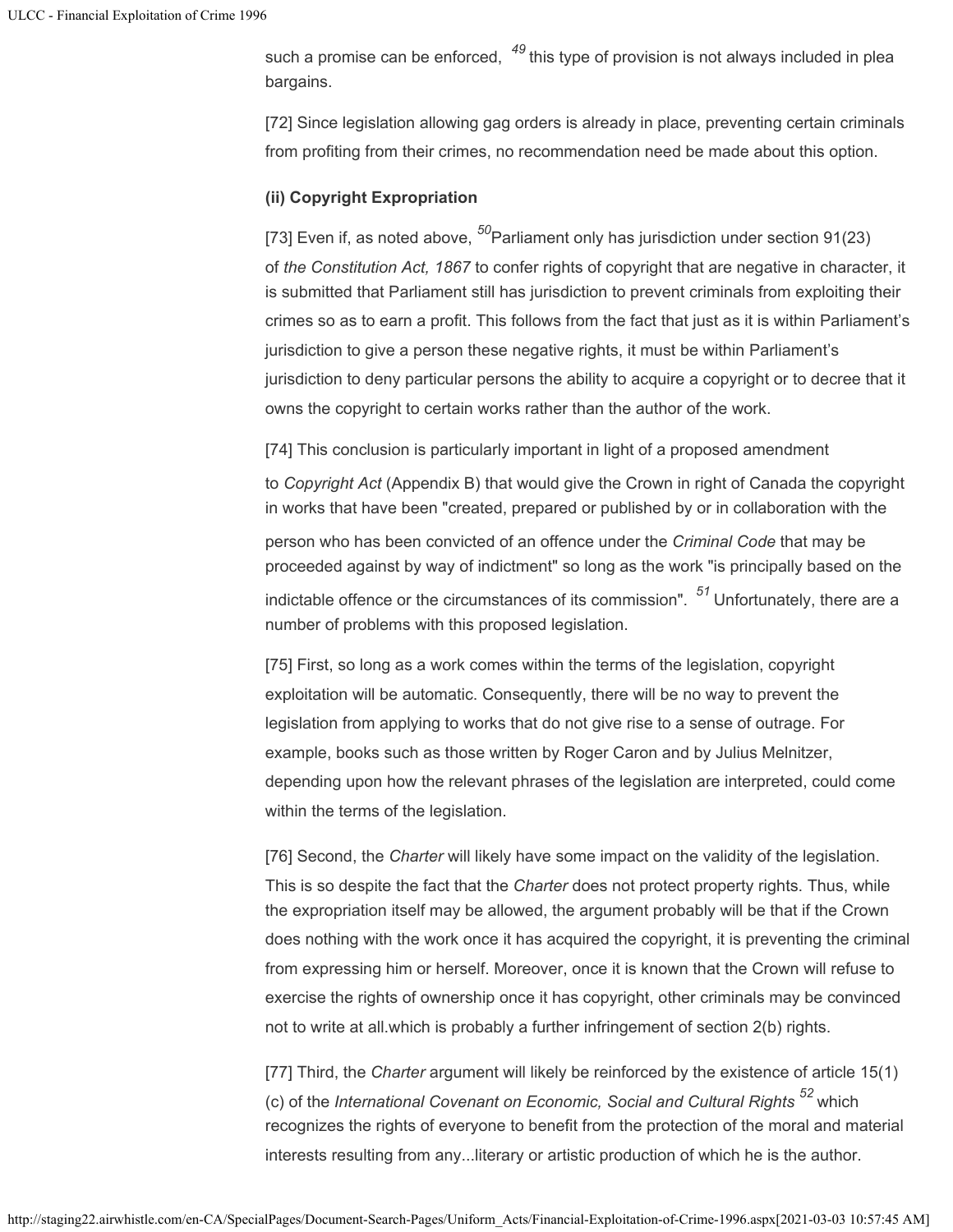[78] Finally, if the federal Crown does exercise its newly acquired copyright in a work,

written by a criminal about his or her crime, it may be compelled by the *Charter* to attempt to make a profit on the work. In this instance the Crown would be put in the position of exploiting crime.an only slightly less offensive sight than criminals doing the same thing.

[79] It is recommended that the option giving the federal Parliament the ability to expropriate the copyright on the recollection of crime publications not be adopted.

## **V. MISCELLANEOUS ISSUES**

## **1. Limitation Periods**

[80] The normal limitation period to sue for those criminal actions that have caused personal harm is two years. <sup>53</sup> The problem with requiring victims to comply with this type of limitation period is that, particularly when victims first go to court, criminals do not have a lot of money. Therefore, in both of those models where the legislation requires the victim to obtain a judgment against the criminal, victims are required to commence an action within the limitation period without any real prospect that the judgment can be satisfied. Since no lawsuit is required in the administrative model, there should be no corresponding limitation problems.

[81] This requirement to sue within a particular period of time is particularly onerous in the fund preserving model where the victim also has to risk the cost of proving damages. In the assisted legal action model, it is expected that victims will be more willing to sue within the normal limitation period, because of the simpler and less costly process, and merely continue to renew their judgment until such time as the criminal obtains funds that can be attached.

[82] Particularly if the choice is made to create legislation on the fund preserving model, there are a few options to the standard limitation period. First, as in the Ontario legislation, the limitation can be extended for a few years to give victims a greater chance of filing their suit in time. The problem with this option is that it creates a lack of uniformity of limitation periods while still not assuring the victim that by the time the new limitation expires it is financially advantageous to sue. Second, the legislature can create a flexible limitation, starting with, for example, the time when the money is first sent to the government agency. The problem with this option is that, as actually happened in Ontario, the first money that the criminal earns may be so small that it will never give victims financial incentive to sue. Finally, the legislation can give the government agency (1) the power to declare to all victims when the limitation period is to begin or (2) a discretion to extend the limitation period in particular instances. This power or discretion is particularly useful in those circumstances where the limitation period would have already started but the financial incentive to sue does not yet exist.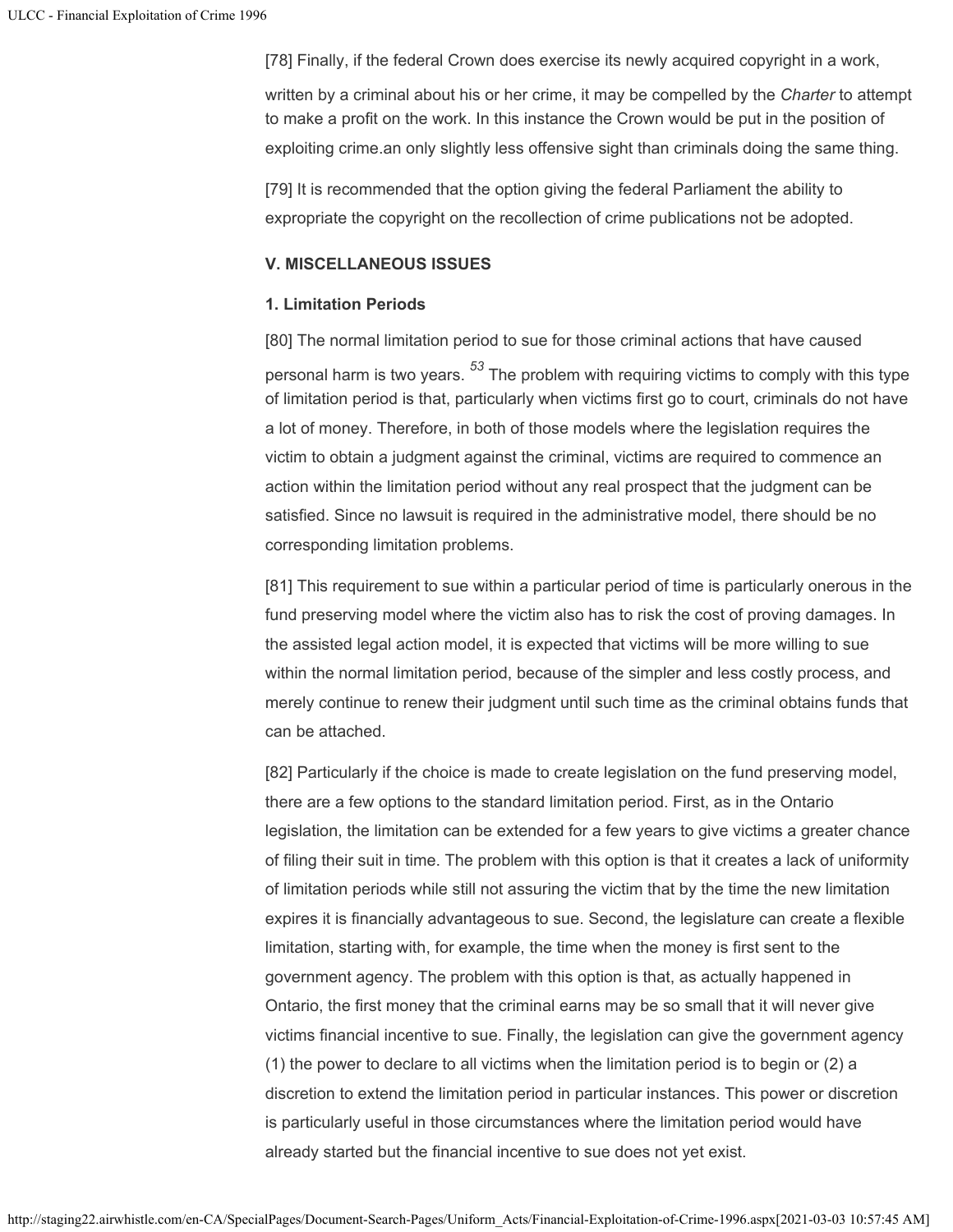[83] While these options all have some benefit for victims, none of them is completely satisfactory. In particular, it must be recognized that the longer the victim has to sue the longer the criminal must do without his or her money. The validity of this deprivation that the criminal must suffer will not doubt be tested by a *Charter* application.

[84] For those provinces that opt to create legislation based on the fund preserving model, it is recommended that an amalgam of some or all of the options be adopted. At the very least, therefore, the limitation period can begin when the governmental agency actually receives some money. This is consistent with the second option. However, to ensure that a victim is not deprived of his or her opportunity merely because the limitation period began to run with a small amount of money, the courts should be given the ability to extend the limitation period: if the victim has a reasonable likelihood of success on the suit; if the only reason the suit was not brought within the limitation period was that it was uneconomical to do so; and, if the criminal is reasonably likely to profit from his or her crime in the near future.

[85] On a related issue, it should be noted that the government agency cannot pay out any money to the victims, or return the money to the criminal, until some time after the limitation period expires. The only exception is when, as explained below, the agency is able to return the money early. However, if the agency is aware that an action is pending, but the plaintiff/victim has not yet received judgment, in all fairness the government agency should have the ability to extend the time for payment until a judicial resolution has been made on all outstanding actions. To ameliorate the effect that this may have on those victims who had already received their judgment, the agency should also have the power to distribute to those judgment creditors a portion of the *pro rata* amount that is payable to them.so long as such payment does not have an adverse impact on the ability of those victims who are in the process of obtaining judgment but have not yet done so.

## **2. Remainder of the Profits**

[86] Under the Ontario legislation as presently drafted, money earned by the criminal through the recollection of his or her crimes is given first to those victims who sue and obtain a judgment. If no-one sues, or if the judgments are lower than the amount earned, all remaining money is given back to the criminal after the statutory period has expired.

[87] If the purpose of the legislation is to assist victims, and the victim either does not want to sue or is able to recover from the criminal all of the money that he or she has been awarded by a civil court, then there is nothing wrong with this. On the other hand, if the purpose of the legislation is to ensure that criminals do not profit from their crime, then the legislation may have failed to effect its purpose. This failure arises in those instances where the profit earned by the criminal greatly exceeds the money that courts would award the victims.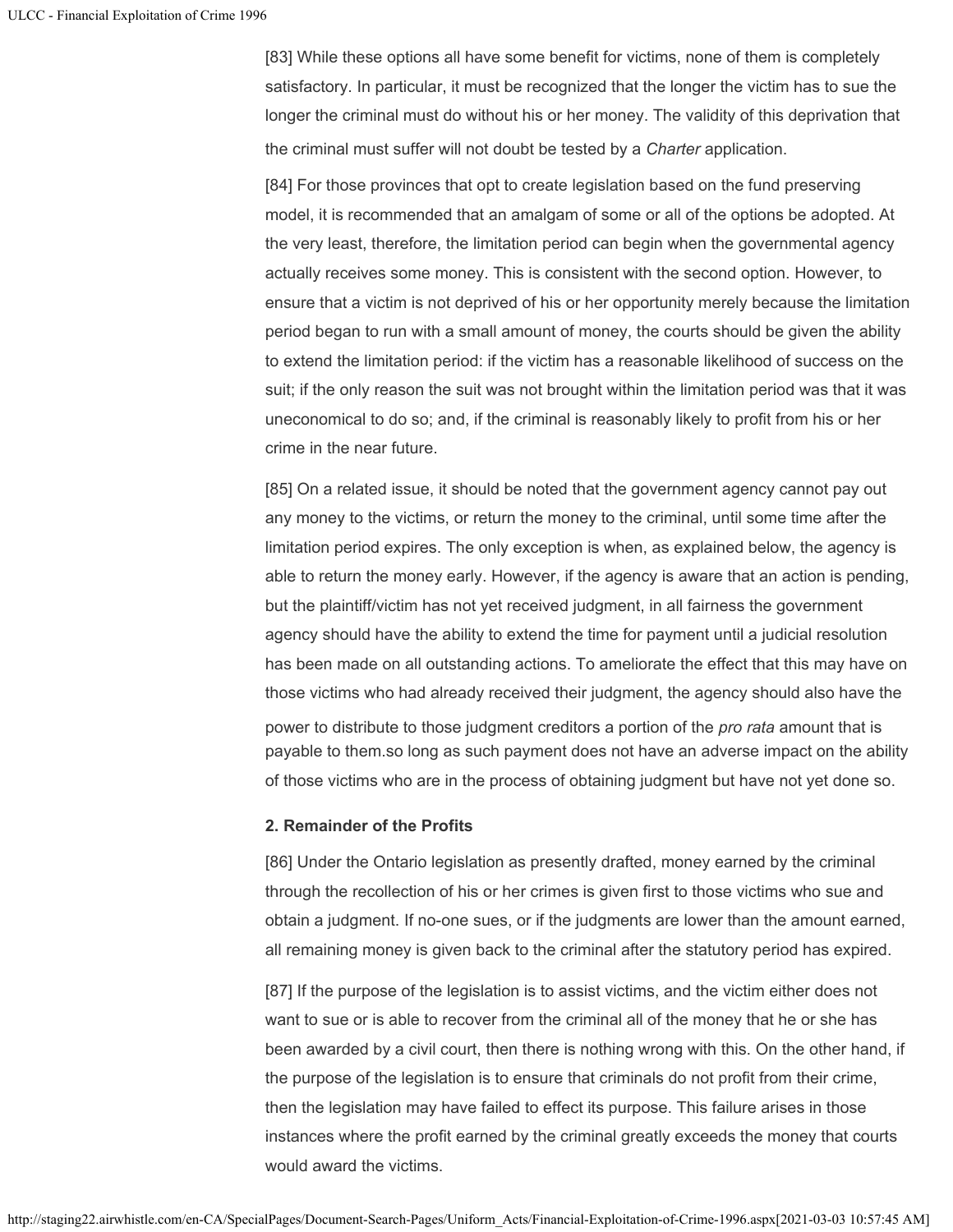[88] The option that many of the U.S. state legislatures have chosen is to provide that, in addition to going to victims, the money earned by the criminal is to be used to pay off other debts. The types of things that have been included in legislation, and which may be of interest to legislators in this country, are: other civil debts; cost of legal defence; and, cost of housing in prisons and penitentiaries. If it is decided to use the remainder of the criminal's earnings for other purposes, it should be recalled that there may be a *Charter* problem if the legislature takes too much of the criminal's profits.

[89] The best way to ensure that the *Charter* does not invalidate the legislation because of this provision is to ensure that the legislation does not appear to be a colourable attempt to take all of the criminal's money. In that regard, it will probably be best if the money is directed toward those obligations over which the criminal would otherwise be liable rather than services that are ordinary provided by the state. The criminal's civil debts come within this category, as do the criminal's liability to his or her dependants.

[90] Unfortunately, by stretching the legislation to encompass these other obligations, there is a concern that at some point the legislation will cease to be true to its legislative purpose. Thus, after the victims have been paid all money owing to them, and the only payments being made by the government agency are to civil creditors and dependants, by continuing to collect money from the criminal that is to be sent to civil creditors the agency in essence operates as a publicly funded collection agency. In some cases, particularly with regard to the criminal's dependant's, this obligation may continue for a long period of time and without much money involved.

[91] Accordingly, although there people other than victims who may deserve to the benefit of legislation that prevents criminals from profiting from their crime, it is recommended that the legislation only operate for the benefit of victims. Moreover, and this applies primarily under the Fund Preservation Model, once the victims have been paid the money they are owed, no more money should be paid under the legislation to the government agency.

## **3. Early Return or Pay-out of Money**

[92] One other thing that should be considered in the context of the fund preserving method is the ability of the governmental agency to send the criminal his or her money back before the end of the limitation period. The reason why this power is necessary is that the situation can easily arise where the criminal's only victims have already sued in civil court and been awarded a judgment for less than the money held by the governmental agency. Rather than keep the remainder of the money until the limitation period has expired, the agency should be entitled (perhaps after advertising or after getting a court order) to send the remainder of the money back to the criminal.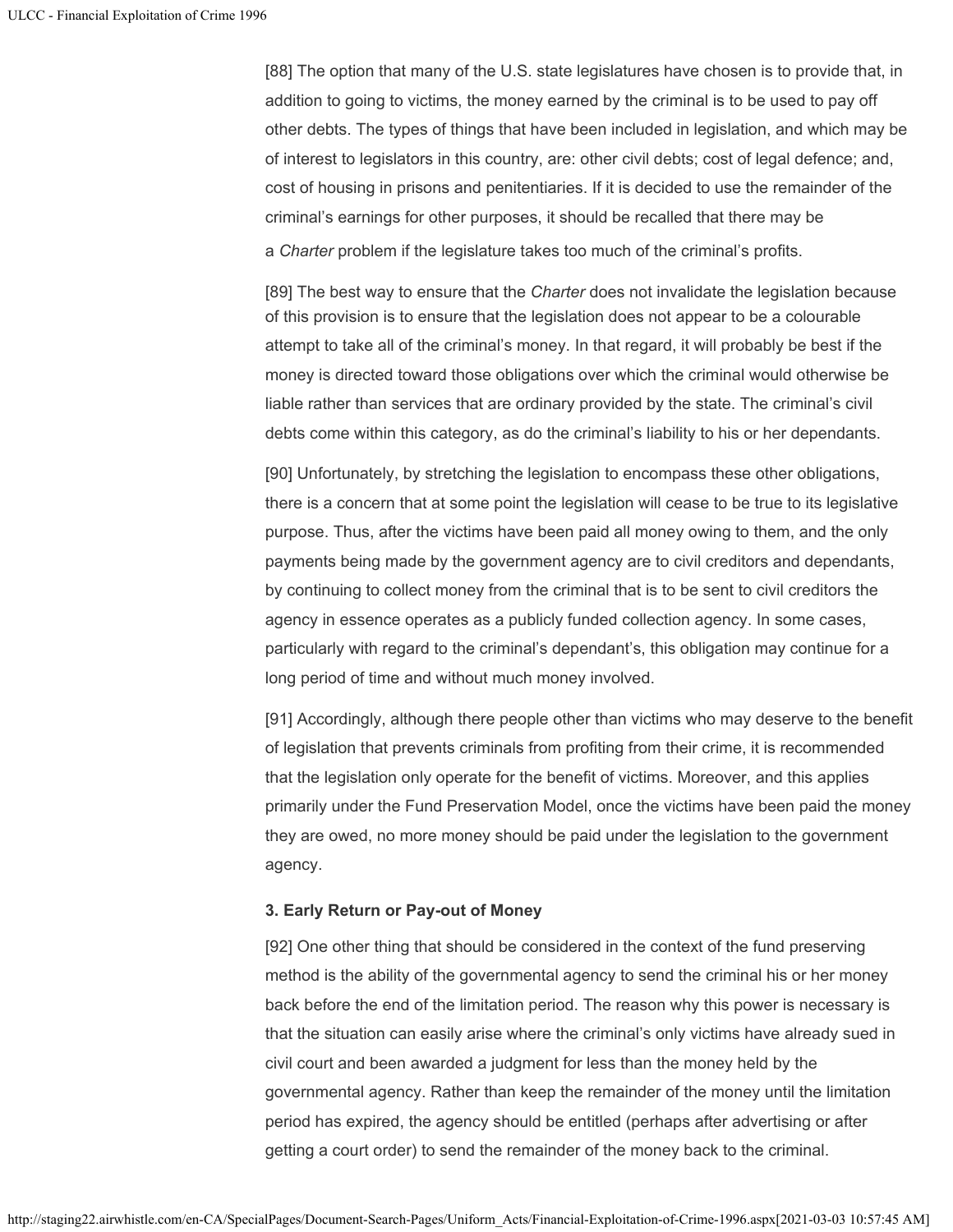[93] Similarly, if the monetary value of existing judgments against the criminal is less than the amount of money that the government agency has, and if there is no reasonable possibility that any other claims may arise, there is no reason why the government agency should have to wait until the end of the limitation period to pay out the money to the victim(s).

[94] It is recommended that the government agency have the authority to disburse money to the victims, or the criminal's portion of any proceeds to him or her, before the limitation period so long as the early return of such money will not adversely affect the interest of any victim.

#### **4. Anti-Avoidance**

[95] One aspect of anti-avoidance, the prohibition against the criminal assigning his or her right in a story for the purposes of avoiding legislation that prevents the exploitation of crime, has been dealt with above. *See* There is one other type of avoidance that should be discussed: the ability of the criminal to escape the strictures of legislation altogether by entering into contracts outside of the province.

[96] The Ontario legislation is drafted in such a way that it requires people who enter into contracts with criminals to pay money to a governmental agency instead of to the criminal. This type of legislation (or legislation that imposes a trust on such people, or an obligation on them to advise the governmental agency about the contract) is only effective under the *Constitution Act, 1867* if the legislative matter is within the province.

[97] If, therefore, the contract is entered into outside of a province (or the criminal or the person whose obligation it is to pay the money to the criminal resides outside of the province), a strong argument exists that neither the criminal nor the publisher is bound by the legislation even though, for example, books written by the criminal for the purpose of exploiting a crime are sold in that province. The way to resolve this problem, of course, is to ensure that the provinces and territories commonly create legislation that would prevent criminals from profiting from their crimes.

[98] Unfortunately, a wily criminal has another option.he or she can enter into their contract and produce their books offshore. In the absence of legislation in that jurisdiction that covers crimes committed outside of the jurisdiction, the only way that the criminal can be prevented from profiting is by ensuring that the various provincial laws relate to matters within their jurisdiction. The only option.if for example books are sold in this jurisdiction.is to direct the legislation toward booksellers.

[99] While it is possible, with carefully crafted legislation, to attach the profits earned by every criminal that seeks to profit from his or her crime, it is submitted that there are good reasons why legislation should not be so drafted. First, any legislation that seeks to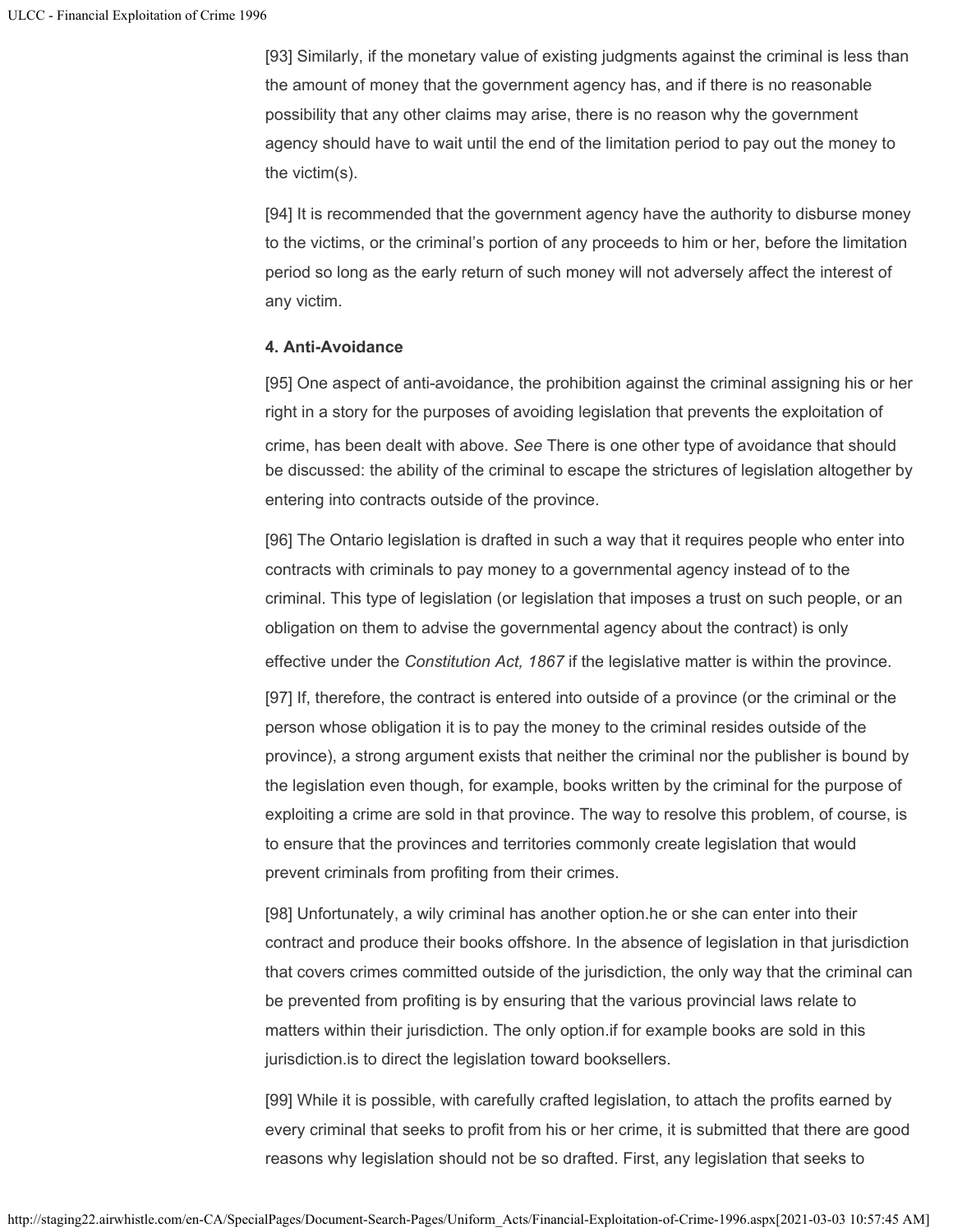prevent criminals from profiting from crimes by dealing with a large, diverse group such as booksellers is going to make the administration of the legislation much more difficult than if a small, defined group of persons had obligations under the Act. Second, in exchange for the difficulty of administering the legislation, it is not expected that there will be a great number of criminals who will be so sophisticated that they will set out to avoid the Act. In this regard it must be recalled that, even if the legislation covers all criminals rather than merely those criminals whose actions have outraged the public, there will still only be a few instances where any provincial legislation can operate to prevent criminals from exploiting their crime. Finally, even if a criminal is sophisticated enough to think about going offshore, the most easily used jurisdictions (U.S. states) already have legislation that would prevent a criminal from profiting from his or her crime.

[100]O ther than having legislation in each province that prevents criminals from profiting from their crimes, it is recommended that the legislation not be drafted to apply to contracts entered into outside of the jurisdiction of each province where at least one of parties to the contract is not a resident of the province.

## **5. Victims in other Jurisdiction**

[101] None of the legislation that I have seen expressly states that even though the victims reside in another jurisdiction (or that the crime occurred in another jurisdiction), the legislation still applies. Given that this type of legislation is new to this country, and because its application to crimes committed in other jurisdictions is uncertain, a situation could easily arise where a criminal who committed a crime in another jurisdiction decided it would be profitable to recollect the crime in this jurisdiction.

[102] Given the uncertainty and the ensuing litigation that may arise if this type of situation is not expressly dealt with, it is suggested that it would be advantageous to expressly deal with this situation. The advantage of including such people within the scope of the legislation is that all criminals and victims are treated, within this jurisdiction, on an equal basis. The disadvantage, however, if the administrative re-distribution model is chosen, is that it would be increasingly difficult and expensive to administer the legislation. Moreover, if such a clause is included, care must be taken to avoid supporting laws in other countries that we would otherwise consider to be unacceptable.

#### [103] It is recommended:

1. that the legislation should expressly apply to the benefit of victims that reside in other jurisdictions, even if the crime took place in another jurisdiction, so long as the contract has been entered into in the province or if one of the parties to the contract resides in the province.

2.that the legislation will only benefit these victims if the legislation that creates the crime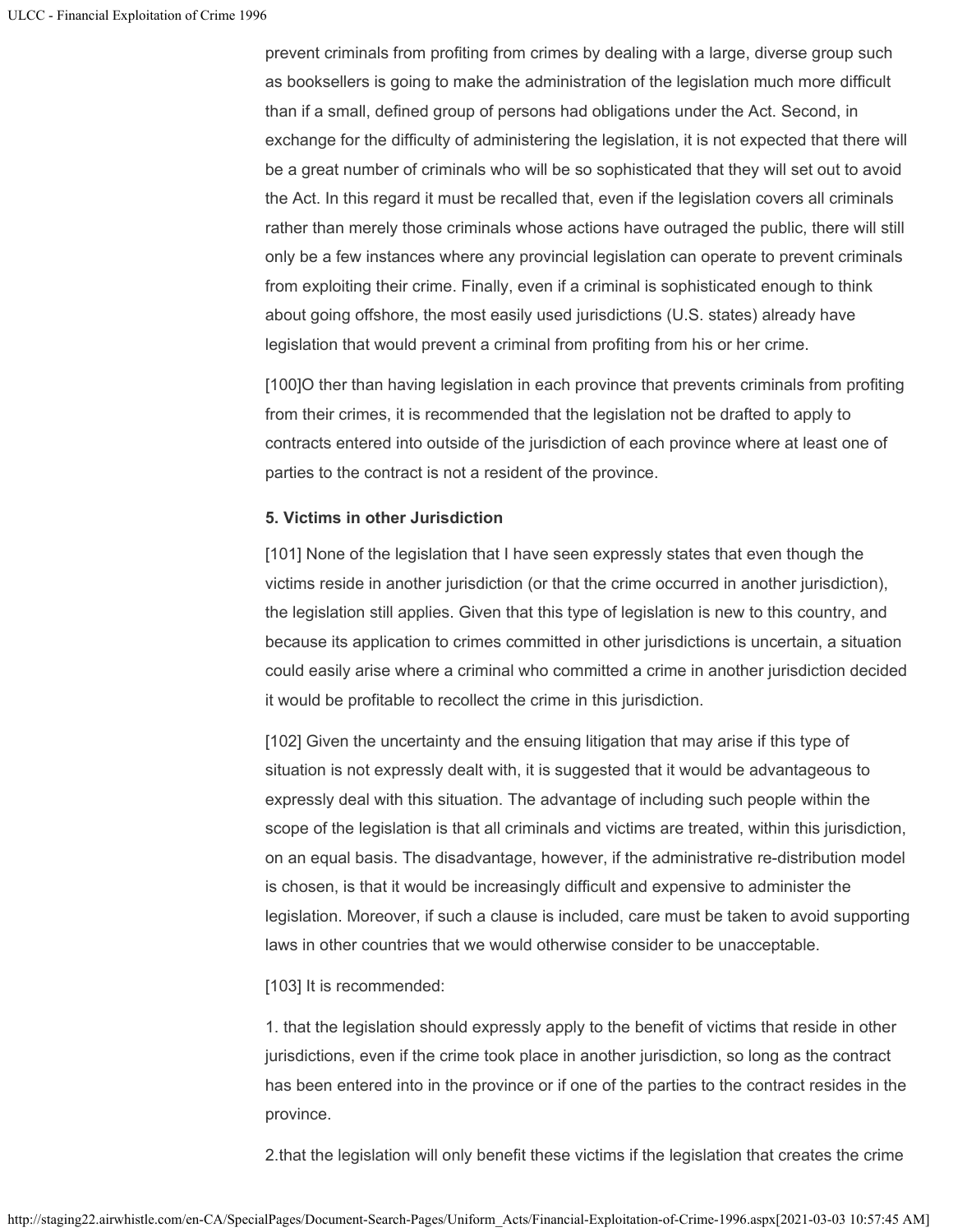that caused the victim harm is not contrary to the public policy of Canada and so long as the conviction was obtained according to the principles of fundamental justice.

## **6. Information Required by State**

[104] In all the forms of the fund preserving model, the focus of the legislation is on finding out about relevant contracts and then preserving the money payable under those contracts for victims. In most cases, however, the relevant government agency is given no information about who the victims are.

[105] The reason why it does not is that it relies upon civil judgments to self-identify victims. However, if it is decided to alter that basic form of legislation, for example, giving the governmental agency a power to declare when limitations periods are to commence or the discretion to extend such periods, or if the agency has the power to return the money early to the criminal, then the governmental agency is going to have to have additional information to make these decisions. This information is also necessary if the administrative model is chosen, since under this model the government agency will not only be allocating money among the victims but, so that it can do that job, it will also have to identify all possible victims.

[106] A decision can be made to allow the governmental agency to acquire that information itself, but it is unlikely that many governments these days would consider adding to public sector work and thus to governmental costs. The alternative, of course, is to require the people with knowledge to provide the information.

[107] The type of information that should be required to be produced, either by the criminal or by the person with whom he or she has contracted, is as follows:

1.name and last known address of the criminal;

2.names and last known address of the victims;

3.location and date of crime(s), and connection between the crime and the victim; 4.other information that may assist victims to evaluate whether it is worthwhile to sue the criminal; and

5.a copy of any material with which the criminal seeks to exploit his or her crime.

The legislation should also clearly state that this information, when provided to the government agency, can be given to the victims.

[108] It is recommended that the legislation expressly require both the criminal and the person contracting the criminal to provide to the governmental agency all information that will be necessary for the effective and efficient implementation of the legislation.

# **7. Retroactivity**

[109] Although it probably will not be desired, nor practically possible, to make the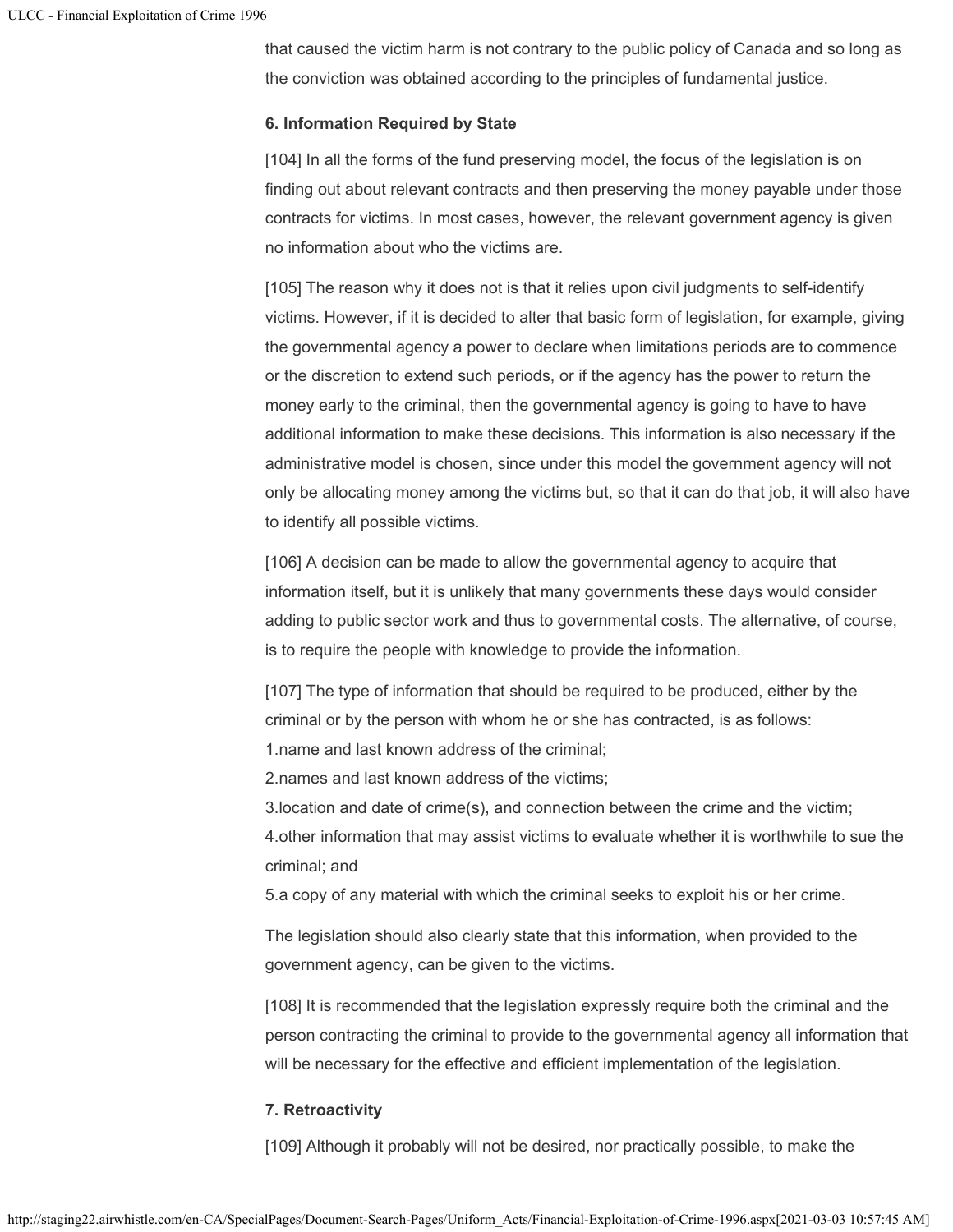legislation retroactive, some thought should be made about how the legislation is going to impact on ongoing profit made by criminals. By this I mean profits from, for example, books whose contract was entered into and executed before the legislation was created but which continue, due to sales that take place after the legislation, to make profit for the criminal.

[110] Although this type of provision may well provide victims with more money, there are a number of disadvantages with this provision.

1.If the legislation is of a type that relies upon a civil suit, the right to victims to sue for damages will, in the vast majority of cases, have already been defeated by limitations legislation.

2.Even if the limitation problem can be resolved by legislation, or by adopting the administrative model, re-awaking the memories of the crime may cause more harm than the small amount of money that many of the criminal's recollections continue to bring.

3.Even if these problems can be resolved, there will have to be some time limit on the right to take profits from criminals who have sought to profit from their crime. This is so because there are many books that still survive where both the criminal and the victim are long dead, and there is no sense taking the profits earned in the sale of these books.

[111] It is recommended that legislation only apply to those criminal recollections that take place after provincial legislation comes into force.

# **APPENDIX A**

# **VICTIMS' RIGHT TO PROCEEDS OF CRIME ACT, 1994**

**S.O. 1994, c. 39** *55*

**Her Majesty, by and with the advice and consent of the Legislative Assembly of the Province of Ontario, enacts as follows:**

# *Definitions*

1. (1) In this Act,

"accused or convicted person" means a person accused or convicted of a crime;

"crime" includes an alleged crime;

"related person" means, in relation to an accused or convicted person,

(a)an agent or other personal representative of the accused or convicted person,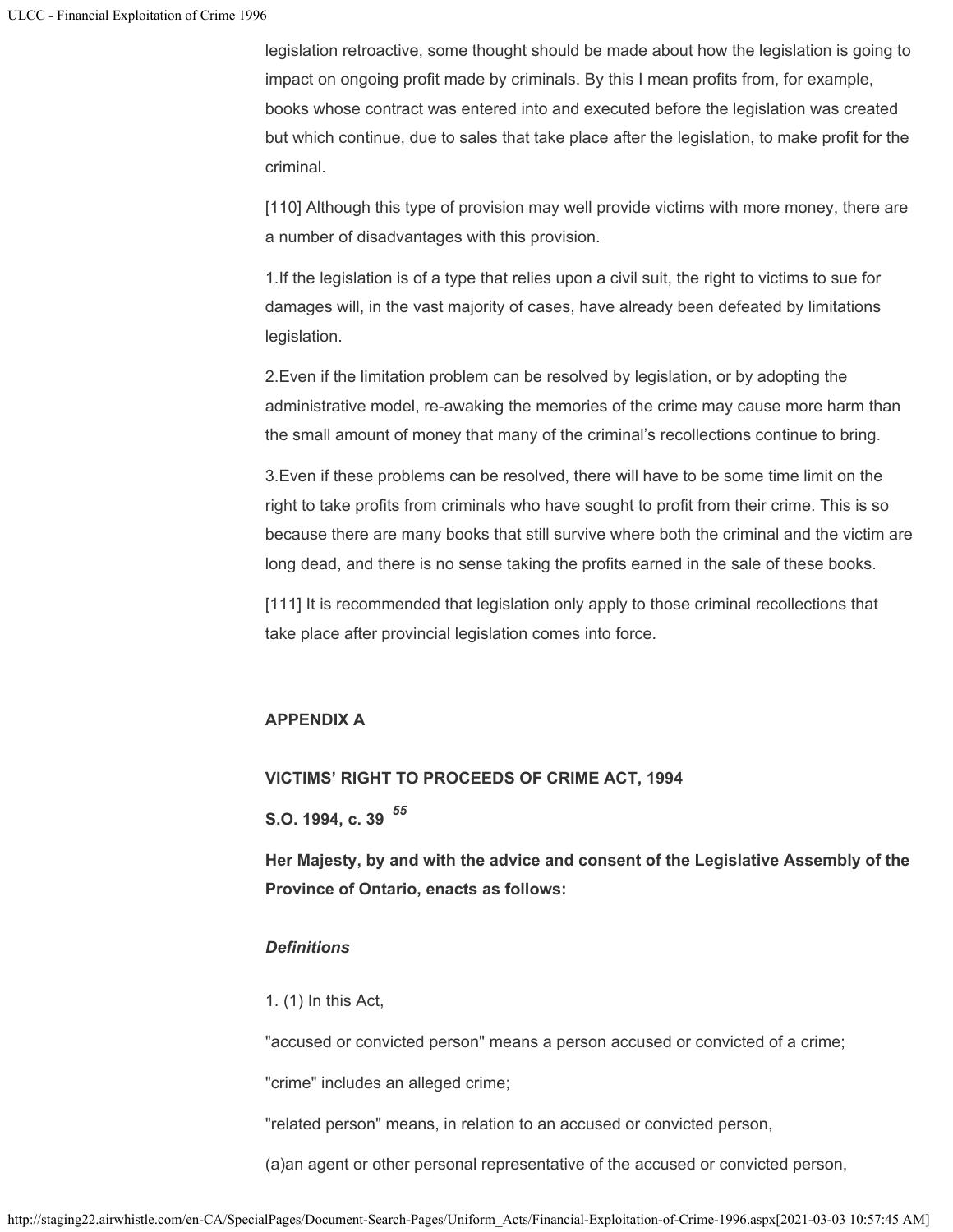(b)an assignee of the accused or convicted person,

(c)a spouse or former spouse of the accused or convicted person, and

(d)a person who has at any time been related to the accused or convicted person, whether by birth, adoption or marriage;

"victim" means a person who suffers injury within the meaning of the Compensation for Victims of Crime Act, harm or pecuniary loss as a direct result of a crime.

#### *Series of crimes*

(2) A series of crimes shall be deemed to be a single crime for the purposes of determining a victim's rights to payment and for the purposes of the administration by the Public Trustee of money received.

#### *Same*

(3) The Public Trustee shall determine, in his or her discretion, whether two or more crimes by an accused or convicted person constitutes a series of crimes for the purposes of this Act. In making this determination, the Public Trustee is not required to consider the interests of a person entitled to be paid under a contract described in section 2.

#### *Applicable contract*

2. (1) This section applies with respect to a contract under which money is to be paid to an accused or convicted person or to a related person,

(a)for the use of the recollections of the accused or convicted person respecting a crime;

(b)for the use of documents or other things in the possession at any time of the accused or convicted person that may be related to a crime;

(c)for an interview with the accused or convicted person or with a related person in which the person recounts matters respecting a crime;

(d)for an appearance by the accused or convicted person or by a related person, other than an appearance to address victims' groups or incarcerated persons.

#### *Obligation to inform Public Trustee*

(2) Each party to a written contract shall give a copy of it to the Public Trustee. Each of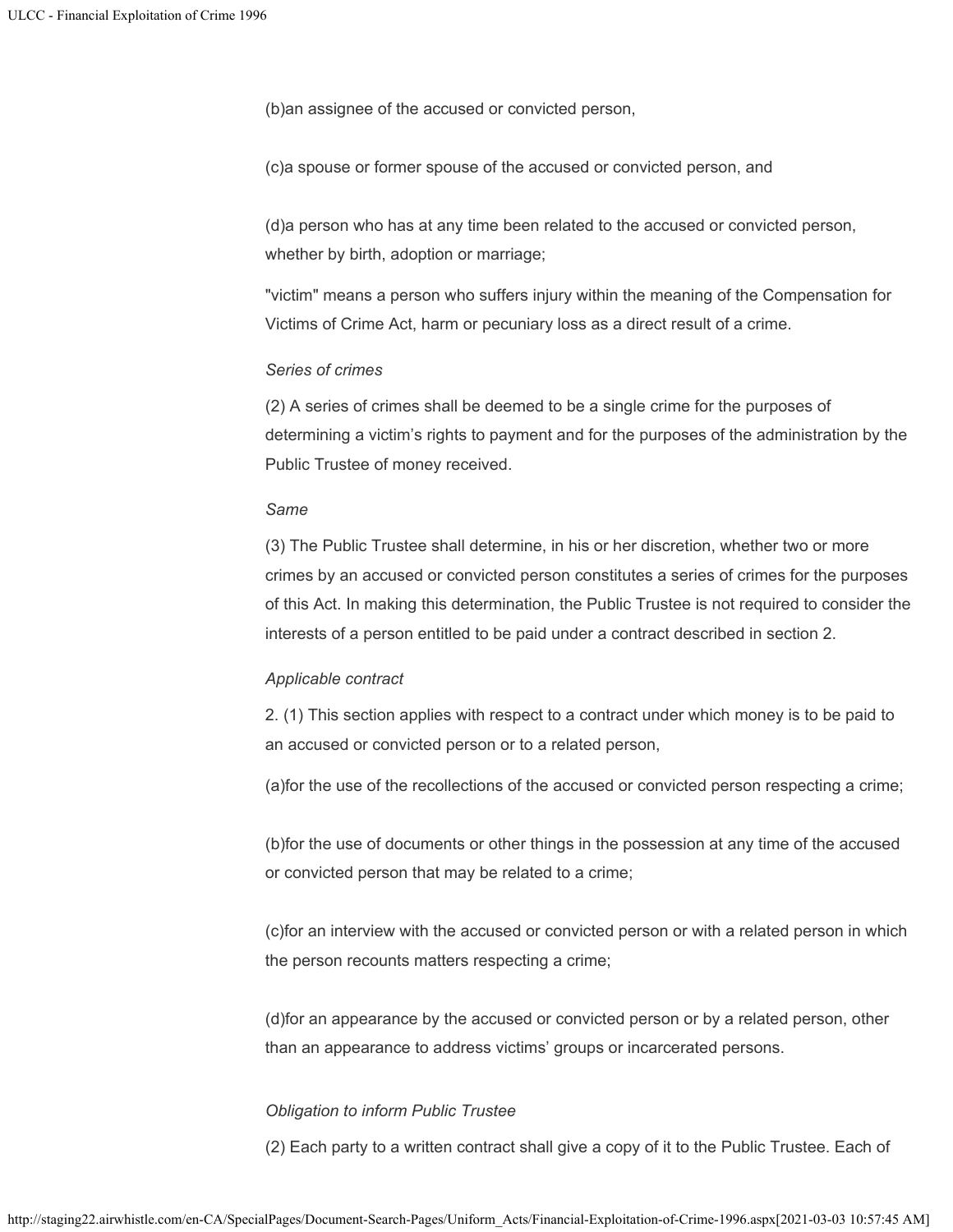the parties to an oral contract shall reduce it to writing and give a copy to the Public Trustee.

## *Payment to the Public Trustee*

(3) A person who is required under a contract to pay money to the accused or convicted person or to a related person shall pay it instead to the Public Trustee.

#### *Same*

(4) If the accused or convicted person or a related person receives money under a contract, the person shall be deemed to hold the money in trust for the Public Trustee and shall promptly pay it to the Public Trustee.

## *Deemed compliance*

(5) A person who pays money to the Public Trustee under this section shall be

deemed to have complied with the contract in connection with which the payment is made, to the extent of the payment to the Public Trustee.

## *Offence*

(6) A person who fails to comply with this section is guilty of an offence and upon conviction is liable to a fine not exceeding \$50,000.

## *Public Trustee to hold funds*

3. (1) The Public Trustee shall hold the money he or she receives under section 2 in trust for the persons specified in this Act.

## *Fees and charges*

(2) Subsections 8(2) and (3) of the Public Trustee Act apply, with necessary modifications, with respect to money received by the Public Trustee.

## *List of payors, etc*

(3) The Public Trustee shall make available to the public for inspection on request a list of persons who make payments relating to contracts, the payments received by the Public Trustee and the name of the accused or convicted person in relation to whom the payments are made and received.

## *Notice to victims*

4. (1) Upon first receiving money under section 2 relating to a crime, the Public Trustee shall publish a notice in a newspaper of general circulation in the community in which the crime was committed or was alleged to have been committed indicating that the Public Trustee has received money relating to the crime and advising victims of their rights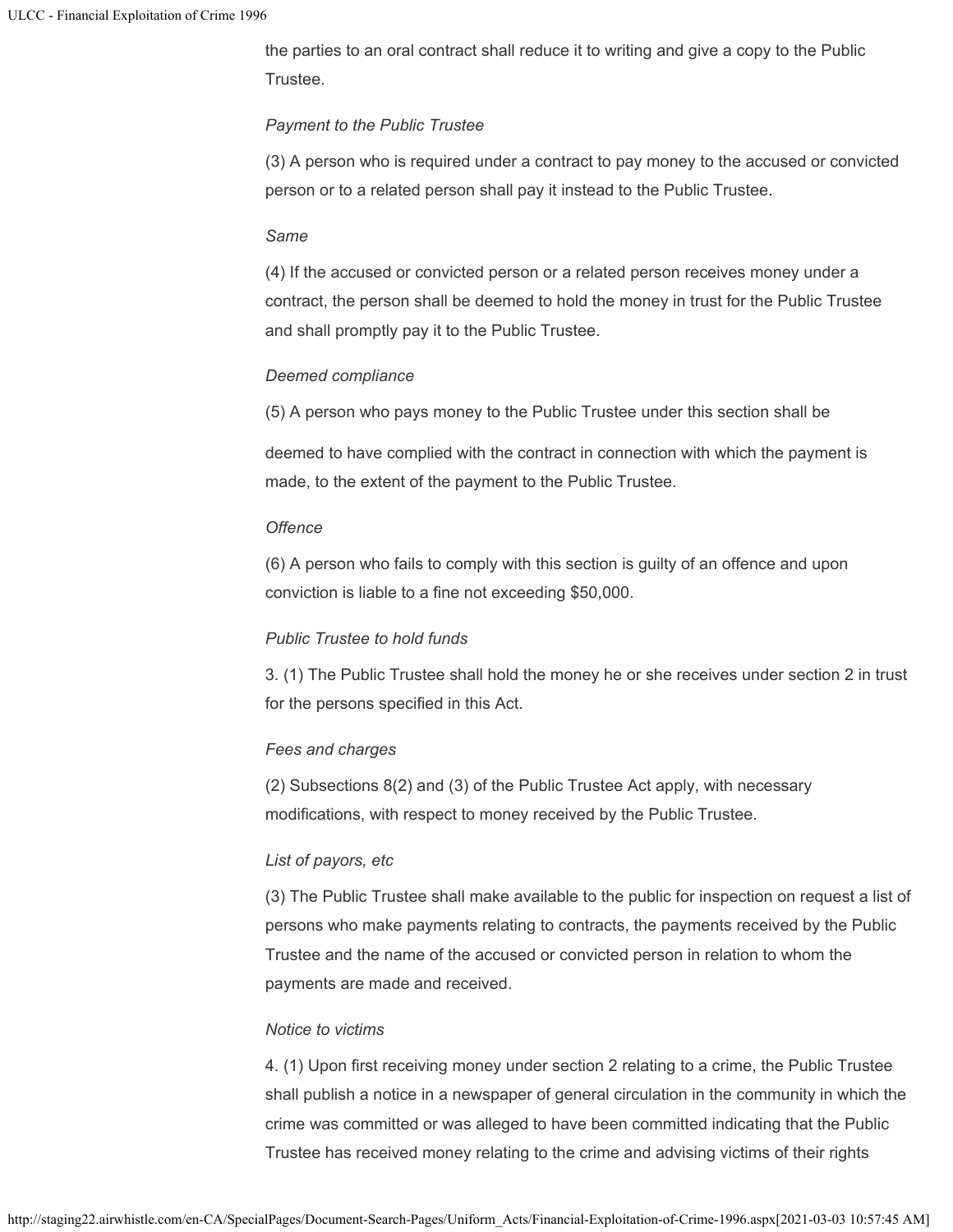under this Act.

## *Same*

(2) Despite subsection (1), if the Public Trustee is satisfied that he or she can contact all the victims of a crime otherwise than by advertising, the Public Trustee may use whatever method he or she considers appropriate to notify the victims.

#### *Same*

(3) The Public Trustee may give such further notice to victims as he or she considers advisable.

## *Advertising cost*

(4) The cost of advertising to notify victims may be charged against the money received by the Public Trustee.

## *Limitation period extended*

5. Despite subsection 61(4) of the Family Law Act and section 45 of the Limitations Act, a person who considers themself to be a victim may bring an action for the recovery of damages against an accused or convicted person if the person does so within five years after the date on which the Public Trustee first receives money under section 2 in respect of the crime.

## *Application for payment*

6. (1) A person who obtains judgment in an action against an accused or convicted person relating to a crime may apply to the Public Trustee for payment of the amount of the judgment and costs from the money the Public Trustee holds in trust.

## *Payment to victim*

(2) The Public Trustee shall pay the amount necessary to satisfy the award of judgment and costs in accordance with this section,

(a)if the Public Trustee is satisfied that the person is a victim of a crime committed or alleged to have been committed by the accused or convicted person; and

(b)if the Public Trustee has received money under section 2 relating or possibly relating to the crime.

## *Insufficient funds*

(3) If the amount of the judgment and costs payable to all victims of a crime exceeds the amount of money held in trust in respect of the crime, the Public Trustee shall distribute the money to the victims on a pro-rated basis.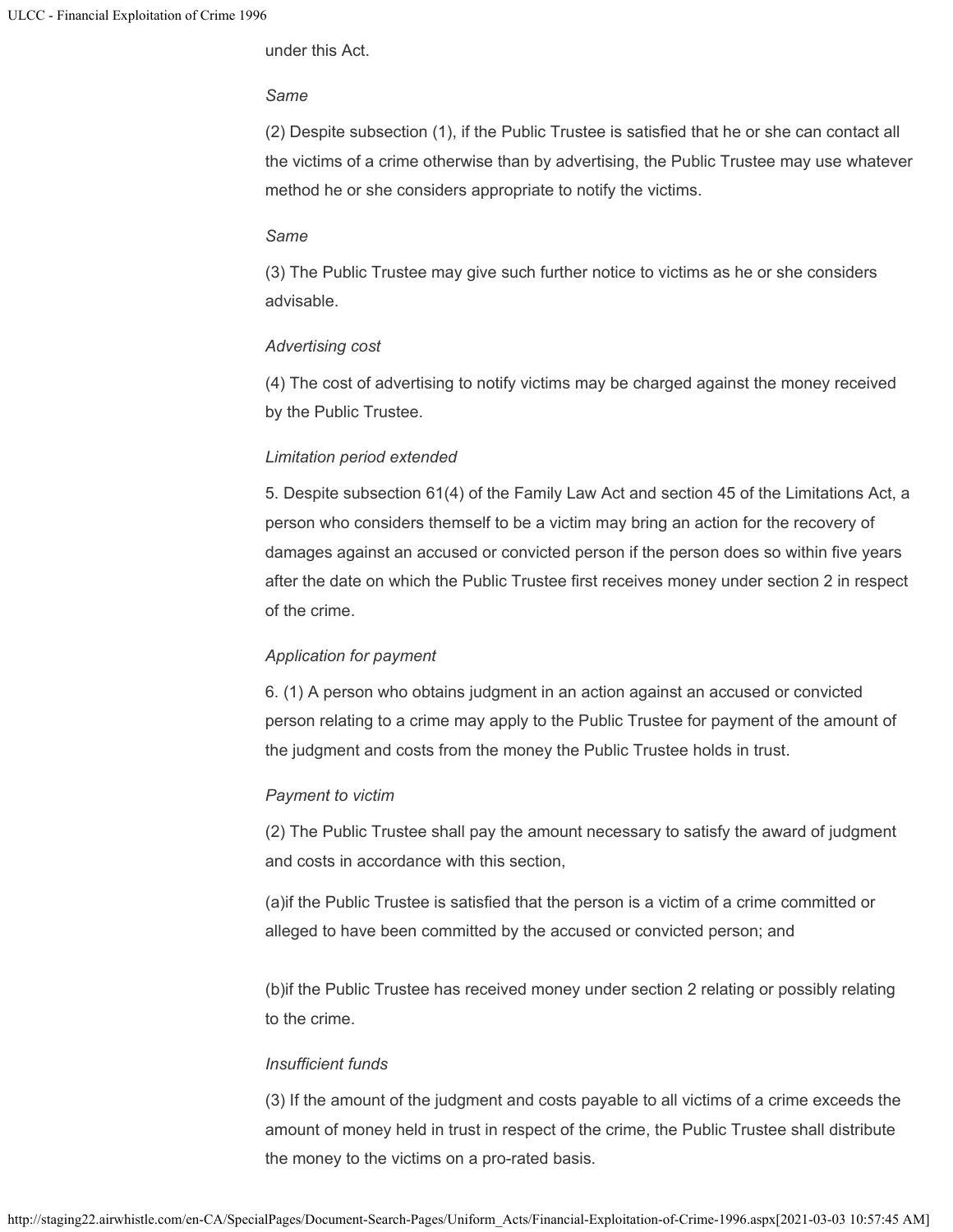## *Additional funds*

(4) If the Public Trustee receives additional money under section 2 after making a payment under this section, the Public Trustee shall pay the additional money to the victim to the extent necessary to satisfy the award of judgment and costs.

## *Consequence of acquittal*

(5) If the Public Trustee is notified that a person accused of committing a crime has been acquitted while an application under this section is pending and if no further appeal of the acquittal is taken, the Public Trustee shall not make any further payment otherwise required by this section.

## *Application for release of funds*

7. (1) A person entitled to receive money under a contract referred to in section 2 may apply to the Public Trustee for payment from the money the Public Trustee holds in trust relating to the contract.

## *Payment*

(2) The Public Trustee shall pay the amount owing to the person under the contract in accordance with this section,

(a)if the Public Trustee has paid the judgment and costs payable under section 6 to all victims of the crime who have applied for payment; and

(b)if the Public Trustee is satisfied as to the entitlement of the person under the contract.

## *Insufficient funds*

(3) If the amount payable under all contracts relating to a crime to persons applying under this section exceeds the amount of money held in trust in respect of the crime, the Public Trustee shall distribute the money to the applicants on a pro-rated basis.

## *Restriction on payments*

8. (1) The Public Trustee shall not make a payment under this Act relating to a crime until five years and six months have elapsed after the Public Trustee first receives money under section 2 relating to the crime.

## *Exception*

(2) A person who would be eligible to receive a payment from the Public Trustee but for subsection (1) may apply to court, on notice to the Public Trustee, to authorize a payment before the time provided in subsection (1).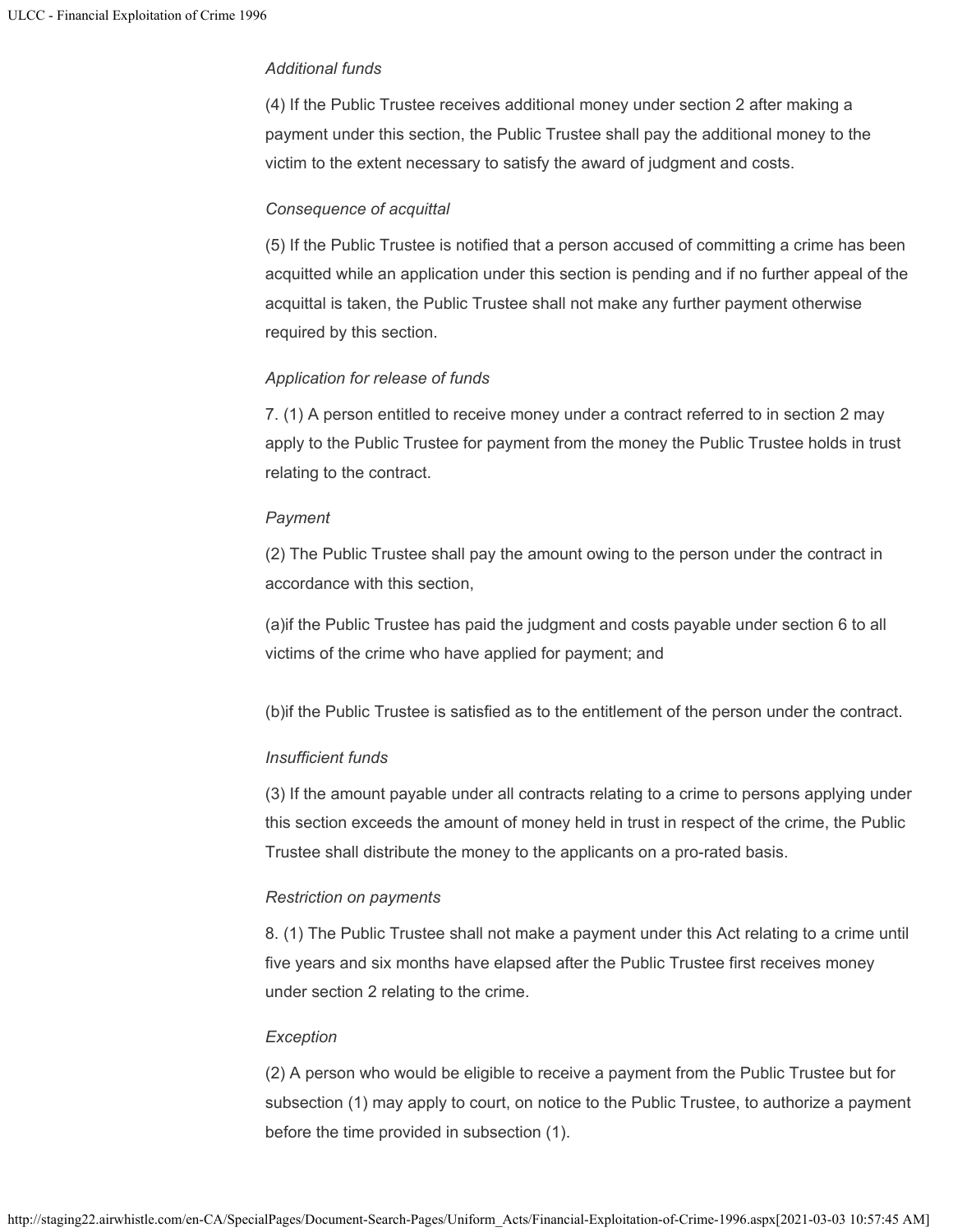## *Same*

(3) Despite subsection (1), the court may authorize the payment if the court is satisfied that doing so is fair in the circumstances.

## *Postponed payment*

(4) The Public Trustee, in his or her discretion, may postpone making any payment relating to a crime or a contract, other than a payment authorized under subsection (3), if the Public Trustee has notice of an action against an accused or convicted person that has not been finally disposed of.

#### *Notice*

(5)The Public Trustee shall be deemed not to have received notice of an action unless a party to the action gives the Public Trustee a copy of the statement of claim.

## *Status of Public Trustee*

(6)The Public Trustee shall not be made a party to an action for the sole purpose of enabling a person to make an application for payment under this Act.

#### *Regulations*

9.The Lieutenant Governor in Council may make regulations,

(a) governing applications under this Act and providing for application fees to be paid to the Public Trustee;

(b)governing the payment of money under this Act;

(c)respecting such other matters as the Lieutenant Governor in Council considers advisable for the administration of this Act.

#### *Commencement*

10.This Act comes into force on a day to be named by proclamation of the Lieutenant Governor.

#### *Short title*

11.The short title of this Act is the Victims' Right to Proceeds of Crime Act, 1994.

## **APPENDIX B**

## **AN ACT TO AMEND THE CRIMINAL CODE AND COPYRIGHT ACT (PROFIT FROM**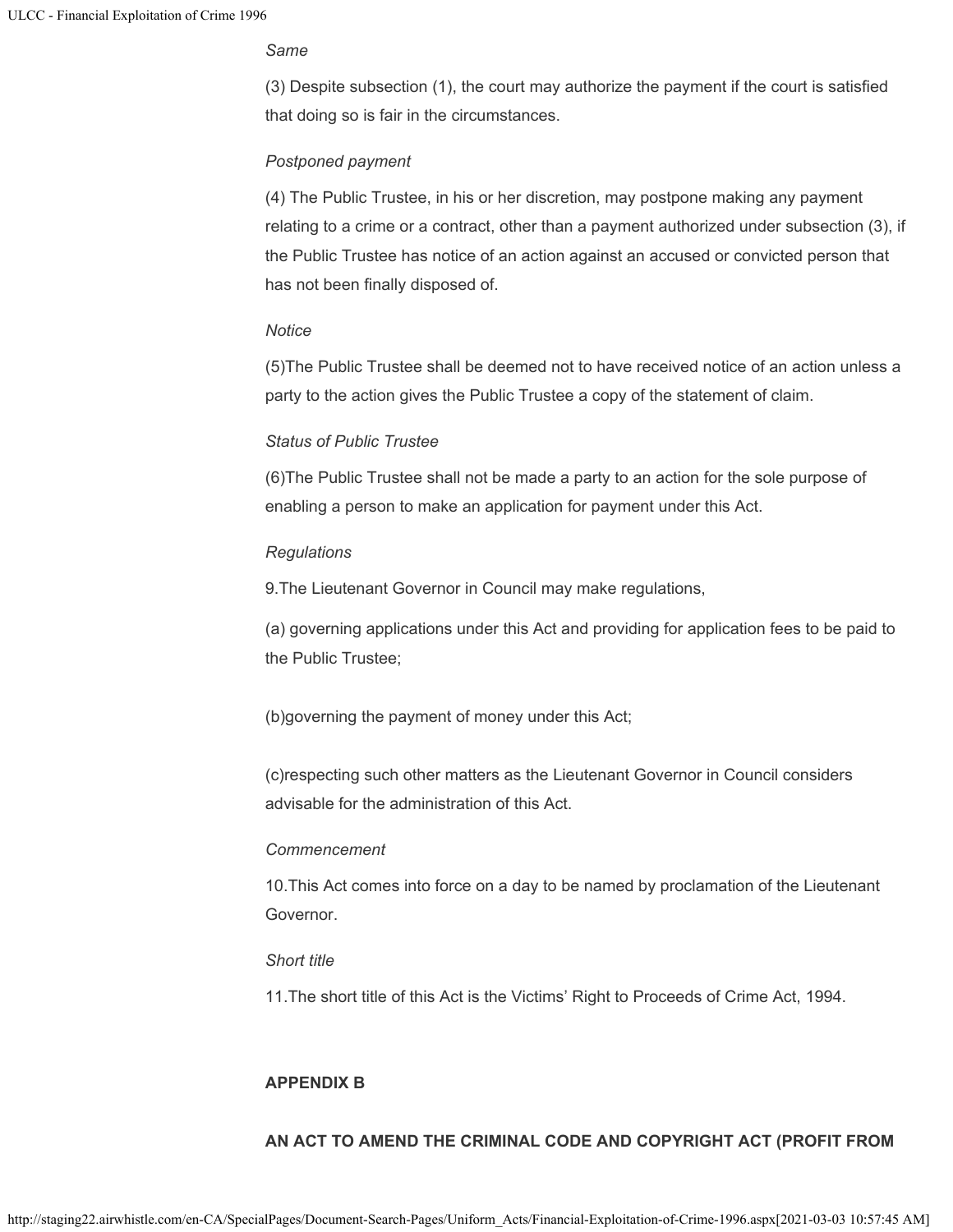# **AUTHORSHIP RESPECTING A CRIME)**

# **Bill C-307**

Her Majesty, by and with the advice and consent of the Senate and house of Commons of Canada, enacts as follows:

# **CRIMINAL CODE**

1. The definition of "proceeds of crime" in section 462.3 of the *Criminal Code* is amended by striking out the word "or" at the end of paragraph (*a*), by adding the word "or" at the end of paragraph (*b*) and by adding the following after paragraph (*b*)

(*c*)the creation within or outside Canada of a work that recounts or depicts the commission of an actual offence of which a person has been convicted or that is based substantially on the commission of such an offence or the circumstances surrounding it, if

(i)the offence is one that may be proceeded against by indictment, and

(ii)the person convicted of the offence or a member of his family or a person dependent on him receives or becomes entitled to receive the property, benefit or advantage as a result of the authorship of or any collaboration or cooperation in the creation or publication of the work.

2. The Act is amended by adding the following after section 729:

729.1 Where a person is convicted of an offence that may be proceeded against by indictment, there is deemed to be included in and be a part of the sentence an order of the court that the convicted person and any work related to the offence is subject to section 12.1 of the *Copyright Act.*

# **COPYRIGHT ACT**

# 3. The *Copyright Act* is amended by adding the following after section 12:

12.1 (1) Where a work is created, prepared or published by or in collaboration with a person who has been convicted of an offence under the *Criminal Code* that may be proceeded against by way of indictment, and the work is principally based on the indictable offence or the circumstances of its commission, any copyright in the work that would otherwise vest in the convicted person shall belong to Her Majesty and shall subsist for the time that the copyright would subsist if it belonged to the convicted person.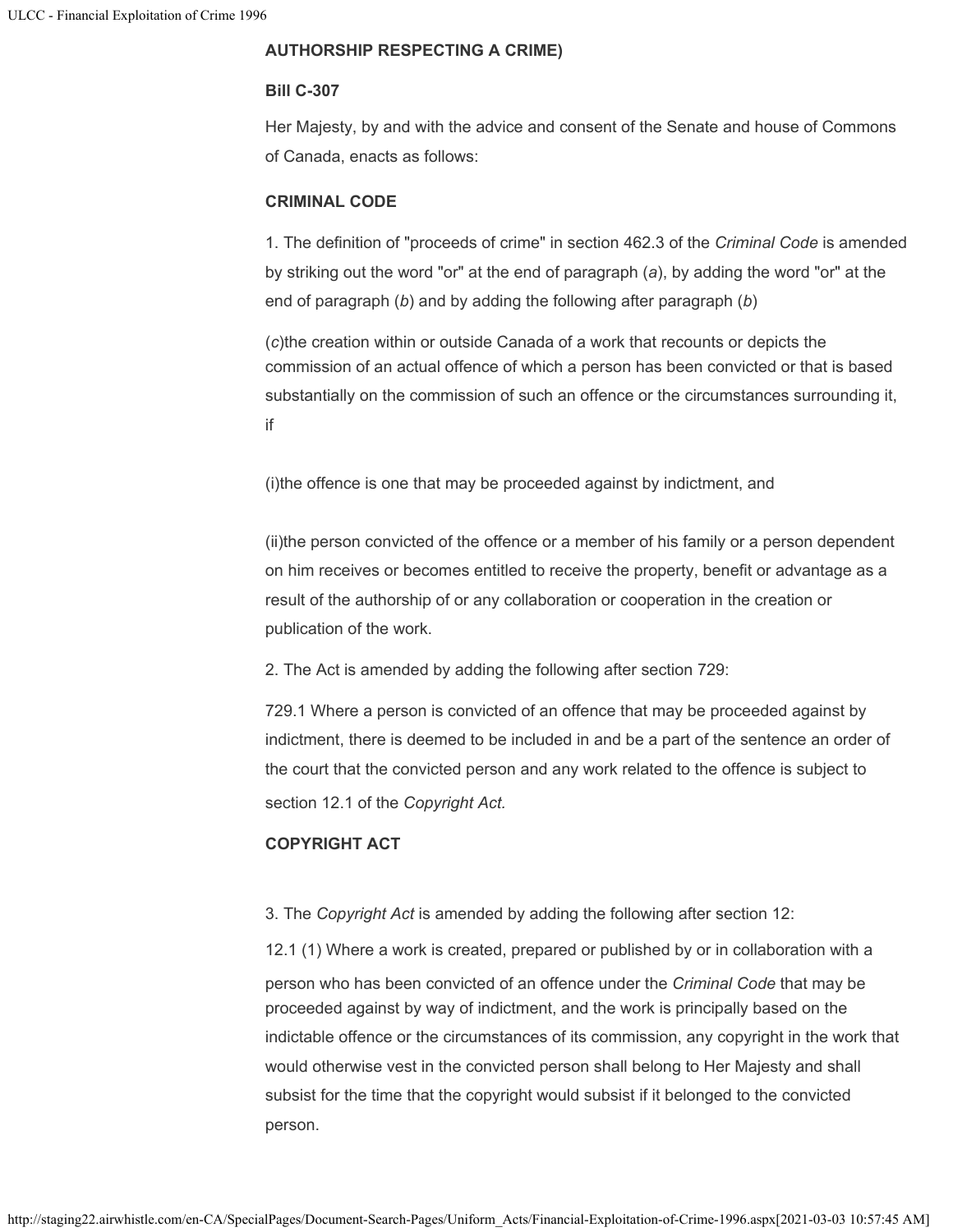(2) Subsection (1) applies to any work published at any time following the time that the convicted person is charged with the indictable offence or with any other offence on the basis of the same circumstances.

(3) For greater certainty, copyright in a work that would otherwise vest in a convicted person but vests in the Crown by the application of subsection (1) does not revert to the convicted person on the completion of any sentence imposed with respect to the offence but continues to vest in the Crown.

## **APPENDIX C**

# **U.S. LEGISLATION DEALING WITH INDIRECT PROFITS FROM CRIME**

The following is a brief review of the way the various states in the United States prevent criminals from profiting from their crimes. Where a reference is made to a particular state, the reference only indicates that the state mentioned has one example of the type of legislation indicated and not that it is the only example.

## **United States**

There are three types of legislation in the United States.the majority model, New York model and the California model. Although each of these models will be briefly outlined below, it is worth pointing out at this stage that all three models have one thing in common.they rely upon the fact that victims of crime can and do sue the criminals for damage caused.

# **(1) Majority Model**

At the outset it must be noted that almost every enactment in the various states of the United States dealing with proceeds of crime can be characterize according to four criteria. First, it always requires every "person, firm, corporation, partnership, association or other legal entity" (or words of that type) contracting with any criminal to pay money owing on the contract to a board. Second, the board holds the money in escrow until it can be distributed to the victims. Third, there is a limitation period beyond which the board will not hold the money.

Based on these characteristics, it is clear that the legislation in the United States was the mould for the existing legislation in Ontario.

Despite this general relationship, there are some differences in this model among the various states and between those states and Ontario. The most important of these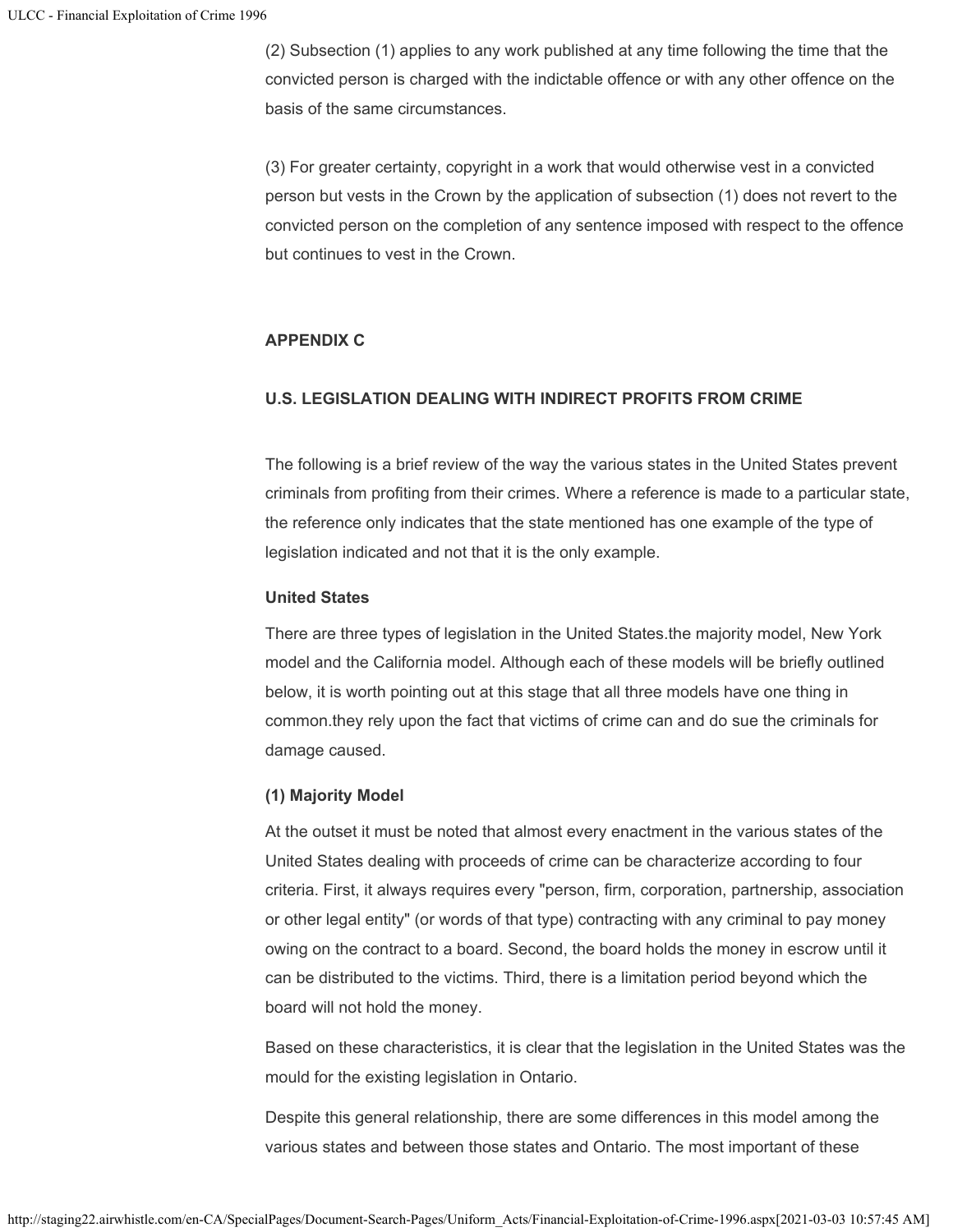differences are listed below.

1.Many states (California, Florida, Arizona) of this type only cover people who have been convicted of a crime, including pleas of nolo contendere (Florida). The lien thus attaches (as was expressly provided in the Florida legislation) at the time of the conviction. In many other states, (Idaho, Kansas, Kentucky), however, the legislation will also cover an accused. Surprisingly, in Connecticut the legislation only deals with an accused.

2. Some states (California, Iowa) expressly limit the effect of the legislation to felonies. It is equally likely, however, that the legislation will simply refer to "a crime in this state" without limiting it to a felony.

3. Some states expressly provide that a person who is acquitted on grounds of insanity (California) or is unfit to proceed as a result of mental disease (Missouri), is still liable to lose his or her profits. Missouri expressly provides that a guardian shall be appointed for criminals under this category.

4. A few states (Nevada) only take a percentage.for example three-fourths.of the money received by the accused or convicted person.

5. Some states (Montana), in addition to defining a victim as a person who suffers bodily injury or death as a result of criminally injurious conduct, also include people who suffers injury or death as a result of "good faith efforts to prevent criminally injurious conduct" and "good faith efforts to apprehend a person reasonably suspected of engaging in criminally injurious conduct."

6. Most states have legislation that defines profits from crime in a similar manner to the Ontario Act, that is a "reenactment of such crime, by way of a movie, book, magazine article, radio or televisions presentation, live entertainment of any kind, or from the expression of such person's thoughts, feelings, opinions, or emotions regarding such crime". One exception, however, is the Iowa Code that describes fruits of the crime as "any profit which, were it not for the commission of the felony, would not have been realized."

7.In Maryland, even though the legislation sets out what a notoriety of crimes contract is, the Attorney General is given authority to determine whether a contract comes within the terms of the legislation. In Michigan the money is not paid automatically to the board, but is only paid when an attorney or the attorney general makes an application to have profits held in escrow.

8.Many statutes provide that the costs of notice, and the costs of administering the fund, shall be paid out of the funds held.

9.Most states require that the money be paid to a board upon the making of a contract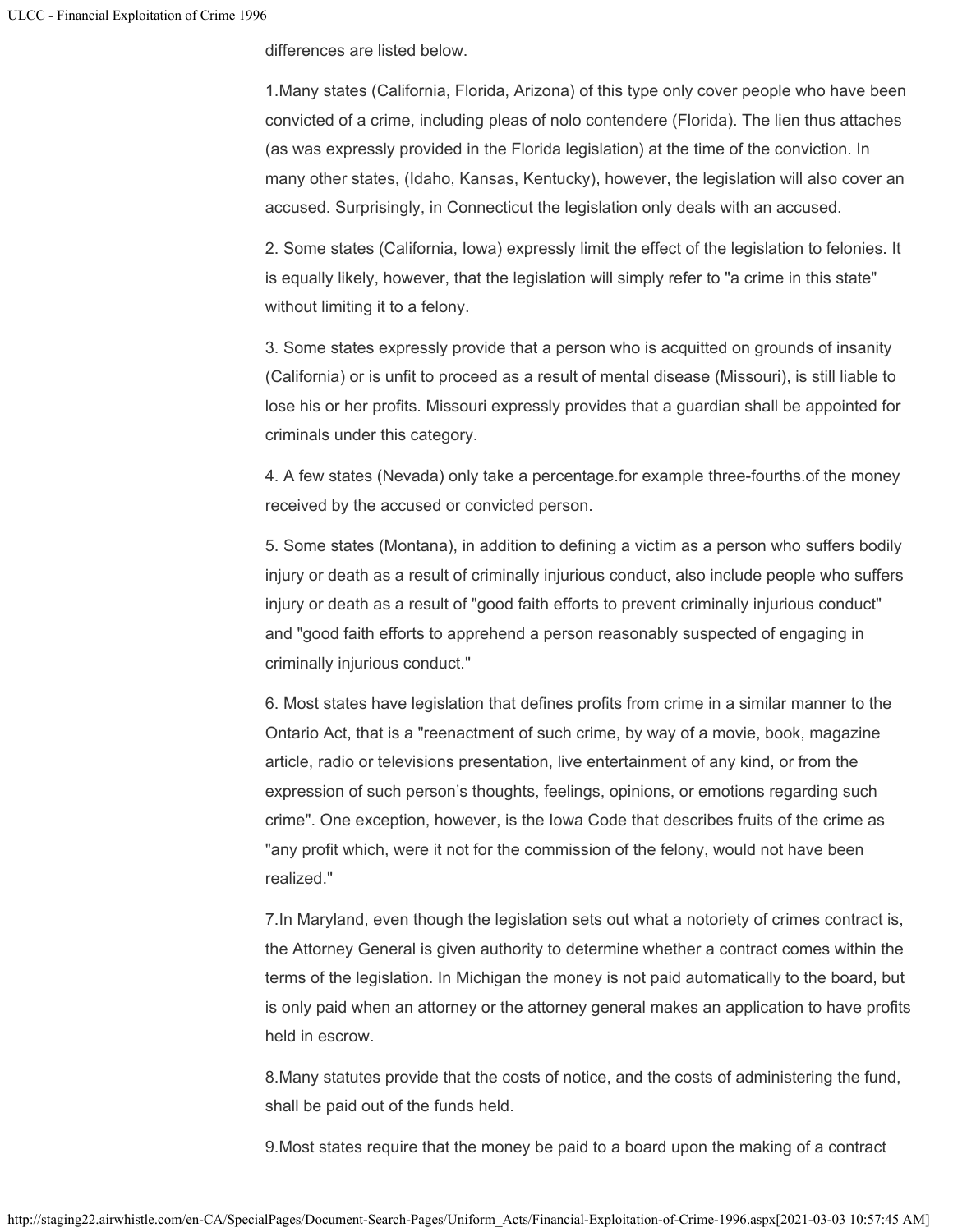that is covered by the Act. Legislation in Iowa decrees instead that the Attorney General can bring an action to require all proceeds to be held in an escrow account.

10.Many states (Idaho) have a provision that advertising takes place "at least once very six months for five years from the date it receives such moneys".

11.The limitation period is usually five years (Alabama, Georgia, Arizona). In Louisiana, though, the period is three years. Kansas has an interesting way of dealing with limitation problems. Instead than creating a five year period, which ensures that

claims are not lost merely because the victim did not want to bring an action against an impecunious criminal, the legislation keeps the normal two year period for torts but says that it is extended for six months from the time that the victim has received notice that funds are being held by the board.

12.In some legislation the proceeds are apportioned among various groups. For example, in Florida the felon's dependants get 25%, victims get 25%, and the remainder is used to pay for such things as court costs (including cost of prosecution) and any damages caused while fleeing, and cost of incarceration. In Minnesota 10% of the money is allocated to the criminal's minor children.

13.In some states (Alabama, Arizona, Georgia, Arkansas), escrow money reverts to the state after the limitation period if there are no actions pending. In other states (Colorado), the legislation provides that if there are funds remaining after the limitation period with no actions pending, the state shall calculate the cost of maintenance of the person in the state correctional institutions and deduct that cost from the funds held. Louisiana distributes the money between the victims (75%) and crime victim reparations fund (25%).

14. In some states the legislation expressly states that upon a dismissal of charges or an acquittal, the monies revert to the accused person (Georgia, Kansas, Mississippi). In other states (Idaho, Mississippi) criminals are entitled to their money back if they are acquitted or if there is money in the account after five years and there are no actions pending.

15.In some states the legislation deals with the situation of an accused being found unfit to proceed to trial (Georgia, Arizona)

16.Some states expressly state that the accused or convicted person can make an application for some of the monies held by the state for the purpose of retaining legal counsel (Arkansas, Iowa, Hawaii)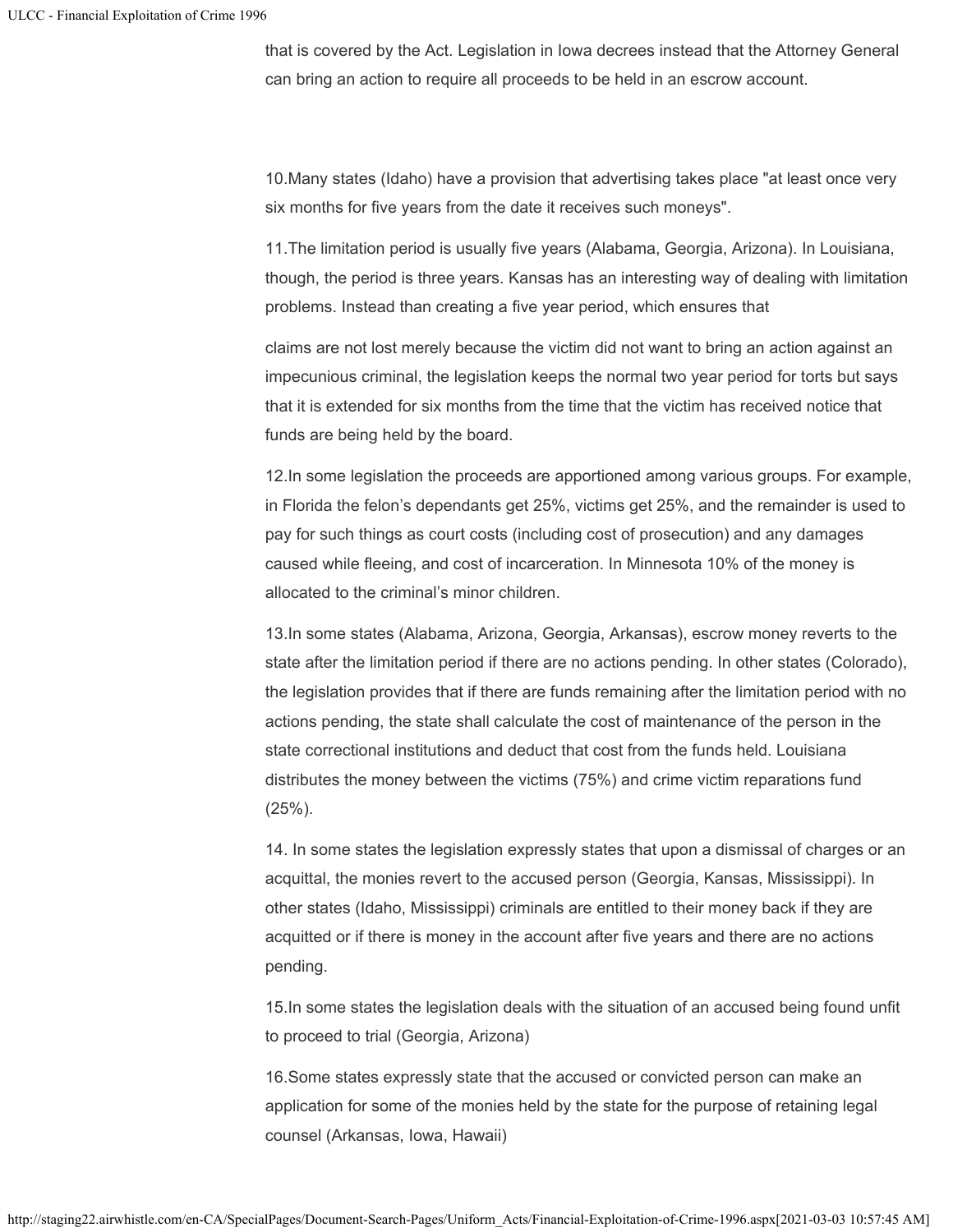17. In Louisiana the legislation expressly provides that if the escrow account contains insufficient funds to meet the needs of the judgments, the victims who have received judgment can be paid out on a pro-rata basis. Other states make it clear that this pro-rate amount is based on the amount of their judgments.

18. Some states (Maryland), expressly state that the Attorney General has authority to ask for an injunction to prevent people from violating the Act.

19.Minnesota limits the application of its act to instances where crimes have been committed in that state. Where crimes have been committed in another state, its legislation expressly provides that the law in that other state shall apply.

20.In addition to having the power to request and obtain information from attorneys and law enforcement officers, Montana legislation gives its board the power to subpoena witnesses and administer oaths.

## **(2) New York Model**

Probably as a result of the fact that the United States Supreme Court *in Simon & Schuster, Inc. v. New State Crime Victims Board Members*, 112 S.Ct. 501 invalidated the first New York enactment dealing with profits from crime, the New York statute now in effect seems to be motivated almost purely for compensatory reasons. Thus, rather than requiring money to be paid to the board, the legislation merely requires that the board be informed of contracts allowing criminals to profit from crime. Once informed, the board seeks to notify all known victims of the crime. Victims then have three years from the discovery of any profits from the crime to bring an action, but can only recover the value of the profits of the crime. It appears that one of the main functions of the board, after victims have been notified that profits from crime might exist, is to assist victims in applying for various remedies.

# **(3) California Model**

This model creates an involuntary trust of the proceeds of the sale. The beneficiary of the trust are people who are entitled to recover damages from the felon for physical , mental or emotional injury or pecuniary loss or, if they have died as a result of a criminal act, people who are entitled to receive at least 25% of the value of their estate. Beneficiaries still must bring an action to recover their interest in the trust, which is held for five years. The legislation expressly states that if there are two or more beneficiaries, they share the proceeds equitably taking into account the impact of the crime upon them. Payment of fines to the state are paid in priority to beneficiaries, except that 10% of profits are reserved for them. The legislation also states that the remedies provided in the legislation are in addition to any other legal remedies that may be available to victims.

<hrdata-mce-alt="APPENDIX E" class="system-pagebreak" title="APPENDIX E" />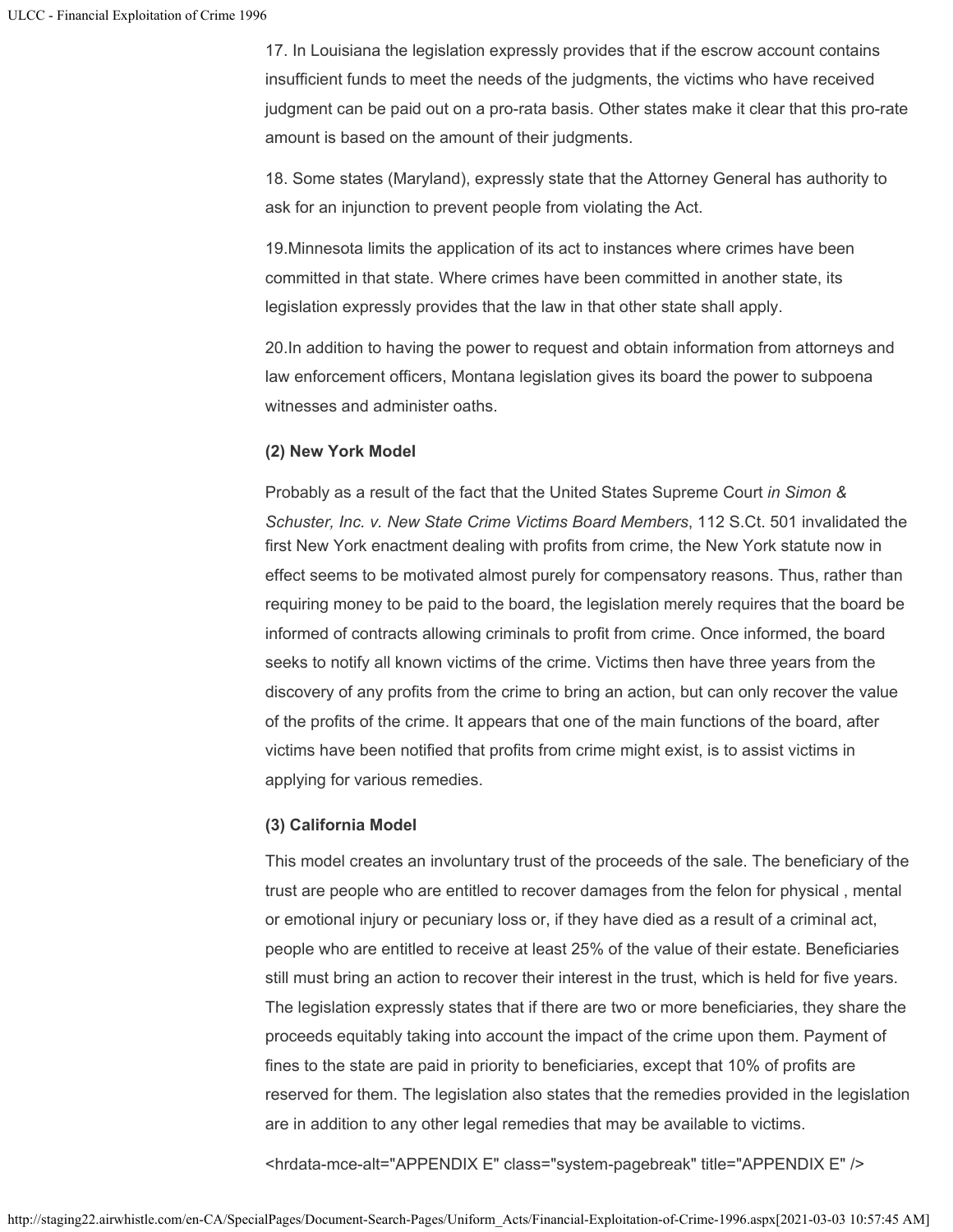## **APPENDIX E**

## **DRAFT LEGISLATION**. **PRESERVING THE FUNDS**

Criminals' Exploitation of Violent Crime Act *56*

Table of Contents

- 1. Definitions
- 2. Paying for a criminal's recollection
- 3. Selling a criminal's recollection
- 4. Persons deemed to be agents
- 5. Use of consideration by (Government Agency)
- 6. Eligible judgments
- 7. When consideration distributed
- 8. How consideration distributed
- 9. Interim distributions
- 10. Extension of limitation periods in actions
- 11. Offences
- 12. Regulations

*Definitions*

1. In this Act,

"convicted" includes a verdict that the accused committed the act or made the omission that formed the basis of the offence with which the accused was charged but was not criminally responsible on account of mental disorder; *S 57*

"eligible judgment" means a judgment that is eligible under section 6;

"recollection of a violent crime" includes a recollection of circumstances relating to the crime, an expression of thoughts or feelings about the crime and a re-enactment of the crime;

"violent crime" means, *58*

(a)an offence under the Criminal Code (Canada) that was an indictable offence for which the offender might have been sentenced to imprisonment for five years or more and that involved,

(i)the use or attempted use of violence against another person, or

(ii)conduct that endangered or was likely to endanger the life or safety of another person or inflicted or was likely to inflict severe psychological damage upon another person,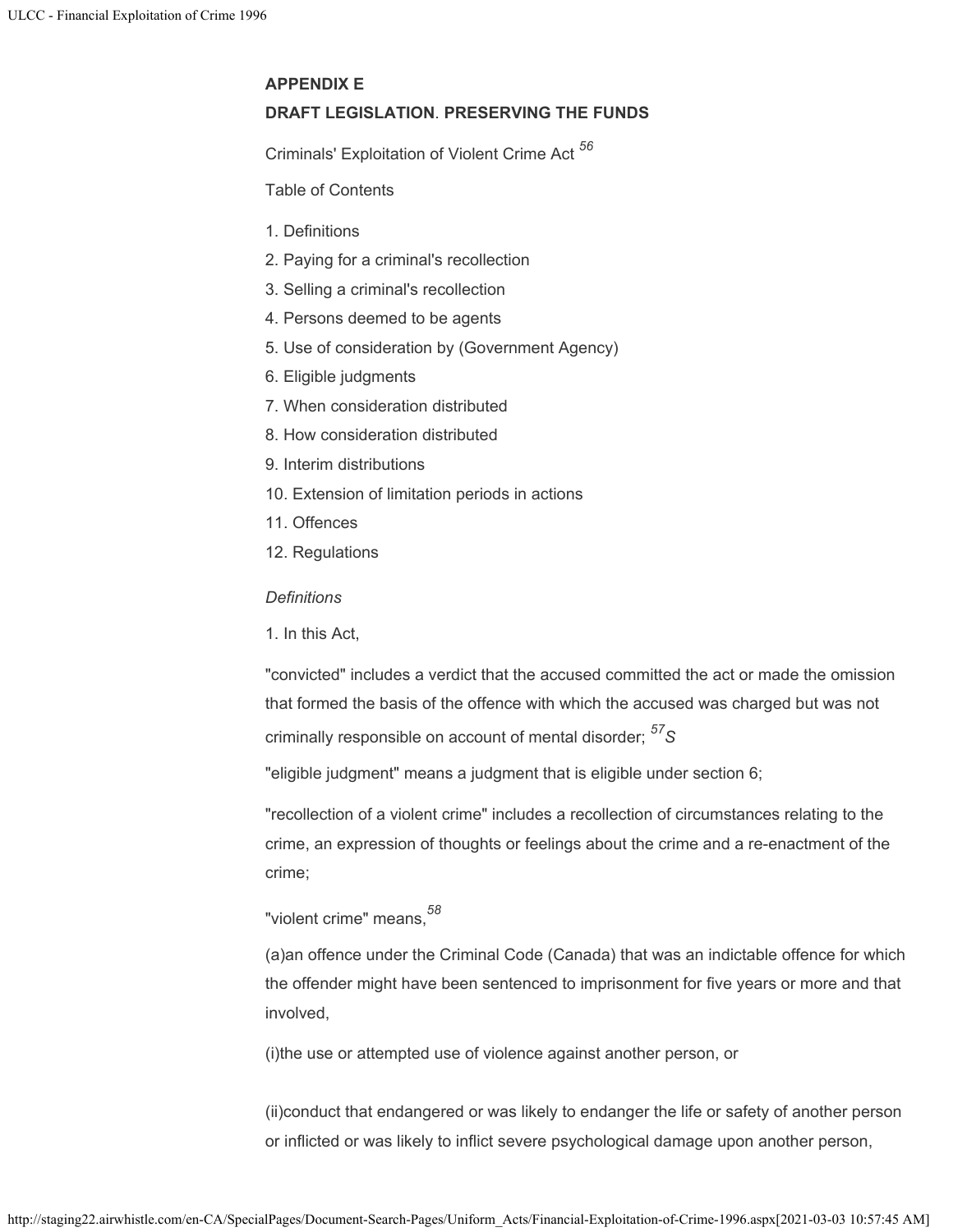(b)an offence or attempt to commit an offence mentioned in section 271 (sexual assault), 272 (sexual assault with a weapon, threats to a third party or causing bodily harm), or 273 (aggravated sexual assault) of the Criminal Code (Canada),

(c)an offence in a jurisdiction other than Canada that corresponds to an offence described in clause (a) or (b).

## *Paying for a criminal's recollection*

2. (1) No person shall give consideration in exchange for the recollection of a violent crime to a person who has been convicted of the crime or his or her agent.

(2) A person who has an obligation to give consideration that would contravene subsection (1) shall, without delay, give the consideration to the (Government Agency) <sup>59</sup> instead of to the person to whom it would otherwise be owed.

(3) The situations to which this section applies include situations in which consideration is given outside the province if the consideration is given by a resident of the province.

(4) This section does not apply in the circumstances prescribed in the regulations as circumstances in which consideration is not necessary to ensure that all eligible judgments are satisfied.

(5) This section does not apply with respect to consideration that is given to an official or agency in another jurisdiction that is prescribed in the regulations as the

(Government Agency)'s counterpart in that jurisdiction.

# *Selling a criminal's recollection*

3. (1) No person who has been convicted of a violent crime or agent of such a person shall accept consideration in exchange for the recollection of the crime.

(2) A person who has a right to receive consideration that would contravene subsection (1) shall, without delay, direct the person from whom they have a right to receive the consideration to give the consideration to the (Government Agency).

(3) The situations to which this section applies include situations in which consideration is accepted outside the province if the consideration is accepted by a resident of the province.

(4) This section does not apply in the circumstances prescribed in the regulations as circumstances in which consideration is not necessary to ensure that all eligible judgments are satisfied.

(5) Subsection (2) does not apply if the person who has a right to receive consideration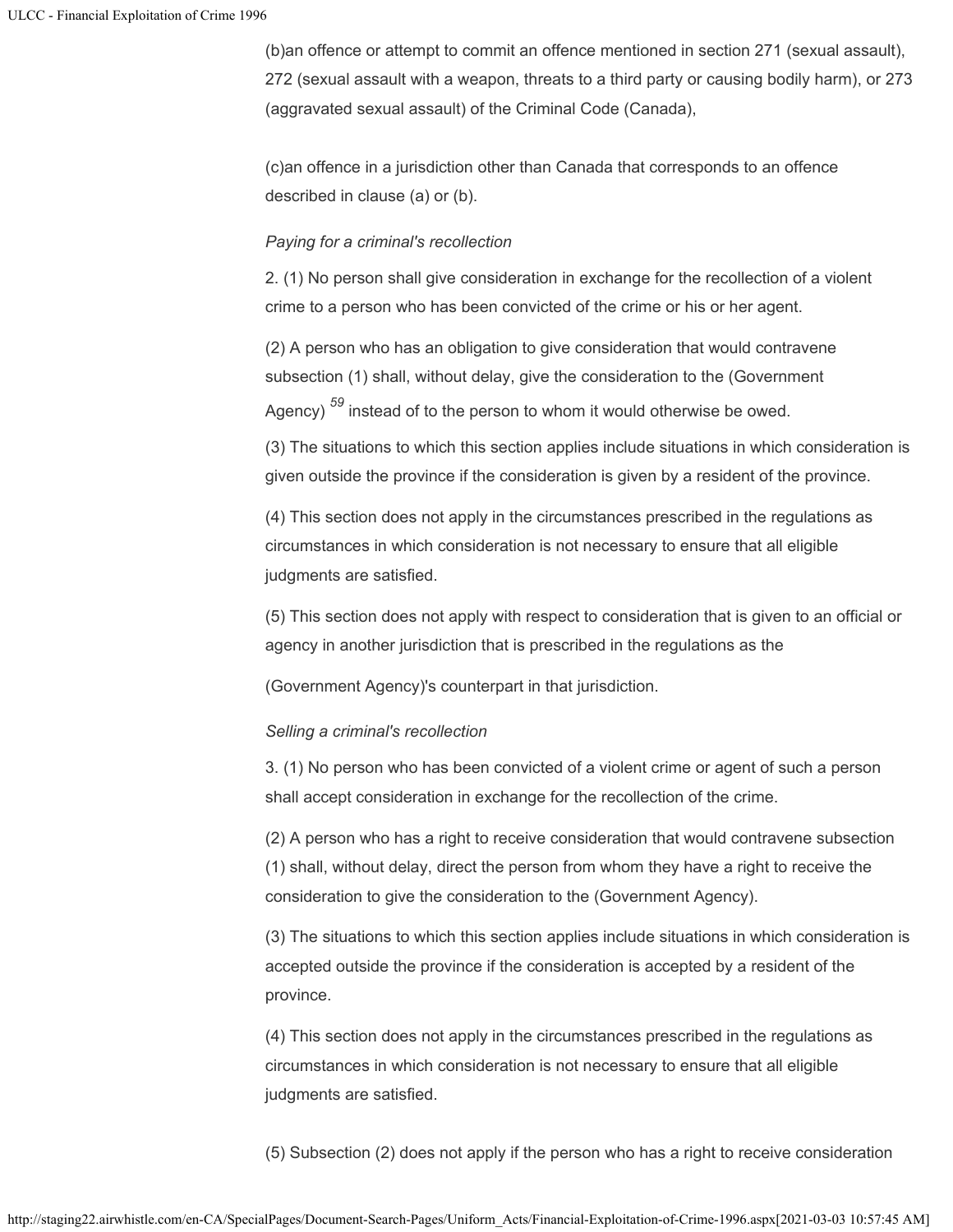directs the person from whom they have a right to receive the consideration to give it to an official or agency in another jurisdiction that is prescribed in the regulations as the (Government Agency)'s counterpart in that jurisdiction.

## *Persons deemed to be agents*

4. (1) For the purposes of sections 2 and 3, the following persons shall be deemed to be agents of the person convicted of the crime:

1.An assignee of rights of the person convicted of the crime to receive consideration in exchange for the recollection of the crime.

2.A corporation if the person convicted of the crime has a substantial interest in or connection to, the corporation as defined in the regulations.

(2) For the purposes of sections 2 and 3, a relative of the person who has been convicted of the crime shall be deemed, in the absence of evidence to the contrary, to be an agent of the person.

# *Use of consideration by (Government Agency)*

5. (1) The (Government Agency) shall retain one half of the consideration it receives in respect of the recollection of a violent crime to satisfy eligible judgments against the person convicted of the crime.

(2) The (Government Agency) shall distribute one half of the consideration it receives to the persons to whom the consideration would have been given had it not been given to the (Government Agency).

# *Eligible judgments*

6. A judgment against a person is eligible if it is for compensation arising from a violent crime of which the person was convicted.

# *When consideration distributed*

7. (1) The (Government Agency) shall distribute consideration it retains to satisfy eligible judgments against a person,

(a)upon the expiry of the three year period following the first receipt of such consideration if there are no ongoing actions, of which the (Government Agency) has notice, in which a judgement would be an eligible judgement;

(b)following the expiry of the three year period at any time there are no ongoing actions, of which the (Government Agency) has notice, in which a judgement would be an eligible judgement.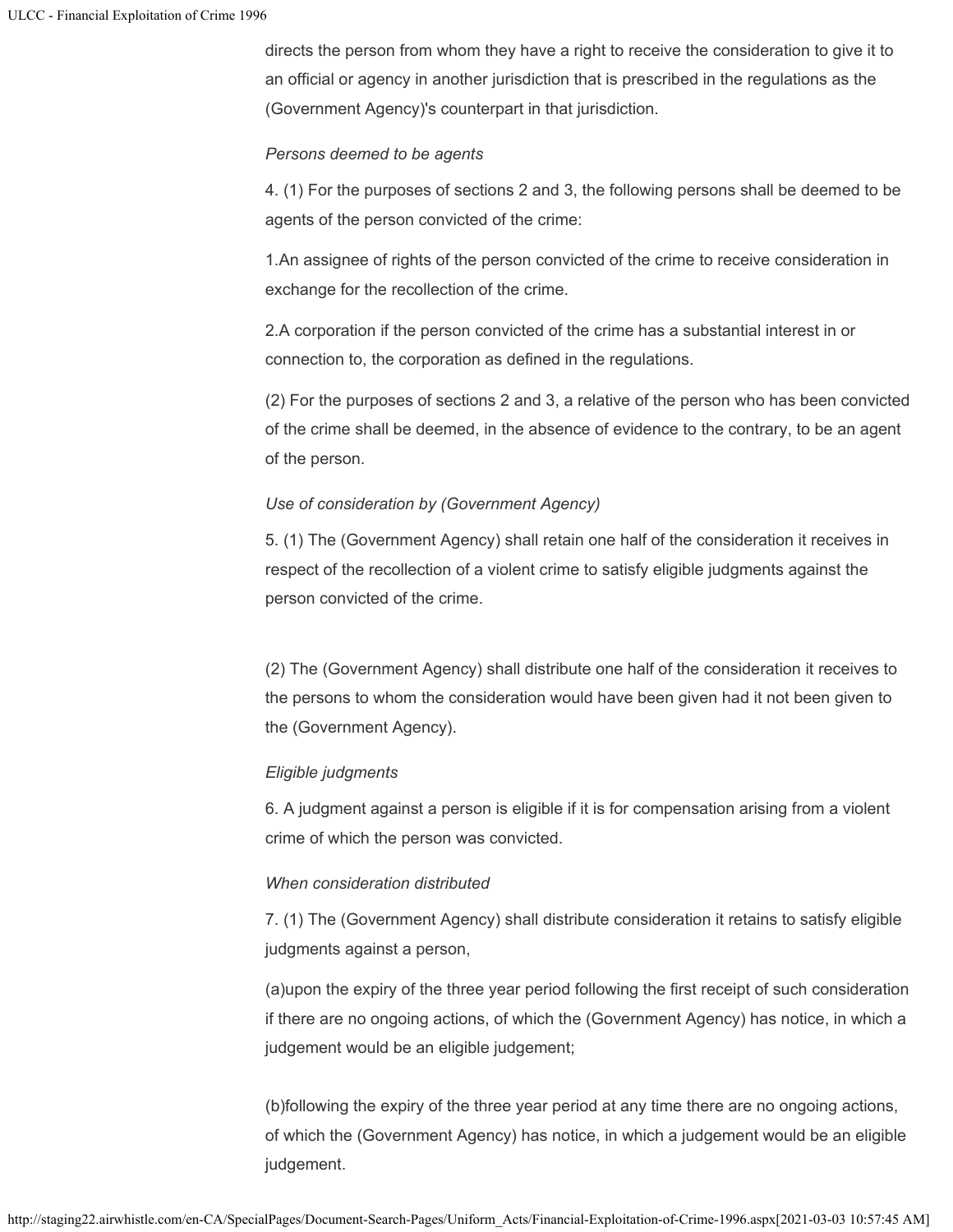(2) For the purposes of this section "ongoing action" means an action that has been commenced but has not been finally disposed of but does not include an action if, in the opinion of the (Government Agency), the action has been unreasonably delayed and the plaintiff has failed to take reasonable steps to ensure that it was not so delayed.

## *How consideration distributed*

8. The (Government Agency) shall distribute consideration it retains to satisfy eligible judgments against a person as follows:

1.The (Government Agency) shall distribute the consideration in satisfaction of the eligible judgments of which the (Government Agency) has notice.

2.If the consideration is insufficient to satisfy all the eligible judgements of which the (Government Agency) has notice, the (Government Agency) shall distribute the consideration in proportion to the unpaid amounts of those judgments.

## 3.The (Government Agency) shall distribute any consideration that

remains after satisfying the eligible judgements to the persons to whom the original consideration would have been given had it not been given to the (Government Agency). If different amounts of the consideration would have been given to different persons, then the (Government Agency) shall distribute the consideration in proportion to the consideration the persons would have received had the consideration not been given to the (Government Agency).

## *Interim distributions*

9. (1) The (Government Agency) may make interim distributions of the consideration it retains before the time distribution is required under section 7.

(2) Interim distributions may be made to satisfy all or part of any eligible judgement or they may be made to the persons to whom the original consideration would have been paid had it not been given to the (Government Agency).

(3) An interim distribution may be made only if, in the opinion of the (Government Agency), the interim distribution will not prejudice any person to whom consideration would otherwise be distributed at the time required under section 7.

(4) If interim distributions have been made the final distribution shall be made, at the time required under section 7, so that the total amount distributed on an interim or final basis to each person is what they would have received had the interim distributions not been made.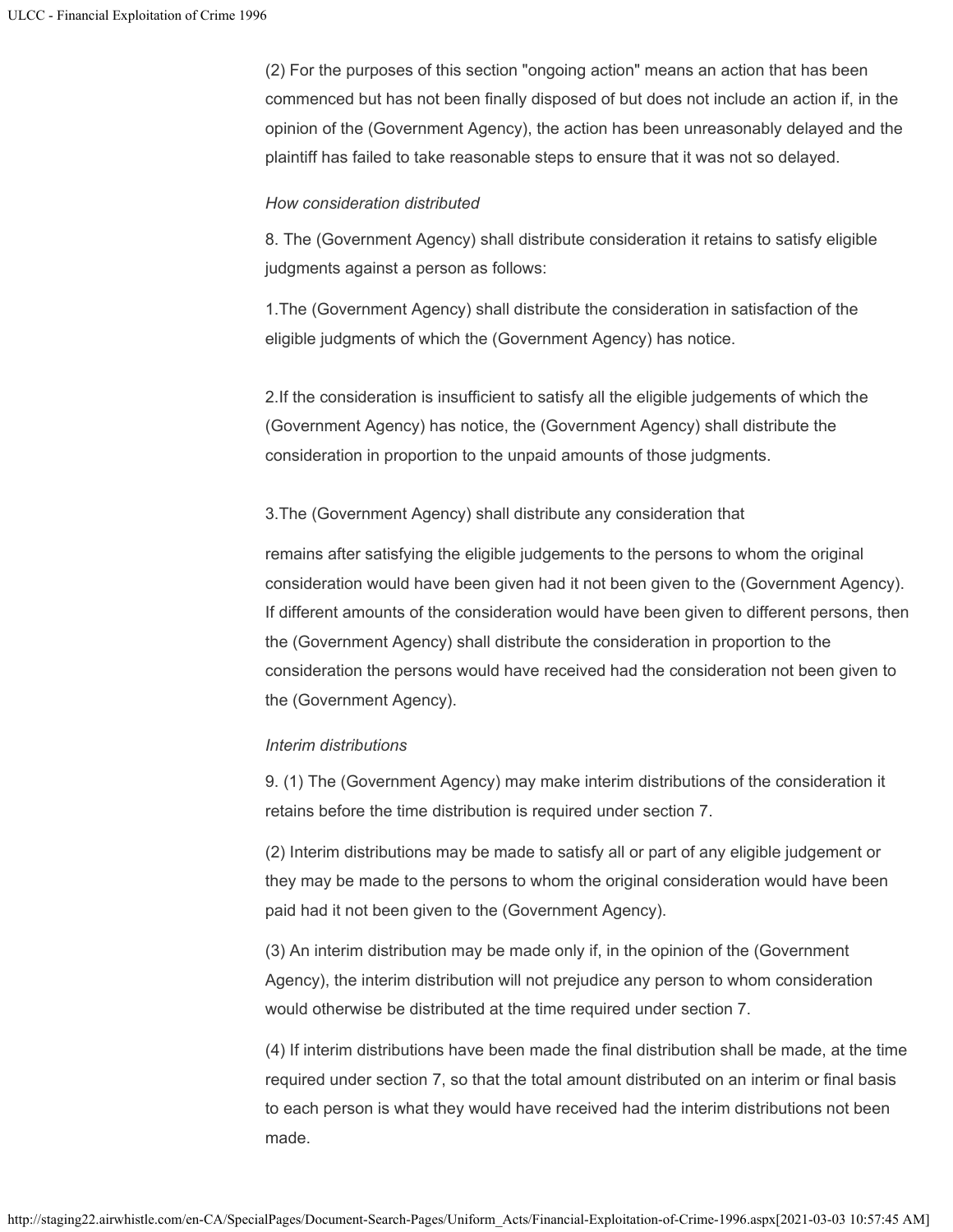## *Extension of limitation periods in actions*

10. (1) This section applies only with respect to an action in which a judgment would be an eligible judgement.

(2) Despite the expiry of a limitation of time for the bringing of an action fixed by or under any Act, if consideration is received by the (Government Agency) or an official or agency in another jurisdiction that is prescribed in the regulations as the (Government Agency)'s counterpart in that jurisdiction and the consideration would be available to satisfy any judgment obtained, the action may be brought within three years after the day on which any such consideration is first received. *60*

(3) Despite the expiry of a limitation of time for the bringing of an action fixed by or under any Act, the action may be brought if,

(a)no consideration has been received by the (Government Agency) or an official or agency in another jurisdiction that is prescribed in the regulations as the (Government Agency)'s counterpart in that jurisdiction that is or was available to satisfy a judgment obtained in the action;

(b)a contract exists that provides, either absolutely or upon conditions being satisfied, for consideration to be given where the giving or acceptance of the consideration is prohibited by this Act or under comparable legislation in another jurisdiction or would be prohibited but for the fact that the contract provides for the consideration to be paid to the (Government Agency) or an official or agency in another jurisdiction that is prescribed in the regulations as the (Government Agency)'s counterpart in that jurisdiction;

(c)the time the consideration referred to in clause (b), or any part of it, is to be given is within one year after the bringing of the action; and

(d)the consideration referred to in clause (b) would be available to satisfy a judgment obtained in the action.

(4) The court may allow an action to be brought after the expiry of the three year period under subsection (2), on such terms as it considers proper, if it is satisfied that,

(a)consideration is being retained by the (Government Agency) or an official or agency in another jurisdiction that is prescribed in the regulations as the (Government Agency)'s counterpart in that jurisdiction and the consideration would be available to satisfy a judgment obtained in the action or the conditions in clauses (3) (b), (c) and (d) are satisfied;

(b)there was a significant risk, before the three year period expired, that it would not be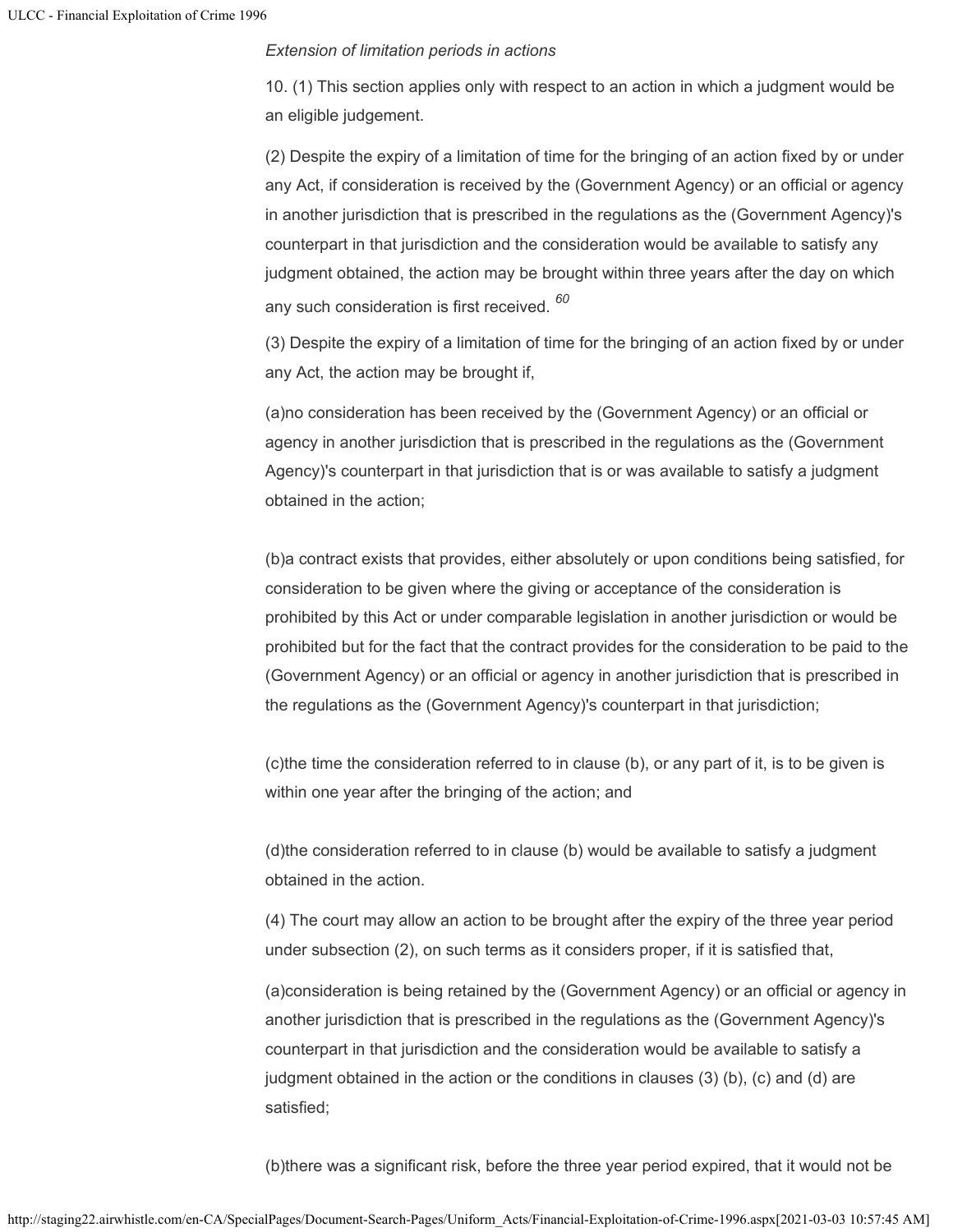possible to collect any significant amount on any judgement obtained;

(c)there is a reasonable chance that an eligible judgment will be obtained; and

(d)given the circumstances, the plaintiff has commenced the action without unreasonable delay.

#### *Offences*

11. (1) A person who contravenes subsection 2(1) or 2(2) is guilty of an offence and on conviction is liable to a fine not exceeding the greater of \$5,000 and the

amount of the consideration that the person gave in contravention of subsection 2 (1) or failed to give as required under subsection 2 (2).

(2) A person who contravenes subsection 3 (1) or 3 (2) is guilty of an offence and on conviction is liable to a fine not exceeding the greater of \$5,000 and the amount of the consideration accepted in contravention of subsection 3 (1) or with respect to which the person failed to make a direction as required under subsection 3 (2).

(3) The payment of a fine under subsection (1) or (2) does not affect any liability a person may have to the (Government Agency) arising from their failure to give consideration to the (Government Agency) or to give a direction that consideration be given to the (Government Agency).

(4) A person who fails to give the (Government Agency) information as required under a regulation made under clause 12 (c) is guilty of an offence and on conviction is liable to a fine not exceeding \$5,000.

#### *Regulations*

12. The Lieutenant Governor in Council may make regulations,

(a)for the purposes of subsections 2 (4) and 3 (4), prescribing circumstances in which consideration is not necessary to ensure that all eligible judgments are satisfied;

(b)prescribing an official or agency in another jurisdiction as the (Government Agency)'s counterpart in that jurisdiction;

(c)requiring the following persons to give the (Government Agency) information described in the regulations at the times and in the manner set out in the regulations,

(i)persons who are required under subsection 2 (2) to give consideration to the (Government Agency),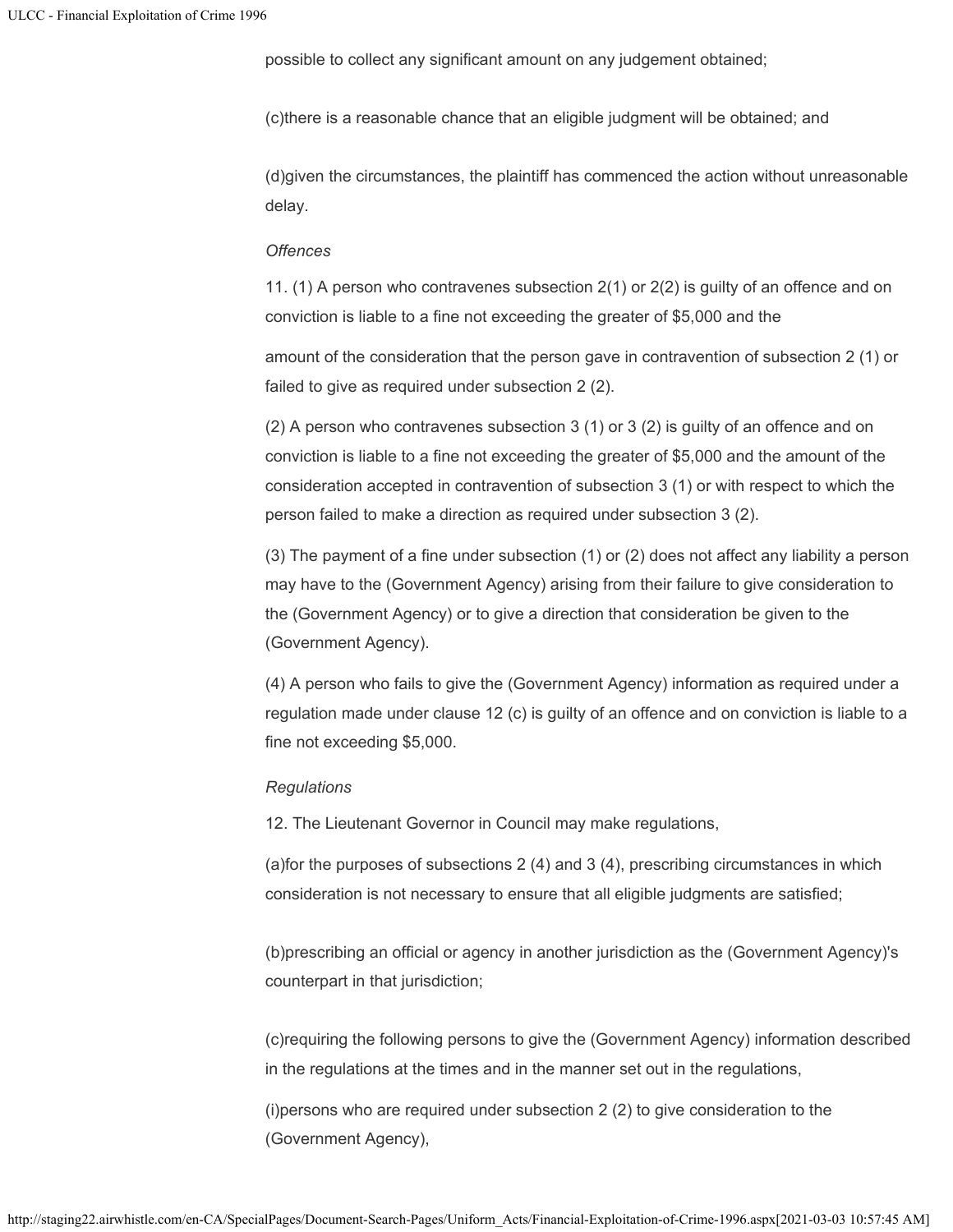(ii)persons who are required under subsection 3 (2) to give a direction that consideration be given to the (Government Agency);

(d)defining a substantial interest in or connection to a corporation for the purposes of paragraph 2 of subsection 4 (1);

(e)governing the final distribution of consideration in circumstances in which interim distributions have been made and there is not enough consideration remaining to comply with subsection 9 (4);

(f)requiring interest to be credited by the (Government Agency) to consideration retained by the (Government Agency) and governing the determination of such interest;

(g)requiring interest that would have been credited had interim distributions not been made to be taken into account in the final distribution of the consideration and governing how such interest shall be taken into account;

(h)authorizing the (Government Agency) to convert non-monetary consideration into money or to accept money instead of non-monetary consideration and governing such conversion or acceptance.

## **APPENDIX F**

# **DRAFT LEGISLATION**. **ADMINISTRATIVE RE-DISTRIBUTION**

Criminals' Exploitation of Violent Crime Act *61*

Table of Contents

- 1. Definitions
- 2. Paying for a criminal's recollection
- 3. Selling a criminal's recollection
- 4. Persons deemed to be agents
- 5. Use of consideration by (Government Agency)
- 6. Amounts distributed to victims
- 7. When consideration distributed to victims
- 8. Interim distributions

9.Distribution if no victims

- 10. Offences
- 11. Regulations

## *Definitions*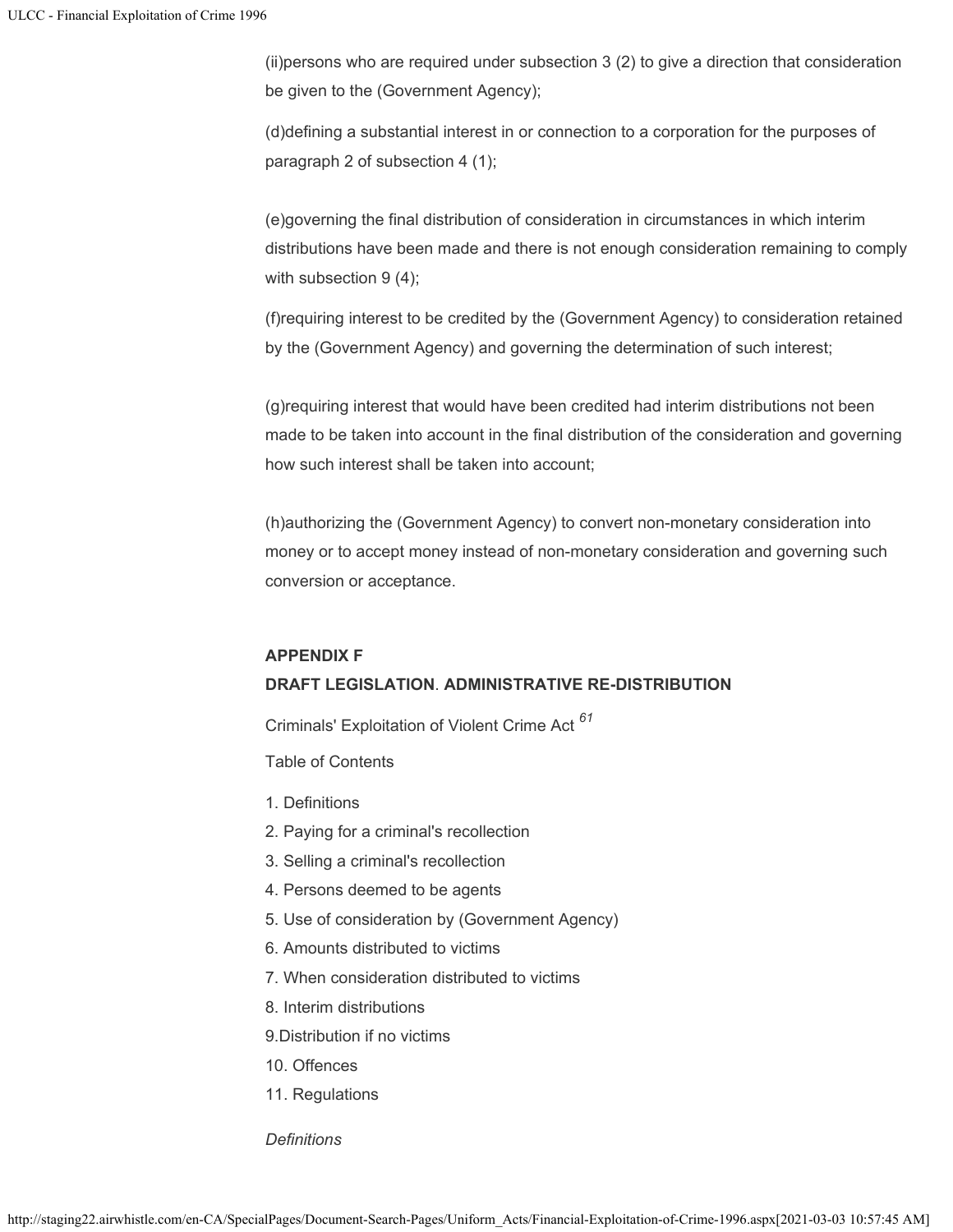1. In this Act,

"convicted" includes a verdict that the accused committed the act or made the omission that formed the basis of the offence with which the accused was charged but was not criminally responsible on account of mental disorder; *62*

"recollection of a violent crime" includes a recollection of circumstances relating to the crime, an expression of thoughts or feelings about the crime and a re-enactment of the crime;

"violent crime" means, *63*

(a)an offence under the Criminal Code (Canada) that was an indictable offence for which the offender might have been sentenced to imprisonment for five years or more and that involved,

(i)the use or attempted use of violence against another person, or

(ii)conduct that endangered or was likely to endanger the life or safety of another person or inflicted or was likely to inflict severe psychological damage upon another person,

(b)an offence or attempt to commit an offence mentioned in section 271 (sexual assault), 272 (sexual assault with a weapon, threats to a third party or causing bodily harm), or 273 (aggravated sexual assault) of the Criminal Code (Canada),

(c)an offence in a jurisdiction other than Canada that corresponds to an offence described in clause (a) or (b).

## *Paying for a criminal's recollection*

2. (1) No person shall give consideration in exchange for the recollection of a violent crime to a person who has been convicted of the crime or his or her agent.

(2) A person who has an obligation to give consideration that would contravene subsection (1) shall, without delay, give the consideration to the (Government

Agency) *See footnote 64* instead of to the person to whom it would otherwise be owed.

(3) The situations to which this section applies include situations in which consideration is given outside the province if the consideration is given by a resident of the province.

(4) This section does not apply with respect to consideration that is given to an official or agency in another jurisdiction that is prescribed in the regulations as the (Government Agency)'s counterpart in that jurisdiction.

## *Selling a criminal's recollection*

3. (1) No person who has been convicted of a violent crime or agent of such a person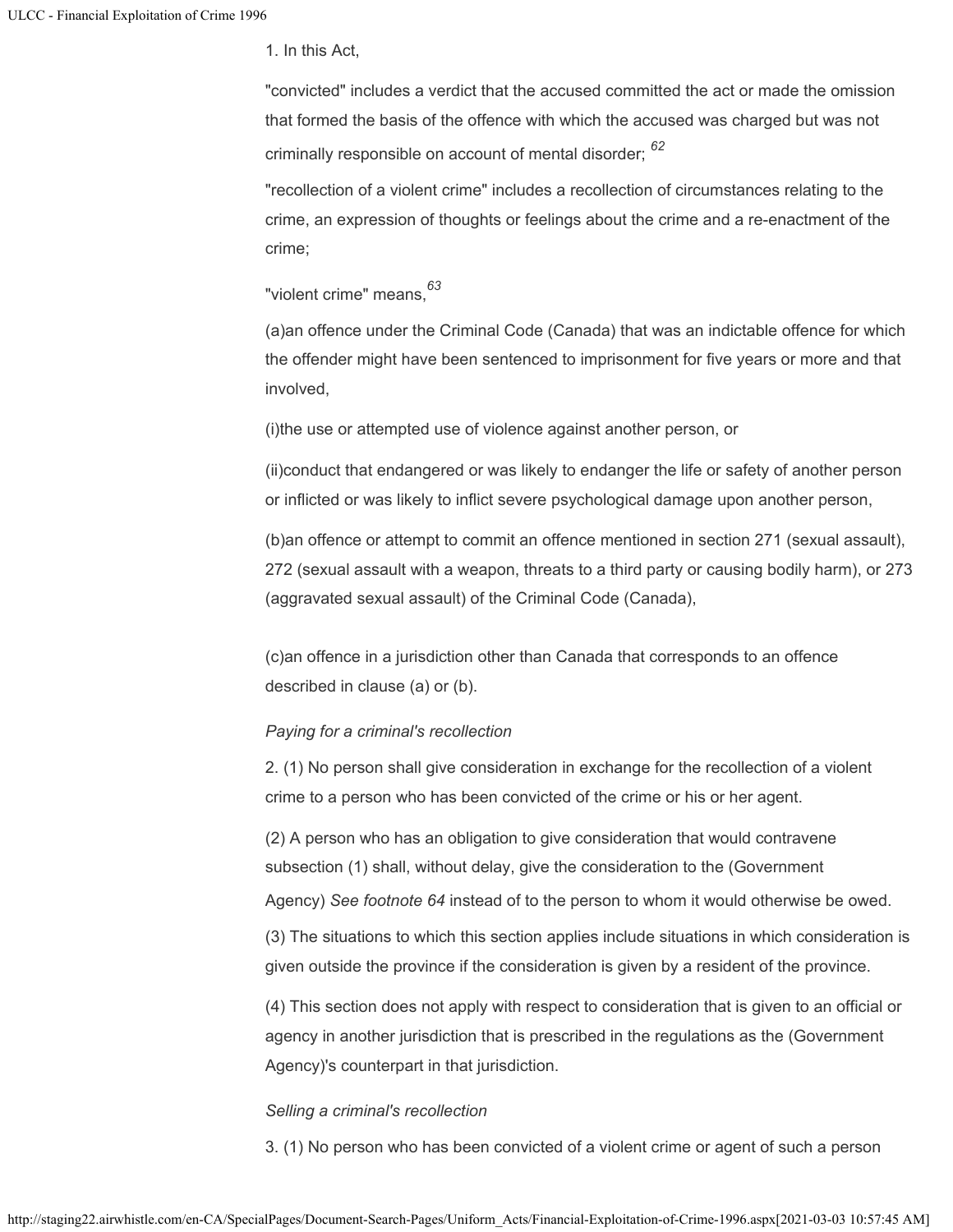shall accept consideration in exchange for the recollection of the crime.

(2) A person who has a right to receive consideration that would contravene subsection (1) shall, without delay, direct the person from whom they have a right to receive the consideration to give the consideration to the (Government Agency).

(3) The situations to which this section applies include situations in which consideration is accepted outside the province if the consideration is accepted by a resident of the province.

(4) Subsection (2) does not apply if the person who has a right to receive consideration directs the person from whom they have a right to receive the consideration to give it to an official or agency in another jurisdiction that is prescribed in the regulations as the (Government Agency)'s counterpart in that jurisdiction.

## *Persons deemed to be agents*

4. (1) For the purposes of sections 2 and 3, the following persons shall be deemed to be agents of the person convicted of the crime:

1.An assignee of rights of the person convicted of the crime to receive consideration in exchange for the recollection of the crime.

2.A corporation if the person convicted of the crime has a substantial interest in or connection to, the corporation as defined in the regulations.

(2) For the purposes of sections 2 and 3, a relative of the person who has been convicted of the crime shall be deemed, in the absence of evidence to the contrary, to be an agent of the person.

## *Use of consideration by (Government Agency)*

5. (1) The (Government Agency) shall retain one half of the consideration it receives in respect of the recollection of a violent crime for which a person was convicted for distribution to victims of that crime and other crimes for which the person was convicted.

(2) The (Government Agency) shall distribute one half of the consideration it receives to the persons to whom the consideration would have been given had it not been given to the (Government Agency).

## *Amounts distributed to victims*

6. (1) The (Government Agency) shall distribute consideration it retains for victims of crimes to the victims of whom the (Government Agency) has notice in proportion to the harm they have suffered as a result of the crimes.

(2) The proportion of harm suffered by the victims shall be determined by the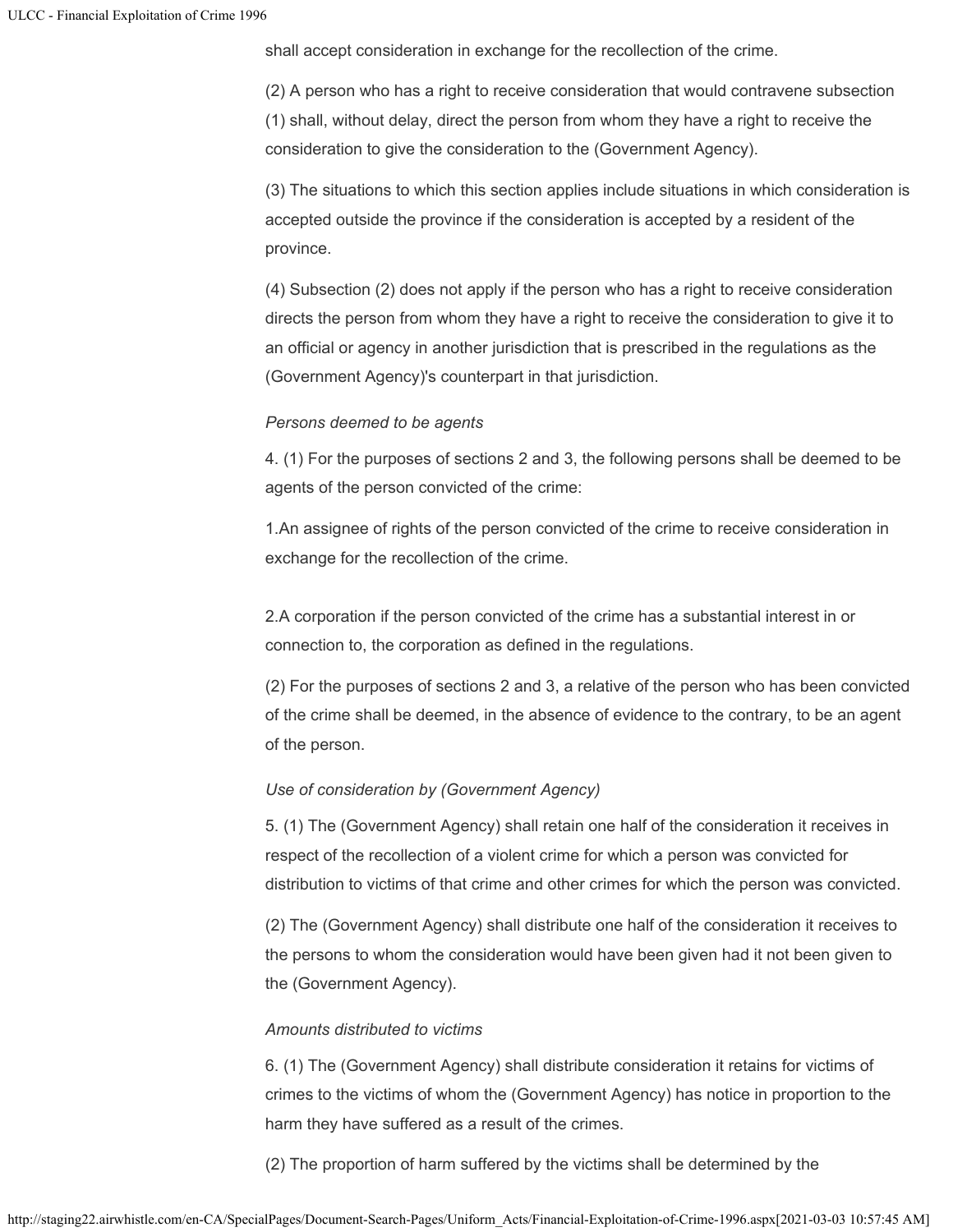(Government Agency) in accordance with the regulations.

## *When consideration distributed to victims*

7. (1) The (Government Agency) shall distribute consideration it retains for victims upon the expiry of the three year period following the first receipt of such consideration.

(2) The (Government Agency) shall distribute consideration for victims received after the three year period at the times prescribed in the regulations.

#### *Interim distributions*

8. (1) The (Government Agency) may make interim distributions of the consideration it retains for victims during the three year period referred to in subsection 7 (1).

(2) An interim distribution may be made only if, in the opinion of the (Government Agency), the interim distribution will not prejudice any person to whom consideration would otherwise be distributed upon the expiry of the three year period.

(3) If interim distributions have been made the distribution upon the expiry of the three year period shall be made so that the total amount distributed on an interim or final basis to each victim is what they would have received had the interim distributions not been made.

## *Distribution if no victims*

9. If the (Government Agency), at the time it would otherwise distribute consideration it retains to victims, does not have notice of any such victims, the (Government Agency) shall pay the consideration into the consolidated revenue fund.

## *Offences*

10. (1) A person who contravenes subsection 2(1) or 2(2) is guilty of an offence and on conviction is liable to a fine not exceeding the greater of \$5,000 and the amount of the consideration that the person gave in contravention of subsection 2 (1) or failed to give as required under subsection 2 (2).

(2) A person who contravenes subsection 3 (1) or 3 (2) is guilty of an offence and on conviction is liable to a fine not exceeding the greater of \$5,000 and the amount of the consideration accepted in contravention of subsection 3 (1) or with respect to which the person failed to make a direction as required under subsection 3 (2).

(3) The payment of a fine under subsection (1) or (2) does not affect any liability a person may have to the (Government Agency) arising from their failure to give consideration to the (Government Agency) or to give a direction that consideration be given to the (Government Agency).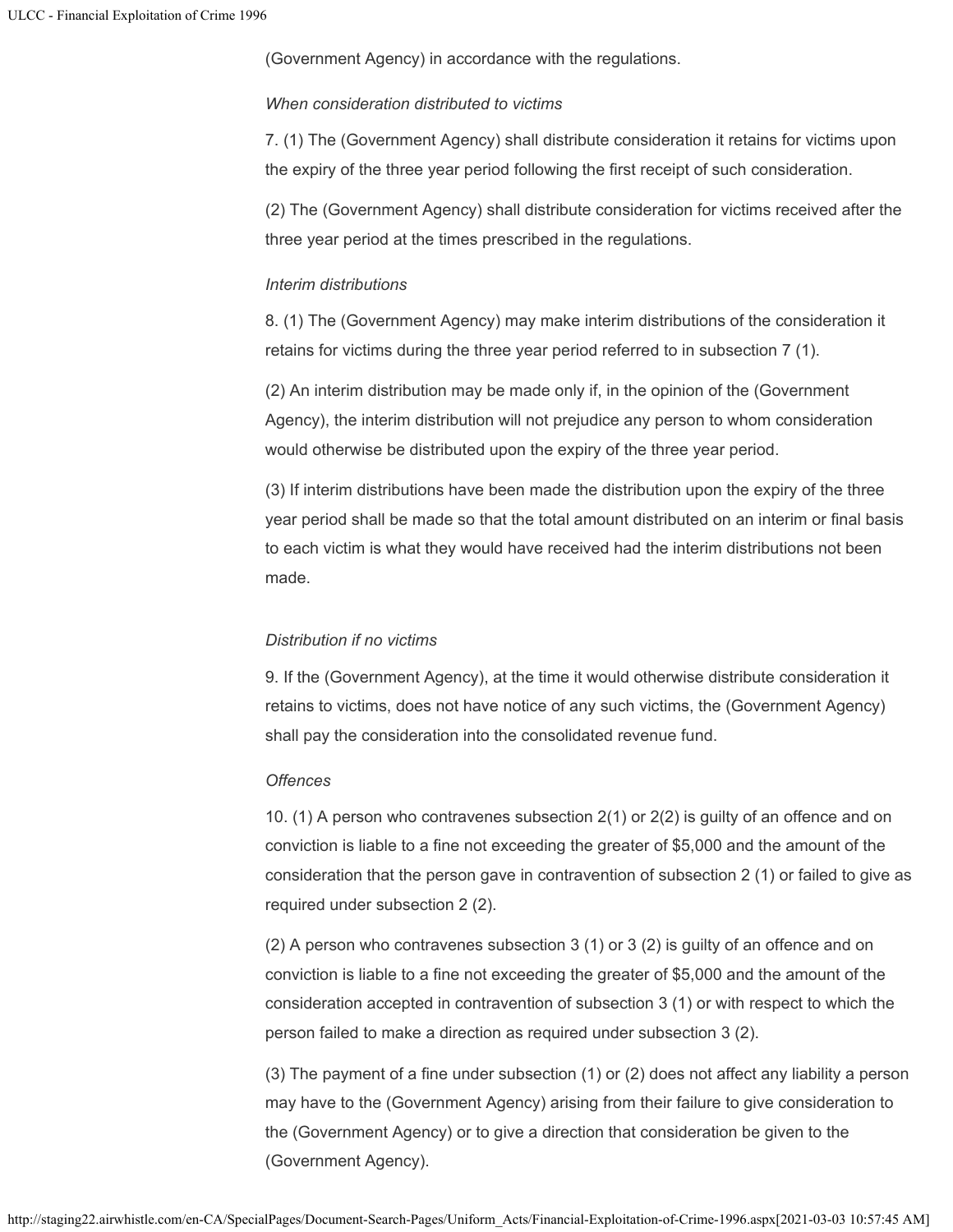(4) A person who fails to give the (Government Agency) information as required under a regulation made under clause 11 (b) is guilty of an offence and on conviction is liable to a fine not exceeding \$5,000.

## *Regulations*

11. The Lieutenant Governor in Council may make regulations,

(a)prescribing an official or agency in another jurisdiction as the (Government Agency)'s counterpart in that jurisdiction;

(b)requiring the following persons to give the (Government Agency) information described in the regulations at the times and in the manner set out in the regulations,

(i)persons who are required under subsection 2 (2) to give consideration to the (Government Agency),

(ii)persons who are required under subsection 3 (2) to give a direction that consideration be given to the (Government Agency);

(c)defining a substantial interest in or connection to a corporation for the purposes of paragraph 2 of subsection 4 (1);

(d)defining, for the purposes of this Act, who is a victim of a crime;

(e)governing the determination of the proportion of harm suffered by the victims under subsection 6 (2);

(f)prescribing the times at which the (Government Agency) shall distribute consideration for victims under subsection 7 (2);

(g)governing the final distribution of consideration in circumstances in which interim distributions have been made and there is not enough consideration remaining to comply with subsection 8 (3);

(h)requiring interest to be credited by the (Government Agency) to consideration retained by the (Government Agency) and governing the determination of such interest;

(i)requiring interest that would have been credited had interim distributions not been made to be taken into account in the final distribution of the consideration and governing how such interest shall be taken into account;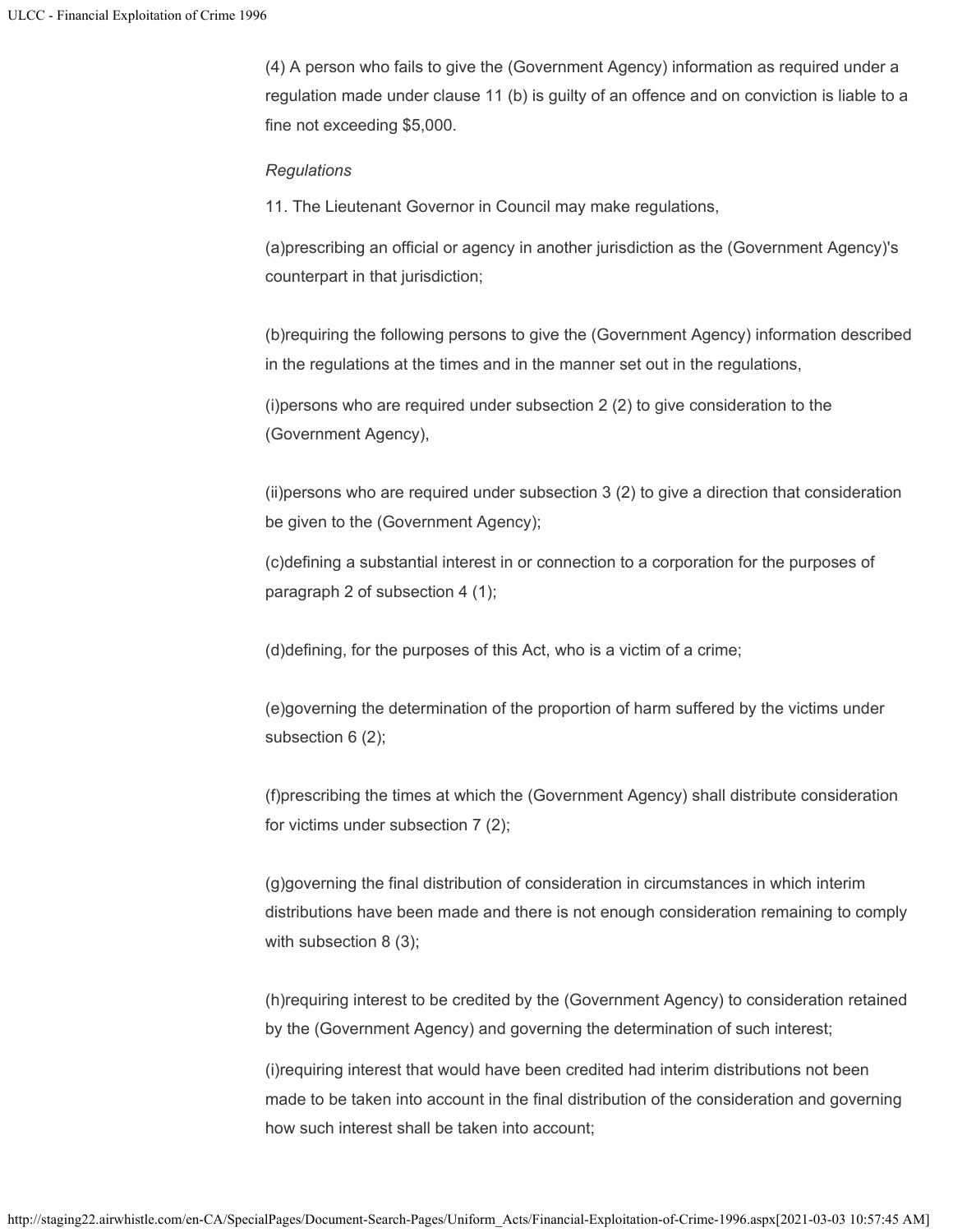(j)authorizing the (Government Agency) to convert non-monetary consideration into money or to accept money instead of non-monetary consideration and governing such conversion or acceptance.

<hrdata-mce-alt="FOOTNOTES" class="system-pagebreak" title="FOOTNOTES" /> **FOOTNOTES**

*Footnote: 1 This point is discussed further, at infra part III(1).*

*Footnote: 2 In addition to the ability to sue at common law for torts or delicts, provinces also provide legislation that allows victims to obtain money from a public fund. In this regard see: Criminal Injuries Compensation Act, R.S.B.C. 1979, c. 83; Criminal Injuries Compensation Act, R.S.A. 1980, c. C-33; Criminal Injuries Compensation Act, R.S.S. 1978, c. C-47; The Criminal Injuries Compensation Act, Re-enacted S.M. 1987, c. 305; Compensation for Victims of Crime Act, R.S.O. 1990, c. C.24; Crime Victims Compensation Act, R.S.Q. 1977, c. I-6; Compensation for Victims of Crime Act, R.S.N.B. 1973, c. C-14; Compensation for Victims of Crime Act, R.S.N.S. 1989, c. 83; Criminal Injuries Compensation Act, R.S.Nfld. 1970, c. 68.*

*Footnote: 3 The various states in the United States enacted legislation as a result of the outrage that occurred when David Berkowitz., the "Son of Sam" received \$75,000 for his assistance in writing a book about his life: S. S. Okuda, 'Criminal Antiprofit Laws: Some Thoughts in Favor of Their Constitutionality' (1988), 76 Cal. L.Rev. 1353 and J. T. Loss, 'Criminals Selling their Stories: The First Amendment Requires Legislative Reexamination' [1987] 72 Corn. L.R. 1331. In Canada, the same outrage occurred after Clifford Olson received \$100,000 from the police in exchange for*

*information about the death of eleven children: see Rosenfeldt v. Olson (1984) 16 D.L.R. (4th) 103 (B.C.S.C.), overturned on appeal at (1986), 1 B.C.L.R. (2d) 108 (C.A.). For a discussion of the trial decision, see J. D. McCamus, 'Recovery of the Indirect Profits of Wrongful Killing: the New Constructive Trust and the Olson Case' (1985), 20 E.T.R. 165. The same outrage has occurred in the wake of the Bernardo and Homolka trials, as noted in the following footnote, even though they have not financially benefited from their crimes.*

*Footnote: 4 On October 21, 1993 Debbie Mahaffy was present in the Ontario Legislature when she was reported to have said that "To profit from crime, the murder/violation of*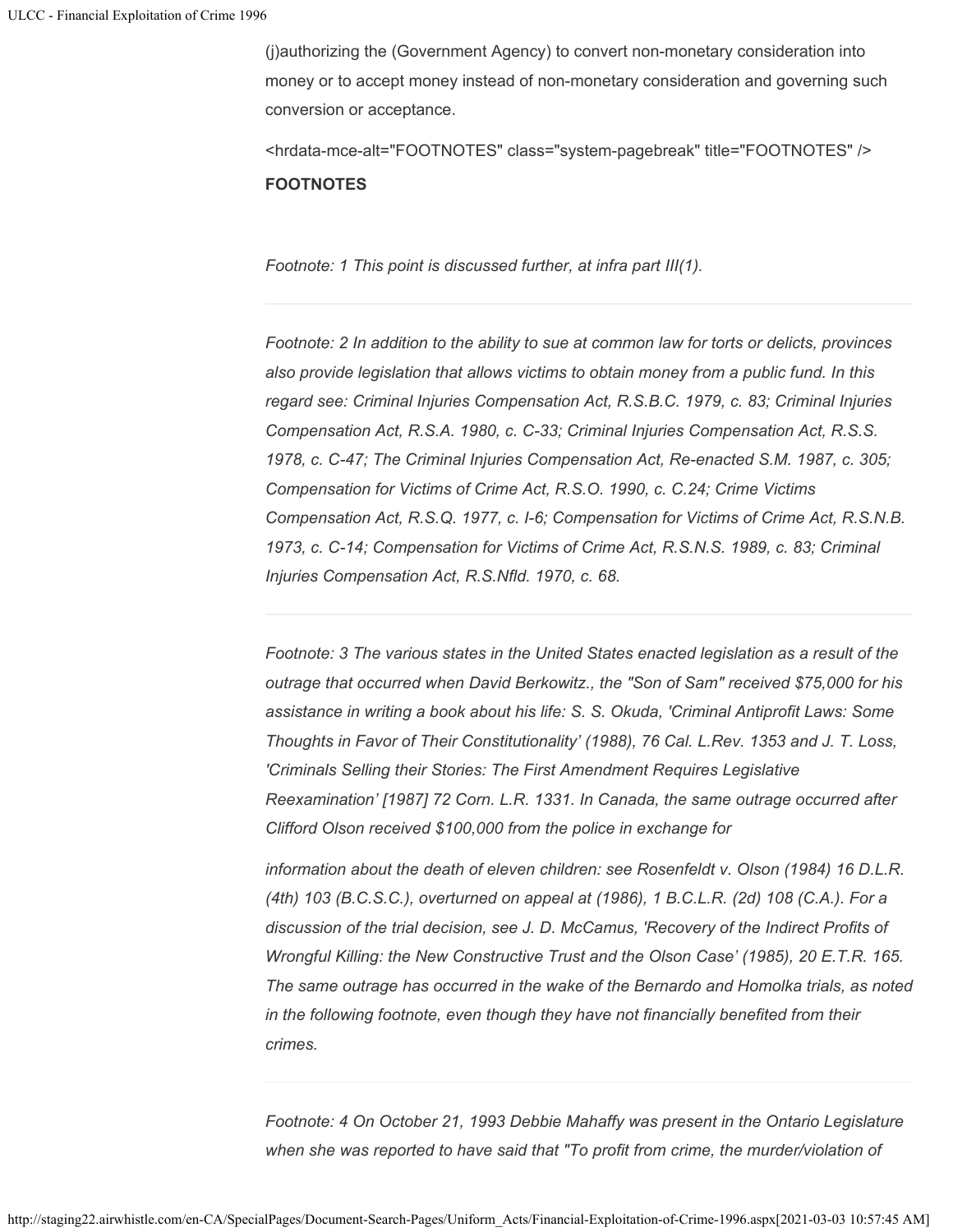*another human being, is quite a repulsive reality in Canada." That same day a portion of a letter that Doug and Donna French had sent to the Members of the House was read. In that letter the parents of murdered teenager Kristen French were reported to have written the following: "The fact that people want to profit from someone else's tragedy is disgusting. But the fact that the criminals themselves can profit from crime is an outrage. It exploits victims and their families and in fact promotes crime". Both of these comments were mentioned by Mr. Cam Jackson, the sponsor of the private members bill that led to the creation of the Victims' Right to Proceeds of Crime Act, 1994, S.O. 1994, c. 39: Debates of the Legislative Assembly of Ontario (3rd Sess., 35th Parliament) No. 73 (October 21, 1993), p. 3653. The same sentiments were voiced by Mr. James Bradley, speaking in support of the Bill on behalf of the Liberal Party, where he said: "Society is repulsed by the fact that someone who has committed a crime can make a profit from that crime.": Ibid., p. 3656.*

*Footnote: 5 Committee on the Financial Exploitation of Crime, 'Committee Report on the Financial Exploitation of Crime' (Uniform Law Conference of Canada, Calgary: 1984), p. 7.*

*Footnote: 6 Surprisingly, it appears that the provinces were to get their 30% despite the fact that many of the criminals who seek to profit from their crimes would have been incarcerated in federal penitentiaries.*

*Footnote: 7 Since the Attorneys General had last been approached, two changes had taken place. First, the rules of the Conference had been changed, so that it was no longer necessary to approach the Attorneys General before projects were undertaken. Second, Ontario had proceeded with its plans to enact legislation preventing the exploitation of crimes by criminals. Because of this latter fact and the fact that the provinces had shown more concern through legislative initiatives for the better treatment of victims, there was confidence that the provinces would be interested if the Conference proceeded with this project.*

*Footnote: 8 Joint Session of Uniform Law Section and Criminal Law Section, 'Financial Exploitation of Crime' (Uniform Law Conference of Canada, Quebec: 1995).*

*Footnote: 9 Reference re Validity of Section 5(a) of the Dairy Industry Act (Margarine Reference), [1949] S.C.R. 1, 50, affirmed by the Judicial Committee of the Privy Council*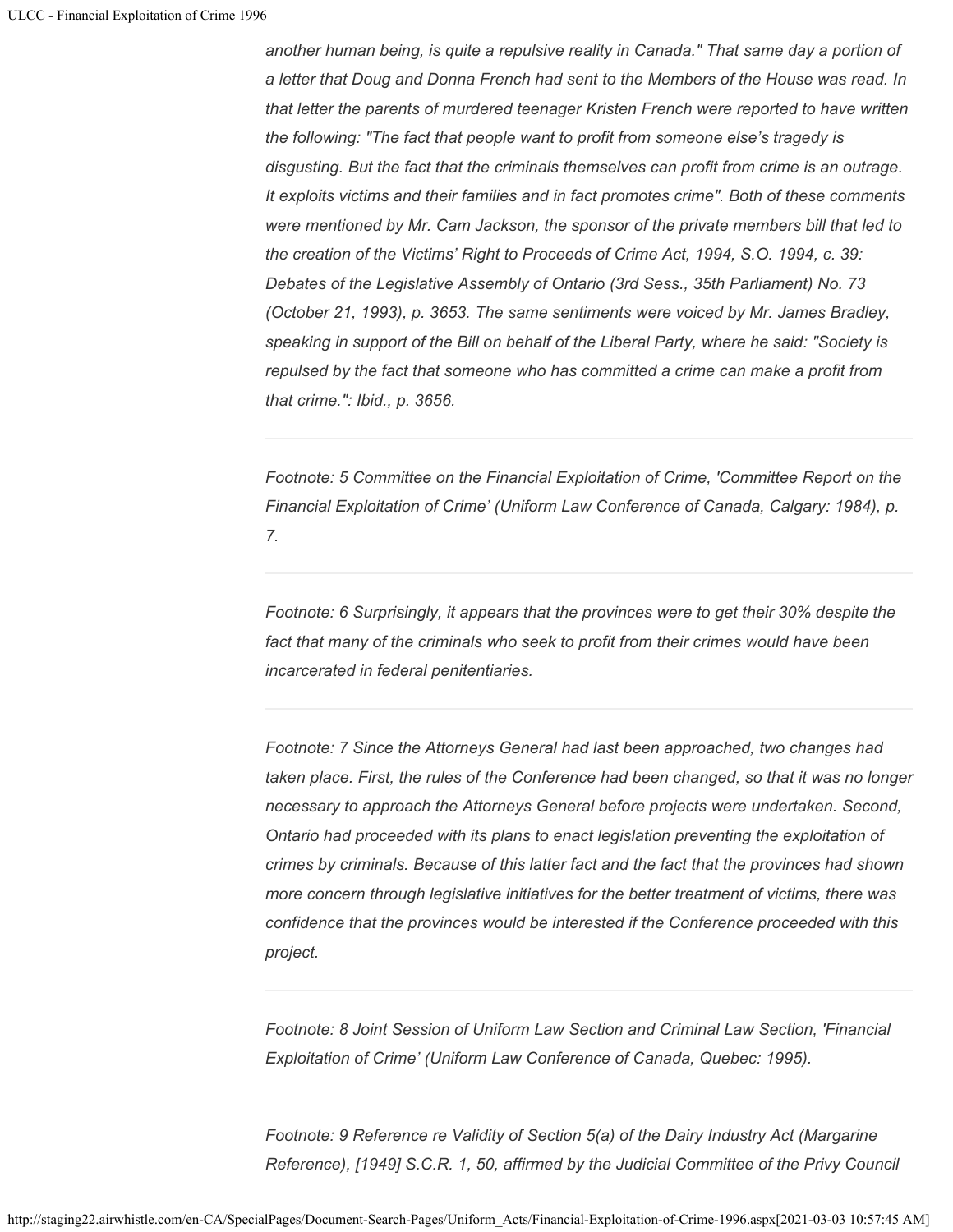*at [1951] A.C. 179.*

*Footnote: 10 Ibid., 49-50: "A crime is an act which the law, with appropriate penal sanctions, forbids; but as prohibitions are not enacted in a vacuum, we can properly look for some evil or injurious or undesirable effect upon the public against which the law is directed." Also see R. v. Swain, [1991] 1 S.C.R. 933, 998-9.*

*Footnote: 11 Toronto Railway. Co. v. Toronto City, [1920] A.C. 446*

*Footnote: 12 Scowby v. Glendinning, [1986] 2 S.C.R. 226, 240 and R. v. Zelensky, [1978] 2 S.C.R. 940.*

*Footnote: 13 If the act of recalling a crime by a criminal were indeed a crime, then the provincial legislatures could not create any legislation prohibiting it. However, so long as this matter is one that comes within provincial jurisdiction, such provincial legislation may operate even though it may be characterized as providing a punishment to the commission of a criminal offence other than the one prescribed in the Criminal Code, R.S.C. 1985, c. C-46 and thus contrary to s. 6(1)(b) of that Act: R. v. Langlais (1965), 49 C.R. 159 (Que. S.C.).*

*Footnote: 14 Nova Scotia Board of Censors v. McNeil, [1978] 2 S.C.R. 662, 691 and Rio Hotel Ltd. v. New Brunswick (Liquor Licensing Board), [1987] 2 S.C.R. 59 illustrate that merely because legislation is prompted for moral reasons, it will not necessarily be characterized as criminal in nature.*

*Footnote: 15 Irwin Toy Ltd. v. Quebec (Attorney General), [1989] 1 S.C.R. 927, 973.*

*Footnote: 16 R. v. Oakes, [1986] 1 S.C.R. 103.*

*Footnote: 17 It should also be noted that there are a number of good policy reasons why all of a criminal's money should not be taken. For example, if criminals can earn some money through writing, it may mean that their energy is channelled into that activity rather than through crime. Moreover, it should assist the reintegration of criminals into society if,*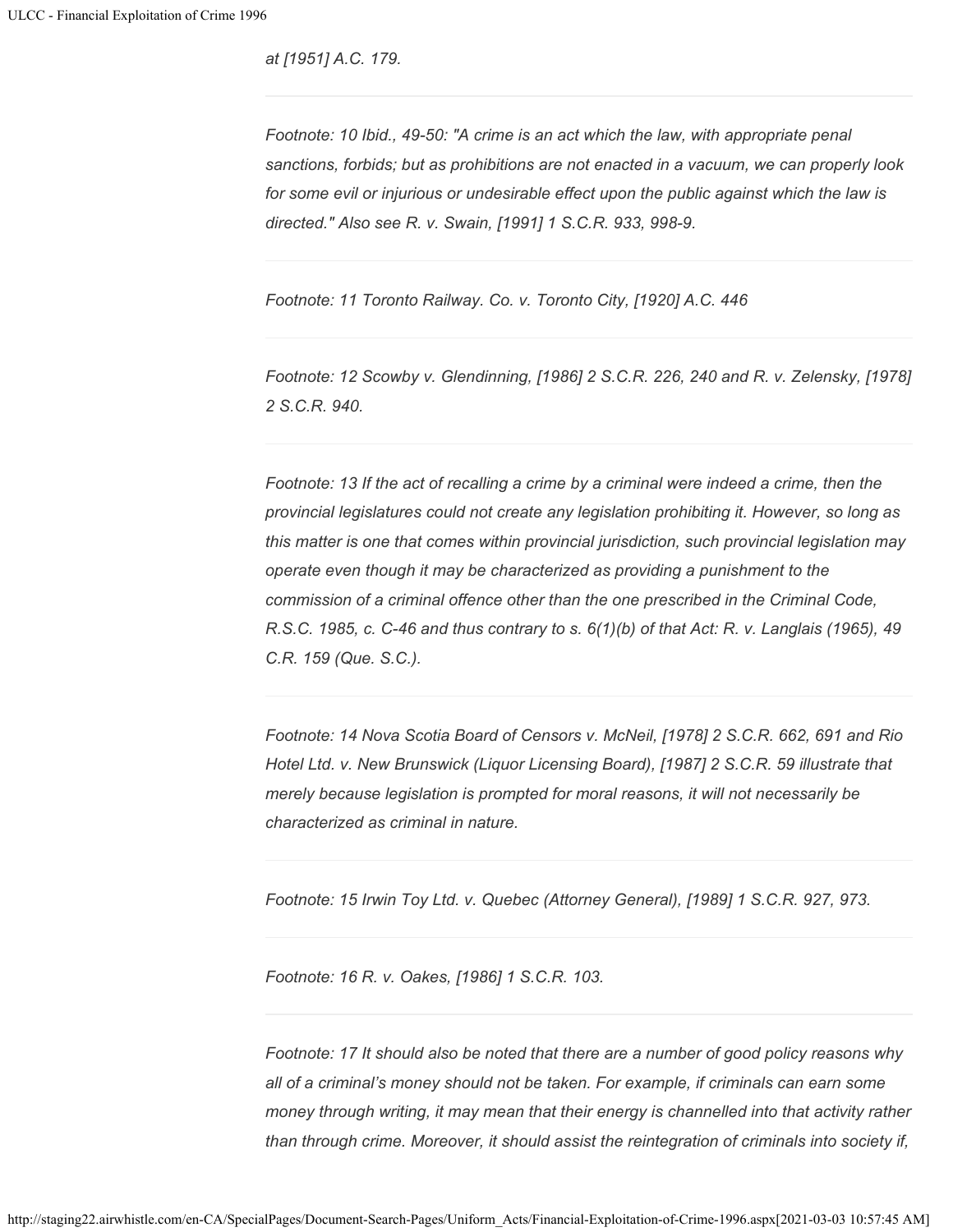*upon their release, they have at least some of the proceeds of their exploitation to rely upon. In addition, in arriving at their determinations about whether the criminal's rights have been minimally impaired, courts may be affected by article 15(1)(c) of the International Covenant on Economic, Social and Cultural Rights (adopted and opened for signature, ratification and accession by General Assembly resolution 2200 A (XXI), 16 December 1966 and ratified by Canada 19 August 1976) which recognizes the rights of everyone, presumably including criminals, to the material interest resulting from any "literary or artistic production of which he is author".*

*Footnote: 18 Joint Session of Uniform Law Section and Criminal Law Section, supra note , pp. 9-10.*

*Footnote: 19 In arriving at this conclusion, the paper, ibid, relied upon the reformulation of the third criterion by the Supreme Court of Canada in Dagenais v. Canadian Broadcasting Corporation, [1994] 3 S.C.R. 835, 889 and in the conclusion of the Supreme Court of the United States in Simon & Schuster, Inc. v. New York Crime Victims Board, 112 S.Ct. 501 (1991).*

*Footnote: 20 This is already part of the common law. See, for example, Hollington v. F. Hewthorn & Co. Ltd., [1943] 2 All. E.R. 35; Hunter v. Chief Constable of West Midlands, [1981] 3 All. E.R. 727 (H.L.); Demeter v. British Pacific Life Insurance Co. and two other actions (1983), 43 O.R. (2d) 33; and, Royal Bank of Canada v. McArthur (1985), 51 O.R. (2d) 86. It is also part of many provincial Evidence Acts. For example, see Evidence Act, R.S.O. 1990, c. E.23, ss. 22 and 38 and Evidence Act, R.S.B.C. 1979, c. 116, s. 29.*

*Footnote: 21 Some provinces already have provisions like this in case of fatal accidents. See, for example, the Fatal Accidents Act, R.S.A. 1980, c. F-5, s. 8 and the recommendation of the Alberta Law Reform Institute that the level of compensation set out in that Act be raised and that it be reviewed every three years by the Lieutenant Governor in Council and subject to increase by Order in Council: Non-Pecuniary Damages in Wrongful Death Actions:\_A Review of Section 8 of the Fatal Accidents Act (Alberta Law Reform Institute, Edmonton: 1992).*

*Footnote: 22 Criminal Code, R.S.C. 1985, c. C-46, s. 672.34: "Where the jury, or the judge or provincial court judge where there is no jury, finds that an accused committed the act or made the omission that formed the basis of the offence charged, but was at the*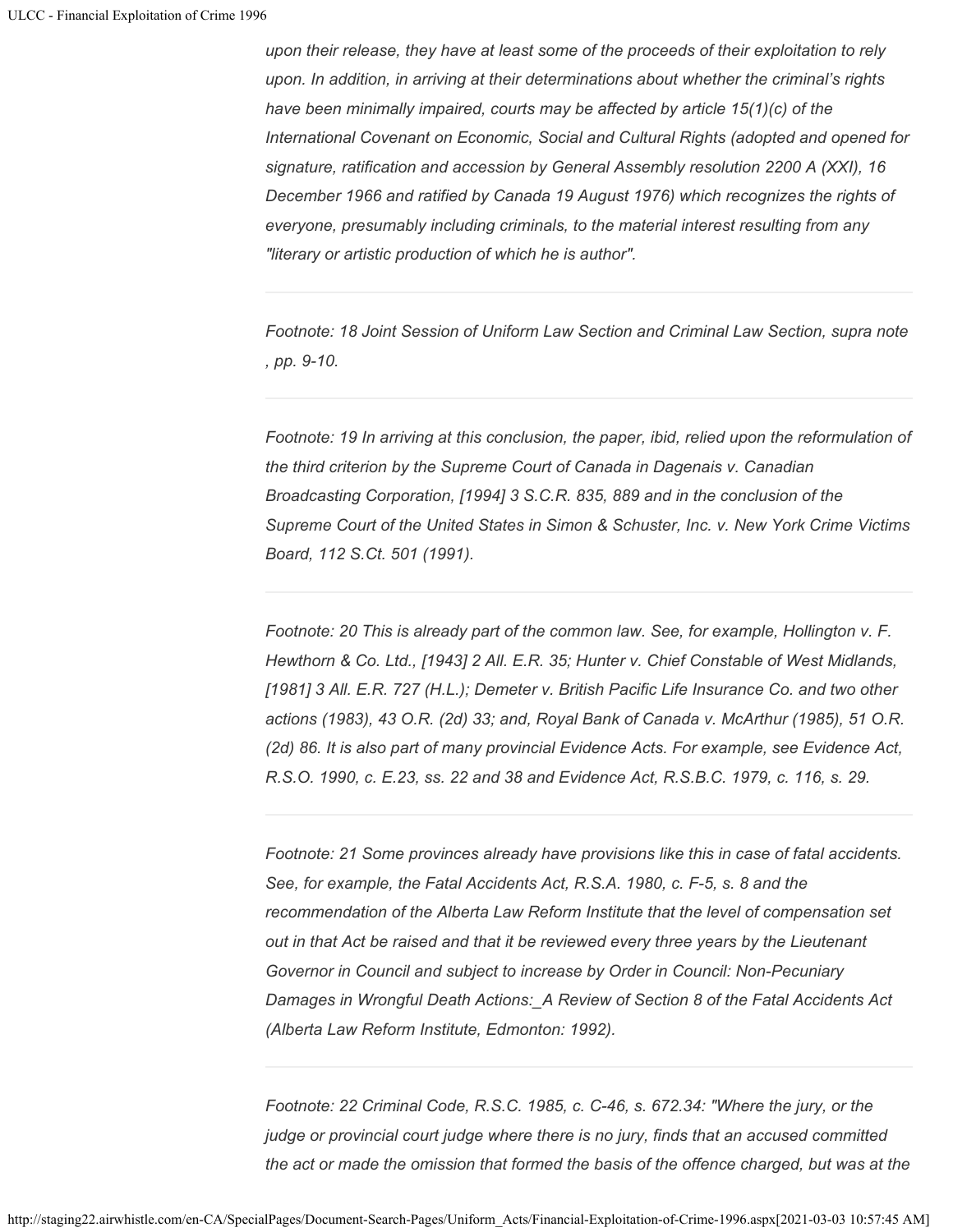*time suffereing from mental disorder so as to be exempt from criminal responsibility by virtue of subsection 16(1), the jury or the judge shall render a verdict that the accused committed the act or made the omission but is not criminally responsible on account of mental disorder." (emphasis added)*

*Footnote: 23 This latter possibility is not merely fanciful. A few years ago, years after the crime had been committed, three of the people who were involved in freeing George Blake, a convicted spy, wrote books about the subject. See: Pat Pottle and M. Randle, The Blake Escape: How We Freed George Blake and Why (Harrap Books Ltd: 1989) and Sean Bourke, The Springing of George Blake, (Macmillan: New York, 1987). In fact, at least one of these books was written to earn money to be able to pay for a defence in the event that they were charged.*

*Footnote: 24 Supra note .*

*Footnote: 25 Supra note .*

*Footnote: 26 Supra note .*

*Footnote: 27 Supra note .*

*Footnote: 28 Supra part III(4).*

*Footnote: 29 It should be noted that An Act to amend the Criminal Code and Copyright Act (profit from authorship respecting a Crime), Bill C-307, introduced into the House of Commons by Tom Wappel, MP for Scarborough West on February 22, 1995, (Appendix B) uses the phrase "and the work is principally based on the indictable offence or the circumstances of its commission".*

*Footnote: 30 Supra note .*

*Footnote: 31 For example, see Fong Estate v. Gin Brothers Enterprises Ltd. (1990 B.C.C.A.)) (cited from Goldsmith, Damages for Personal Injury and Death, vol. 2, p. T65-*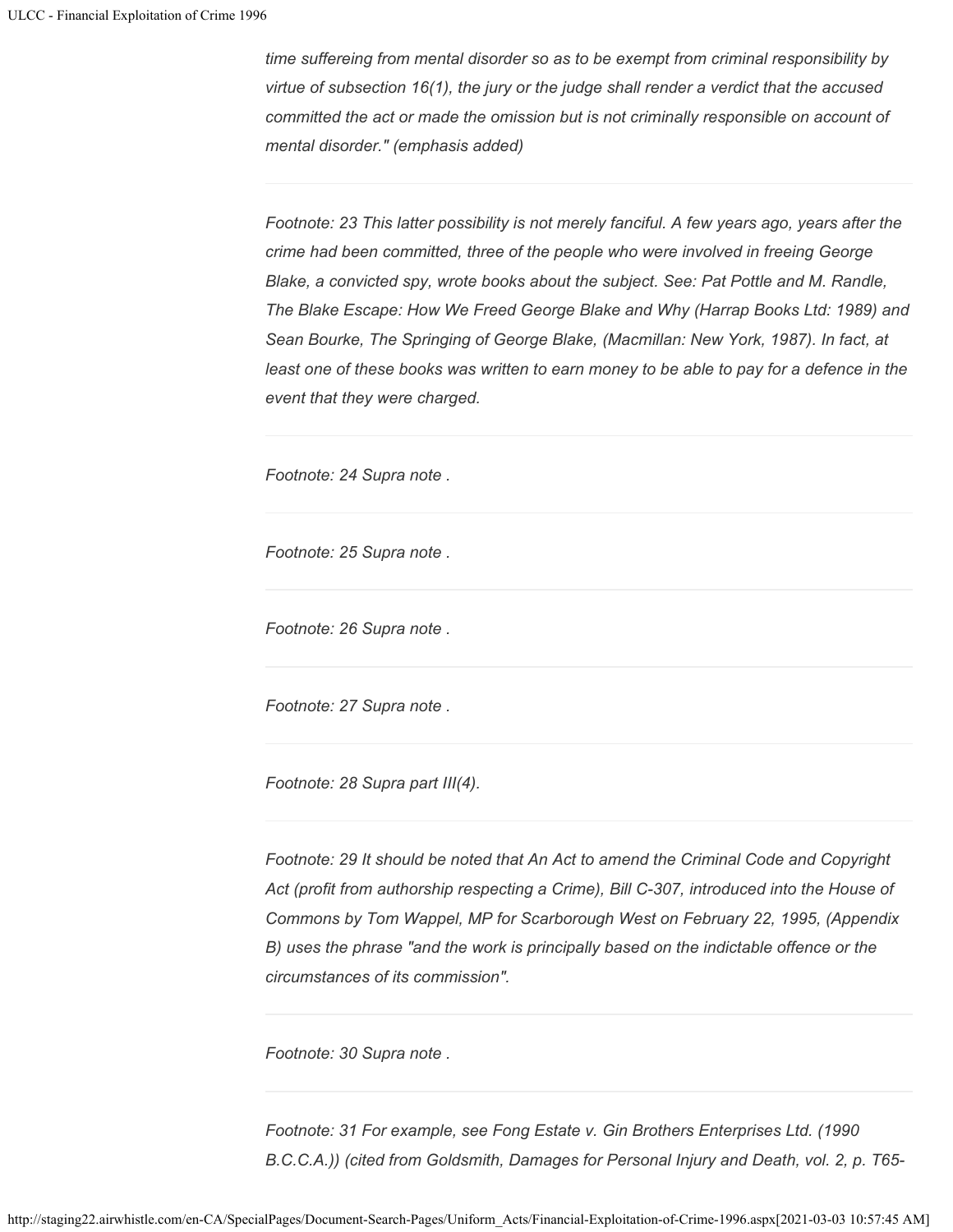*17); Gill Estate v. Greyhound Lines of Canada Ltd. (1987), 21 B.C.L.R. (2d) 324 (B.C.S.C.) Larney Estate v. Friesen (1986), 41 Man .R. (2d) 169 (Man. C.A.) Reidy v. McLeod (1986), 54 O.R. (2d) 661 (Ont. C.A.); Gervais v. Richard (1984) 48 O.R. 191 (Ont. H.C.); Kinnon v. Traynor (1982), 46 A.R. 75 (Alta. Q.B.).*

*Footnote: 32 This situation may change in the near future as the Attorney General has announced that he is in favour of them and because work is now being undertaken within the Government to determine what the impact of contingency fees are likely to be.*

*Footnote: 33 R.S.O. 1990, c. C-24, s. 26(2).*

*Footnote: 34 It has been reported in the media that the French and Mahaffy families received close to their full compensation under the Act.\$25,000.*

*Footnote: 35 Reference Re Residential Tenancies, [1981] 1 S.C.R. 714.*

*Footnote: 36 There are a number of decisions to the effect that the essential feature of a judicial function is to resolve the lis between the parties: Labour Relations Board (Saskatchewan) v. John East Iron Works Ltd., [1949] A.C 134 , 149-50. If there is in fact no lis, then it is arguable that the officer is not exercising a judicial function.*

*Footnote: 37 For example, see Tomko v. Labour Relations Board (Nova Scotia), [1977] 1 S.C.R. 112.*

*Footnote: 38 For example, see Jones v. Edmonton Catholic S. Dist. Trustees Bd., [1977] 2 S.C.R. 872.*

*Footnote: 39 For example, see Attorney General for Quebec v. Farrah, [1978] 2 S.C.R. 628.*

*Footnote: 40 H. Laddie, P. Prescott and M. Vitoria, The Modern Law of Copyright and Designs (Butterworths, London: 1995), p. 1: "A thing cannot be described as property unless one has a legal right to stop others from using it, either absolutely or (at any rate)*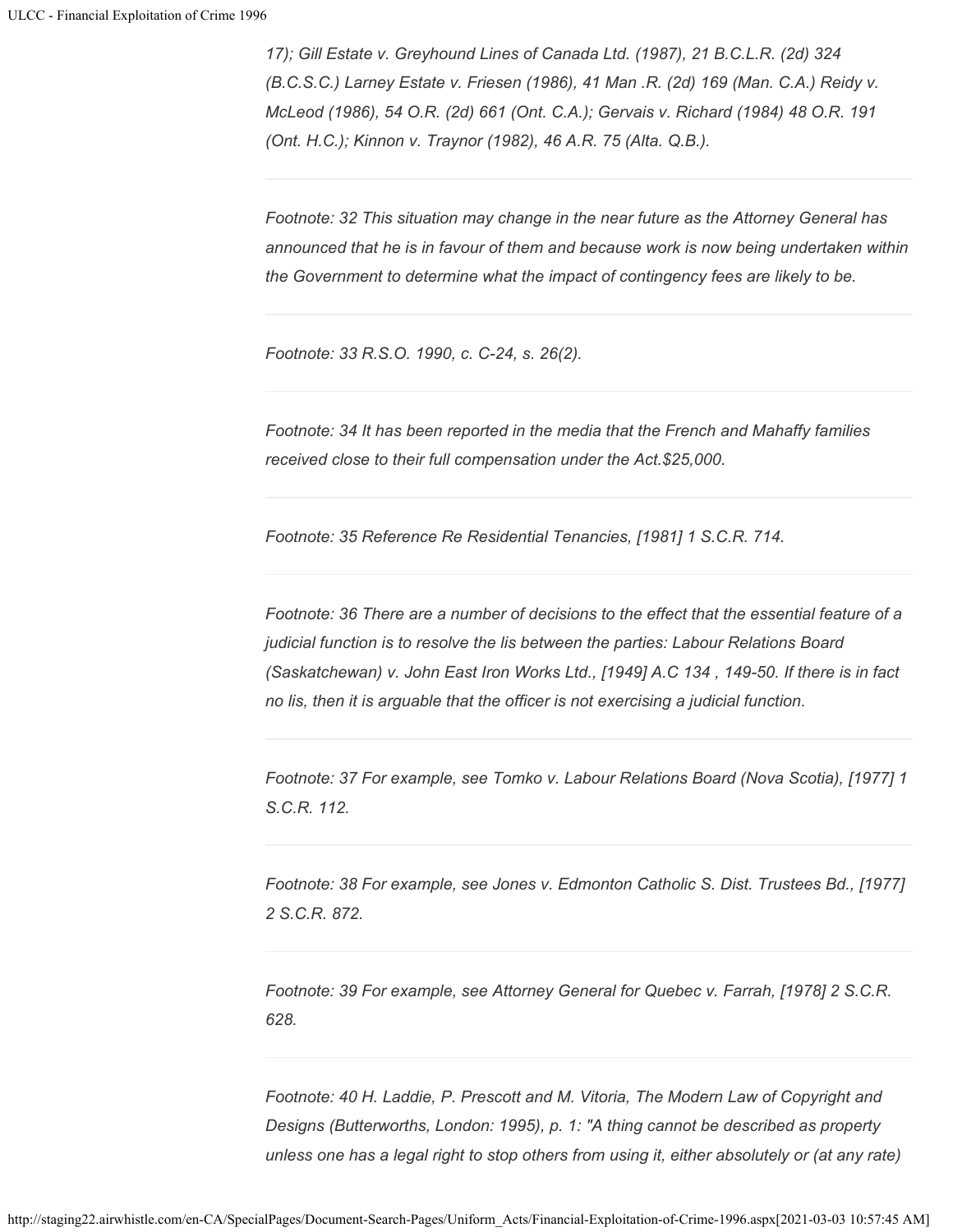*on condition that a suitable payment is made. Intellectual property is thus a purely negative right, and this concept is quite important. Thus, if someone owns the copyright in a film he can stop others from showing it in public but it does not in the least follow that he has the positive right to show it himself."*

*Footnote: 41 Infra part IV(4)(b)(ii).*

*Footnote: 42 To some extent, this position can be supported by the decision Bishop v. Télé-Métropole Inc. (1985), 4 C.P.R. (3d) 349, 367-8 (Fed. T.D.). However, that decision may be explained on much narrower grounds, that being that the legislation in that case went to the core of what is copyright.the ability to prevent the non-copyright holder from making copies.*

*Footnote: 43 Supra note . Also see Evidence Act, R.S.O. 1990, c. E.23, s. 22.1, as amended by An Act respecting Victims of Crime, S.O. 1995, c. 6.*

*Footnote: 44 R.S.A. 1980, c. F-5, s. 8.*

*Footnote: 45 These were, in part, the recommendations of the Alberta Law Reform Institute, Non-Pecuniary Damages in Wrongful Death Action:\_A Review of Section 8 of the Fatal Accidents Act, supra note .*

*Footnote: 46 He has also copyrighted a video entitled Motivational Sexual Homicide Patterns of Serial Child Killer Clifford Robert Olson.*

*Footnote: 47 S.C. 1992, c. 20.*

*Footnote: 48 Supra part (IV)(2)*

*Footnote: 49 So long as Ms. Holmolka is still governed by her sentence (that is, she is either imprisoned or on parol), the fact of a non-compliance with her plea bargain can be used by the Parole Board as an indication of Ms. Holmolka's suitability for early release. Once she is free of the criminal justice system, it is hard to see what the Crown can do to*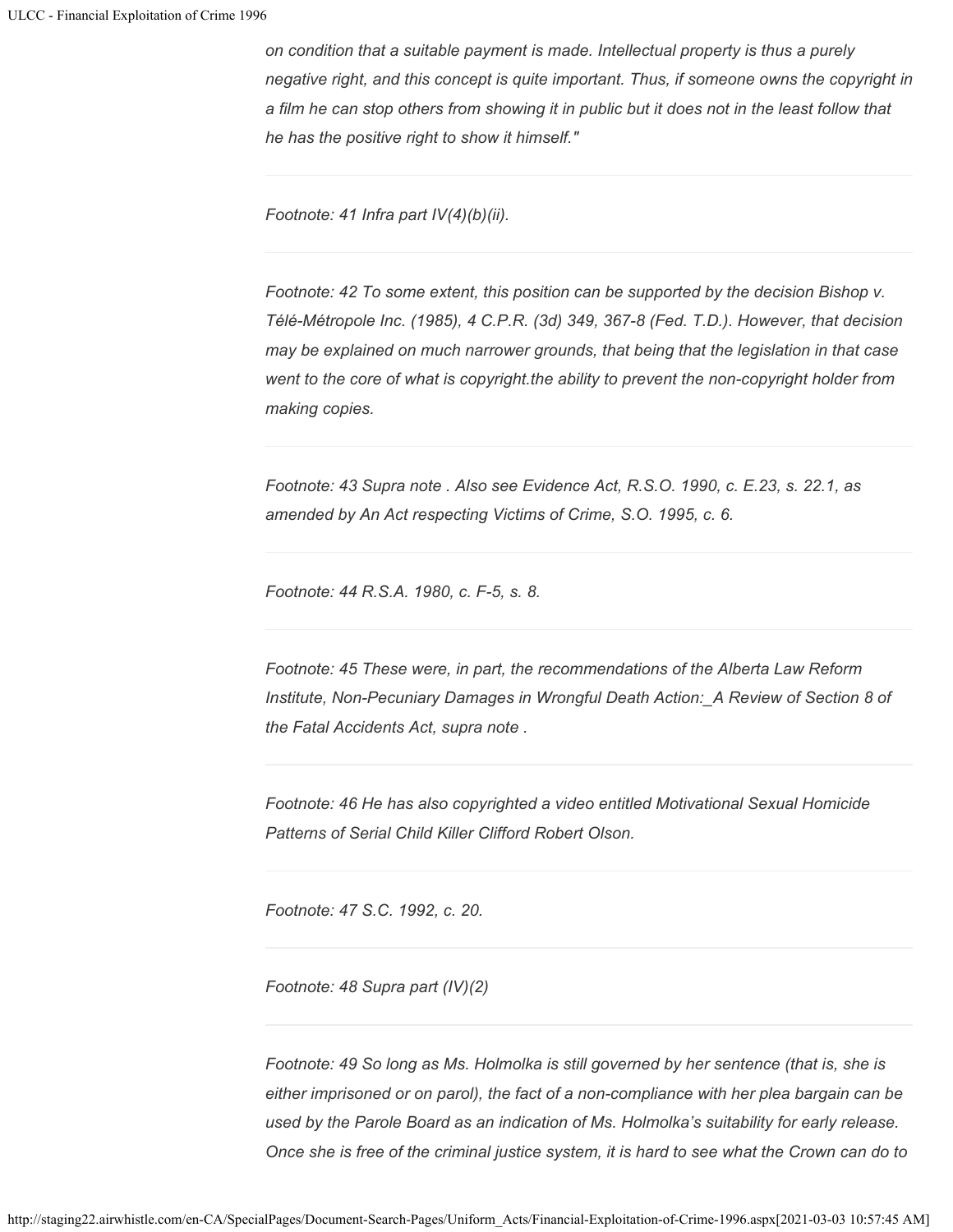*ensure that she complies with her agreement. If it sued for breach of contract, it is unlikely that the Crown can prove any damages.and the victims themselves were not party to the plea bargain so they could not sue. The only possible option that the Crown would have, to re-charge Ms. Homolka for those crimes for which she was not tried, but even this option is not necessarily possible since part of the consideration that Ms. Homolka gave for this benefit was a guilty plea.and that she cannot get back. Even if this option is possible, however, it would not exist in most cases.*

*Footnote: 50 Supra part IV(4)(ii)(b).*

*Footnote: 51 An Act to amend the Criminal Code and Copyright Act (profit from authorship respecting a Crime), supra note . As I understand, this Bill has only received first reading and has not yet received support from the government. However, Mr. Wappel's executive assistant advised me that this bill has support of the Bloc Québecois and the Reform Party and of many people within the Liberal Party. Consequently, they have great hopes that this Bill will become law.*

*Footnote: 52 Supra note .*

*Footnote: 53 See: Limitation Act, R.S.B.C. 1979, c. 236, s. 3(1); Limitation of Actions Act, R.S.A. 1980, c. L-15, s. 51; Limitation of Actions Act, R.S.S. 1978, c. L-15, s. 3(1)(d); Limitation of Actions Act, Re-enacted S.M. 1987, c. L150, s. 2(1)(e); Limitation of Actions Act, R.S.N.B. 1973, c. L-8, s. 4; Statute of Limitations Act, R.S.P.E.I. 1988, c. S-7, s. 2(1) (d). In Quebec, the prescription time is three years (Code Civil du Québec, art. 2925) and in Ontario the limitation period is four years (Limitations Act, R.S.O. 1990, c. L.15, s. 45(1)(j)). In Nova Scotia, the limitation period is one year: The Limitation of Actions Act, R.S.N.S. 1989, c. 258, s. 2(1)(b).*

*Footnote: 54 Supra part IV(1).*

*Footnote: 55 This Act came into force May 1, 1995.*

*Footnote: 56 This draft does not attempt to deal with issues relating to protection of privacy legislation which may differ from jurisdiction to jurisdiction.*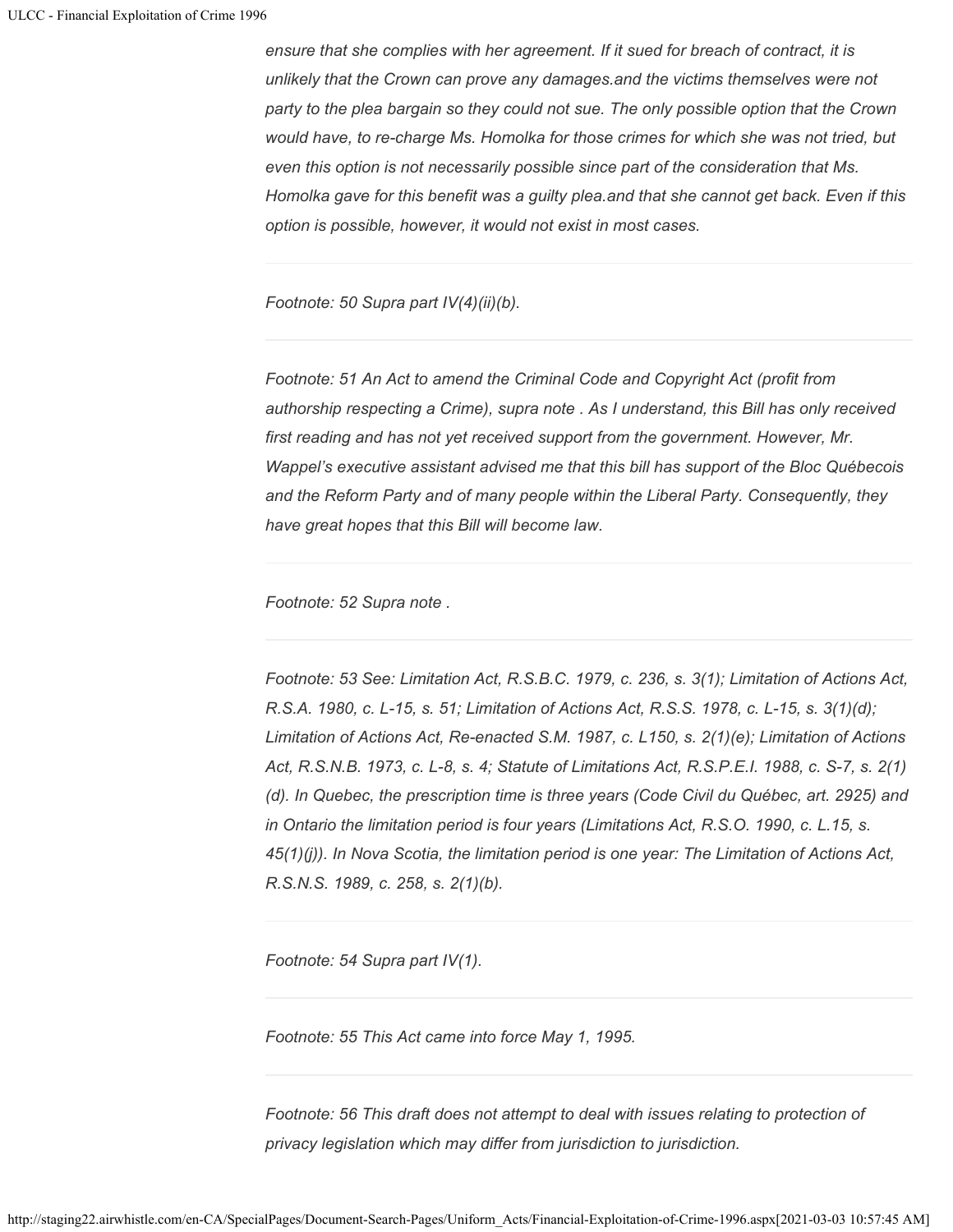*Footnote: 57 See Criminal Code, section 672.34 (S.C. 1991, c. 43, s. 4).*

*Footnote: 58 Much of this definition was taken from section 752 of the Criminal Code.*

*Footnote: 59 Throughout this draft the term "Government Agency" appears in parenthesis. It is intended that this phrase be replaced, in each jurisdiction's statute, with the name of the official or agency that will function as the "Government Agency" in that jurisdiction.*

*Footnote: 60 Very loosely based on section 5 of the Judicial Review Procedure Act.*

*Footnote: 61 This draft does not attempt to deal with issues relating to protection of privacy legislation which may differ from jurisdiction to jurisdiction.*

*Footnote: 62 See Criminal Code, section 672.34 (S.C. 1991, c. 43, s. 4).*

*Footnote: 63 Much of this definition was taken from section 752 of the Criminal Code.*

*Footnote: 64 Throughout this draft the term "Government Agency" appears in parenthesis. It is intended that this phrase be replaced, in each jurisdiction's statute, with the name of the official or agency that will function as the "Government Agency" in that jurisdiction.*

Uniform Law Conference of Canada Conférence pour l'harmonisation des lois au Canada

**Executive Director c/o 15 Ettrick Crescent Barrhaven Ontario K2J 1E9 Canada 613-986-2945**

http://staging22.airwhistle.com/en-CA/SpecialPages/Document-Search-Pages/Uniform\_Acts/Financial-Exploitation-of-Crime-1996.aspx[2021-03-03 10:57:45 AM]